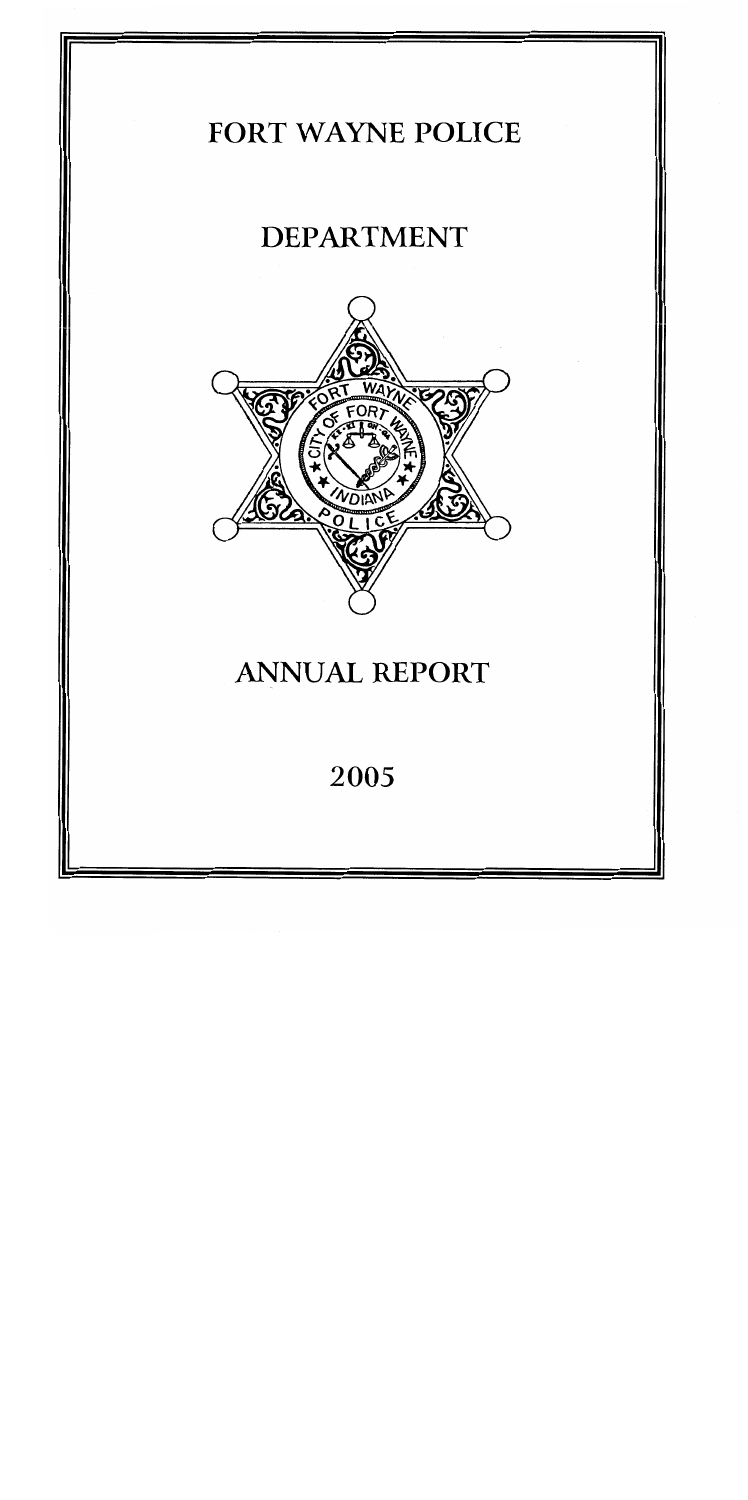## TABLE OF CONTENTS

| MISSION STATEMENT                             | i        |
|-----------------------------------------------|----------|
| ORGANIZATIONAL CHART                          | ii       |
| QUADRANT MAP OF FORT WAYNE                    | iii      |
| INTRODUCTION                                  | 1        |
| <b>ADMINISTRATIVE</b>                         | 2        |
| POLICE TRAINING CENTER                        | 2        |
| SCHOOL RESOURCE OFFICERS                      | 3        |
| OFFICE OF PROFESSIONAL STANDARDS              | 5        |
| INTERNAL AFFAIRS                              | 5        |
| GRANTS & RESEARCH                             | 7        |
| INFORMATION SYSTEMS & TECHNOLOGY UNIT         | 8        |
| PUBLIC INFORMATION OFFICE                     | 10       |
| NEIGHBORHOOD RESPONSE TEAM                    | 12       |
| INVESTIGATIVE SUPPORT DIVISION                | 13       |
| DETECTIVE BUREAU                              | 14       |
| <b>JUVENILE AID</b>                           | 17       |
| CRIME STOPPERS                                | 17       |
| PAWN UNIT                                     | 17       |
| VICE & NARCOTICS SECTION                      | 17       |
| DRUG HOUSE ORDINANCE PROGRAM                  | 18       |
| HONOR GUARD                                   | 19       |
| CRIME SCENE MANAGEMENT                        | 20       |
| LABORATORY SERVICES                           | 22       |
| VICTIM ASSISTANCE                             | 24       |
| EVIDENCE AND PROPERTY SECTION                 | 25       |
| CRIME ANALYSIS UNIT                           | 27       |
| NORTHWEST DIVISION                            | 28       |
| TRAFFIC & SPECIAL EVENTS                      | 29       |
| EMERGENCY SERVICES TEAM [EST]                 | 32       |
| CRISIS RESPONSE TEAM                          | 33       |
| BOMB SQUAD                                    | 35       |
| NORTHEAST DIVISION                            | 36       |
| POLICE ATHLETIC LEAGUE [PAL]                  | 38       |
| CANINE SECTION                                | 39       |
| SOUTHWEST DIVISION                            | 40       |
| FORT WAYNE POLICE RESERVES                    | 42       |
| STUDENT POLICE PROGRAM                        | 43       |
| HISPANIC LIAISON OFFICE<br>SOUTHEAST DIVISION | 44       |
| CRIME PREVENTION BUREAU                       | 46       |
| SCHOOL CHILD SAFETY EDUCATION                 | 48       |
| INFORMATION SYSTEMS DIVISION                  | 50       |
| COMMUNICATIONS [911]                          | 51<br>51 |
| RADIO SHOP                                    | 52       |
| RECORDS BUREAU                                | 53       |
|                                               |          |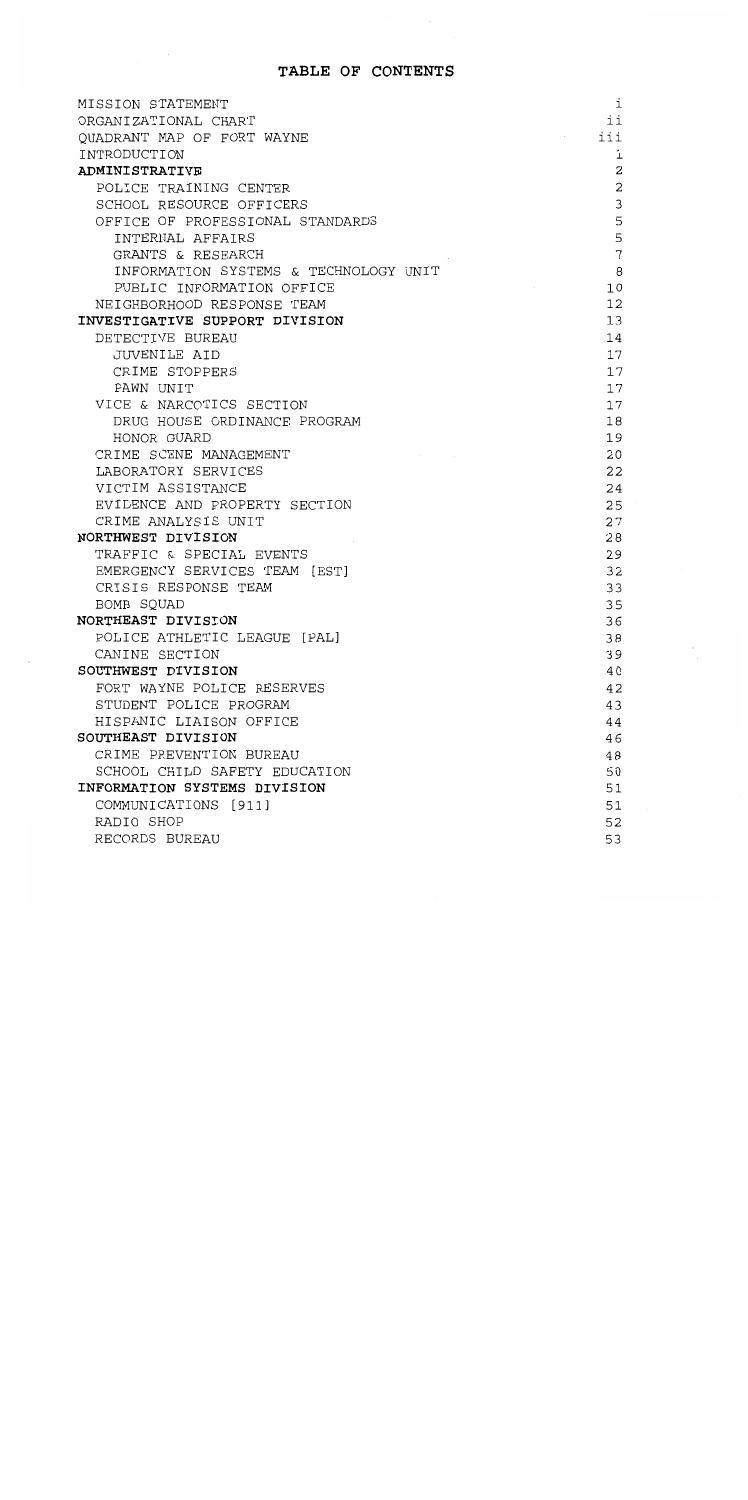## **MISSION STATEMENT**

The Fort Wayne Police Department, in partnership with our community, will strive to protect the life, property, and personal liberties of all individuals. We believe that the overall quality of life for all residents will improve through the deterrence of criminal activity and an understanding of the diversity of cultures within this community. Furthermore, we recognize the need for fair and impartial enforcement of the law with attention given to the highest possible quality of service delivery to the community.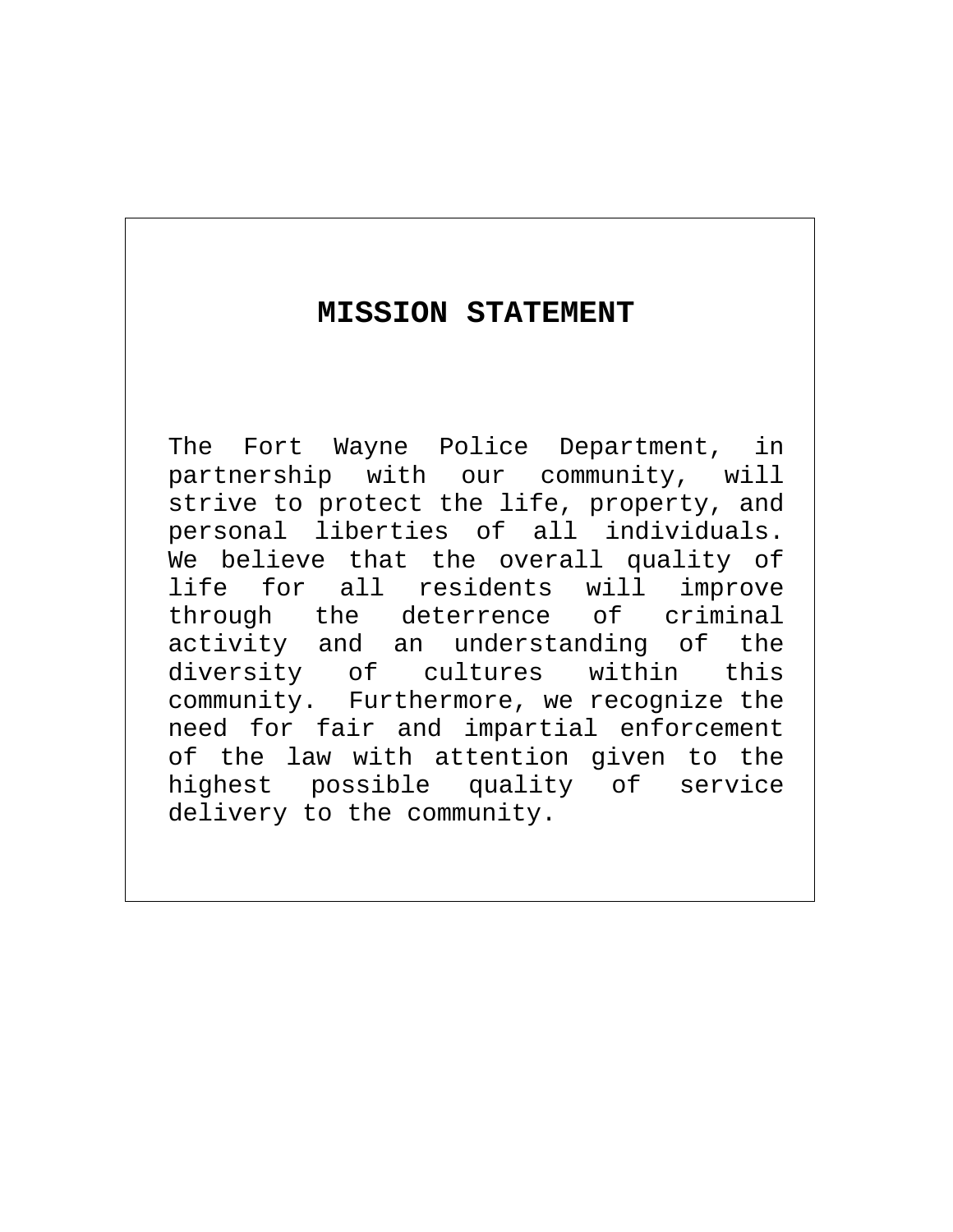## FORT WAYNE POLICE DEPARTMENT ORGANIZATIONAL CHART

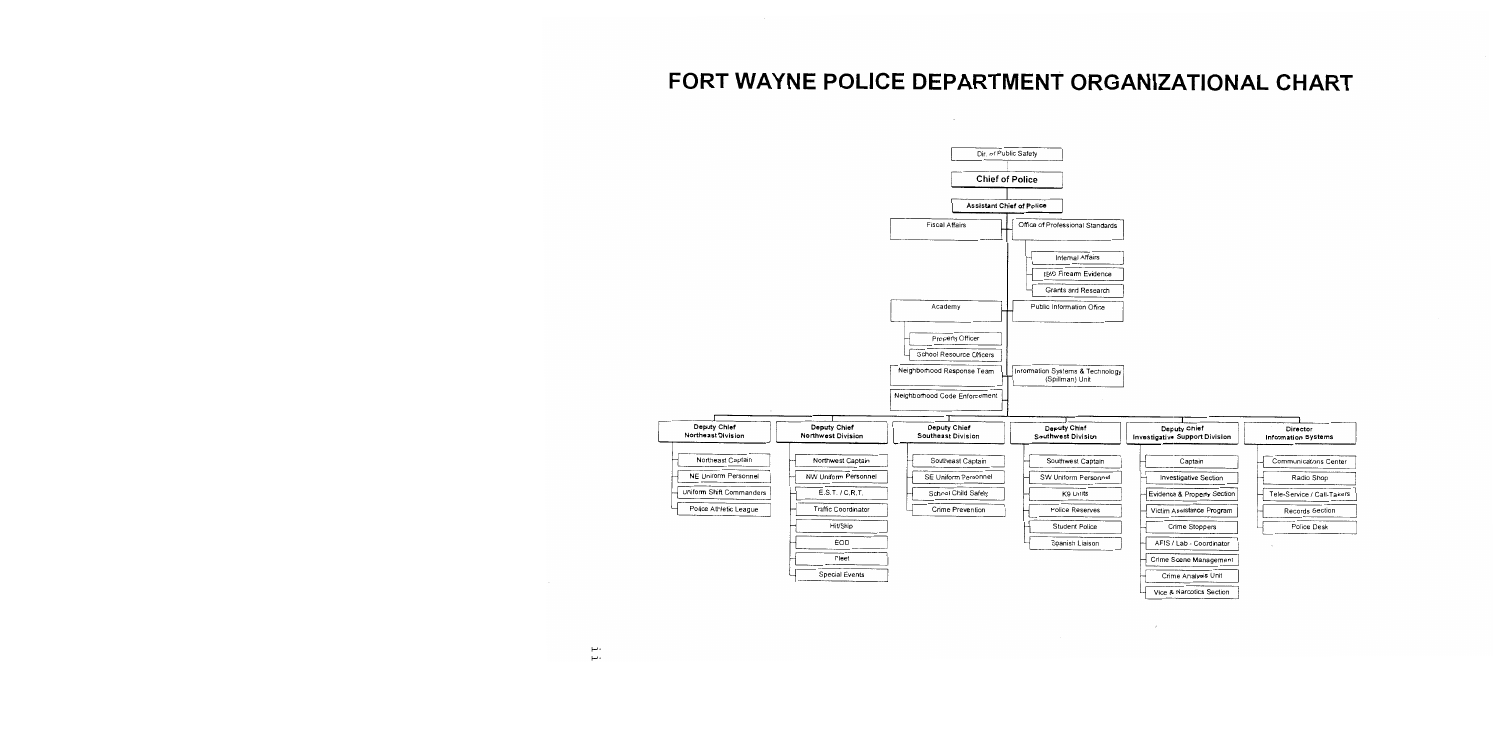# **City of Fort Wayne**



iii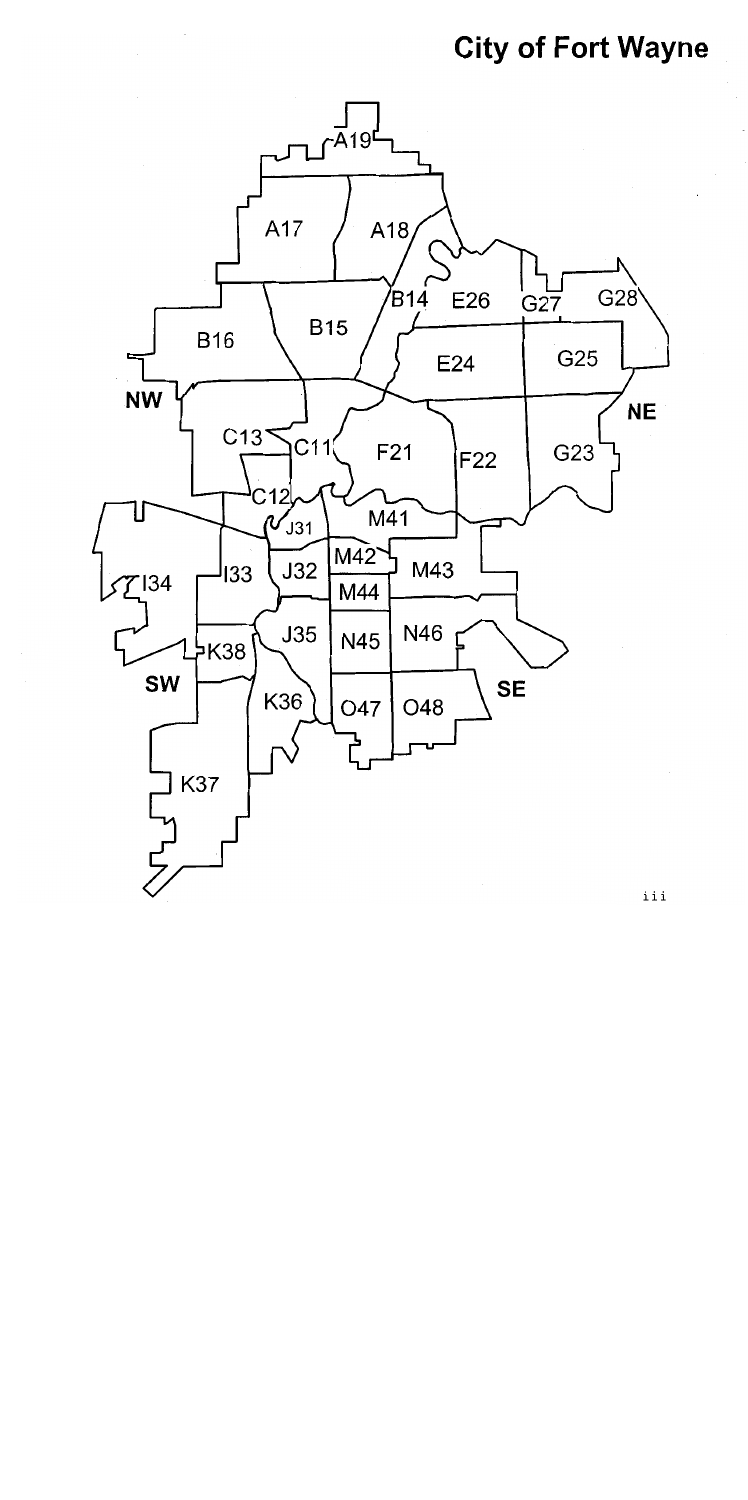## **INTRODUCTION TO THE FORT WAYNE POLICE DEPARTMENT**

The Fort Wayne Police Department was first established in 1829 with one "Village Marshal." Today, the Department is made up of 440 sworn and 100 civilian personnel who serve a population of almost 225,000.

Led by Chief Russell P. York and Assistant Chief Ronald Partridge, the Department continues to evolve to meet the ever-changing needs of the City.

For policing purposes, the City is divided into four quadrants: Northwest, Northeast, Southwest and Southeast. Each quadrant/division is commanded by a Deputy Chief: Martin Bender, Northwest; Patrick Roach, Northeast; Douglas Lucker, Southwest; Nancy Becher, Southeast; and Karl Niblick, Investigative Support. Investigative Support serves all four Divisions.

## **CALLS FOR SERVICE**

2004 2005

| NW DIVISION | 46,363  | NW DIVISION | 44,584  |
|-------------|---------|-------------|---------|
| NE DIVISION | 27,324  | NE DIVISION | 28,817  |
| SW DIVISION | 39,551  | SW DIVISION | 40,069  |
| SE DIVISION | 54,418  | SE DIVISION | 55,156  |
| NO DIVISION | 2,879   | NO DIVISION | 2,637   |
| TOTAL       | 170,535 | TOTAL       | 171,263 |

## **POLICE BUDGET**

| WAGES & BENEFITS                                 | \$35,230,409 |
|--------------------------------------------------|--------------|
| SUPPLIES & MATERIALS                             | 904,900      |
| OTHER SERVICES (Ins., Maintenance, Telephones)   | 3,797,226    |
| CAPITAL OUTLAYS (Vehicles, Furniture. Equipment) | 162,487      |
| TOTAL                                            | \$40,095,022 |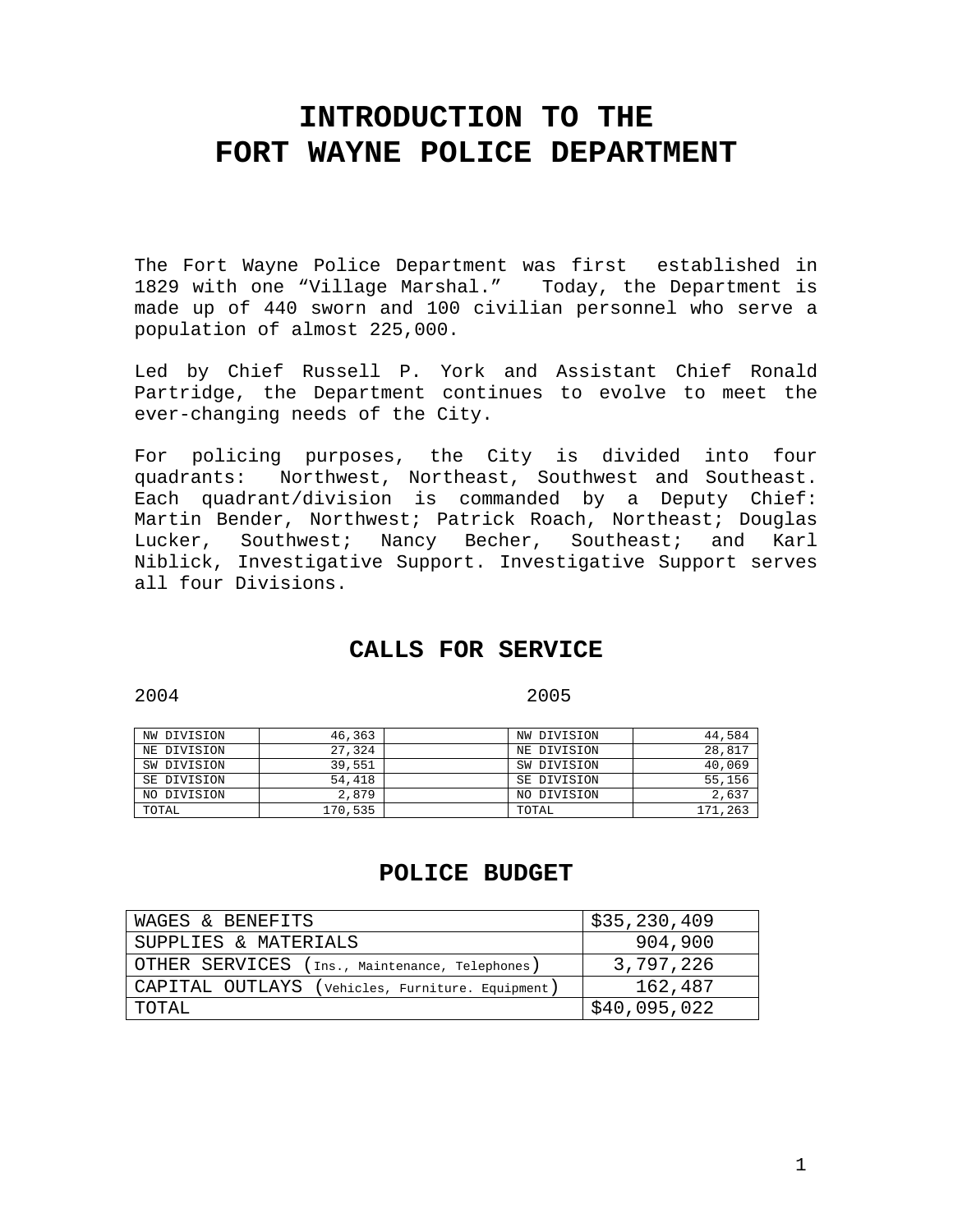# ADMINISTRATIVE

## **POLICE TRAINING CENTER**

#### **SUMMARY OR ACTIVITIES**

The Fort Wayne Police Training Center is currently one of six certified training academies for law enforcement within the State of Indiana. The foremost responsibility of the Center is to maintain the training records of all sworn and Reserve officers. In 2005, six officers did not meet the mandatory 16 hours of training required. Three were on military leave, one lacked one hour; one was on maternity leave and one was on a six-month suspension.

Eight Reserve officers did not meet the required training hours and Officer Mitch McKinney was appointed training coordinator for the Reserves to better service the Reserve Officer training.

The Center continues to focus on recruitment and hiring practices.

#### **2005 Goals & Objectives**

- 1. Keep up with the personnel needs of the Department as mandated by the Chief of Police. **Achieved.**
- 2. Provide training to the Fort Wayne Police Department personnel in excess of the mandatory sixteen (16) hours required by the Indiana Law Enforcement Academy. **Achieved.**
- 3. Monitor certifications of Department personnel to insure their instructor certificates do not expire, and that each trainer meets the required number of hours of instruction per calendar year. **Achieved.**
- 4. Provide public outreach programs to the community and build on the community-oriented policing foundation. **Achieved.**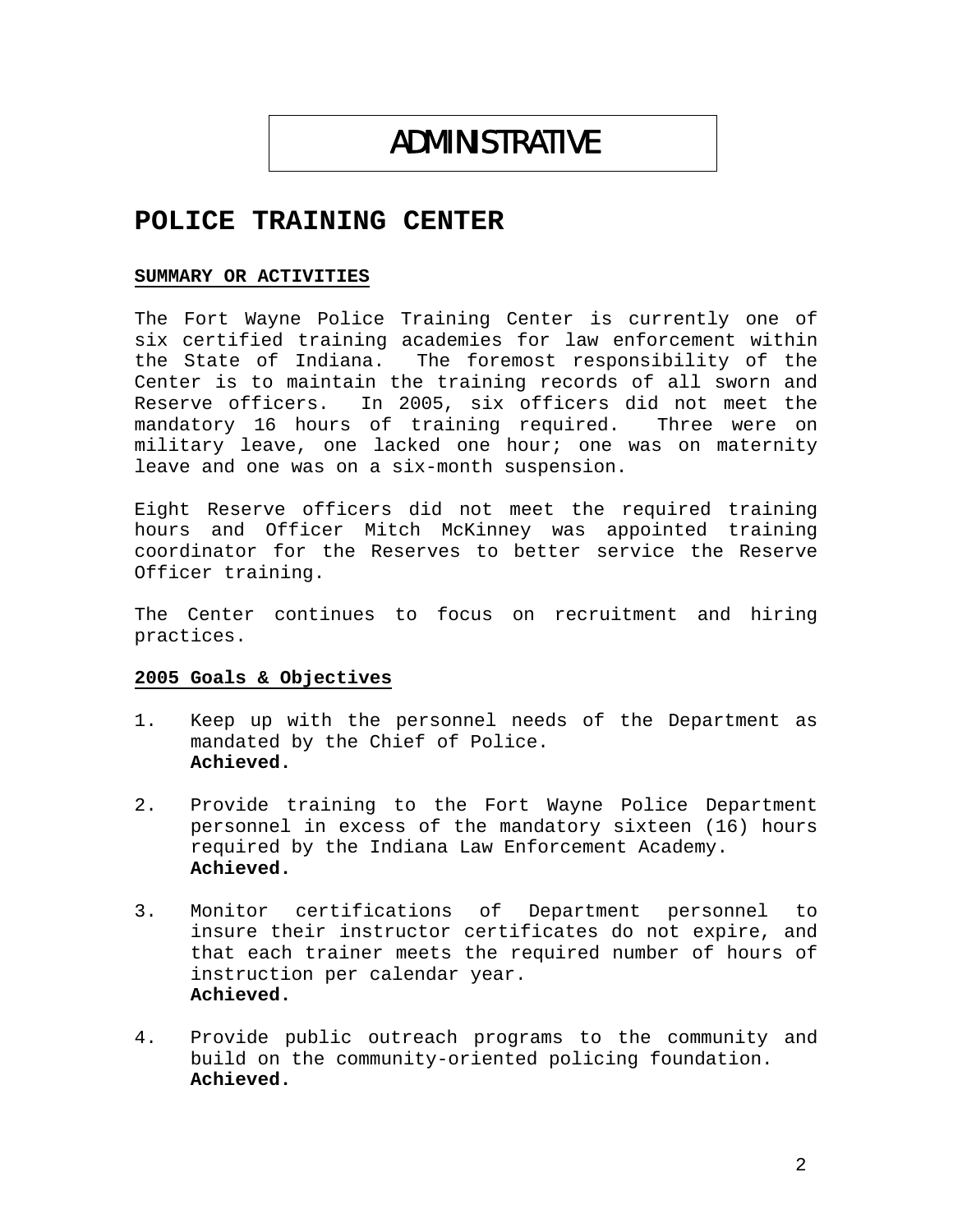- 5. Improve supervisory and management skills for command personnel. **Partially Achieved.**
- 6. Enhance/improve computer skills of all police personnel. **Partially Achieved.**
- 7. Provide training to the officers of the Fort Wayne Police Reserves. **Achieved.**

- 1. Transition the entire Department to Glock handguns.
- 2. Implement Reality-Based Training.
- 3. Introduce S.T.O.P. (Strategies & Tactics of Patrol Stops) training to the entire Department.
- 4. Provide firearms training that meets Federal and State law requirement to retired officers.
- 5. Institute Department-wide firearms competition.
- 6. Re-examine the Reserve Officer Program.
- 7. Develop training alternatives for officers so that all receive the mandatory 16 hours.

| 2001   | 2002   | 2003   | 2004   | 2005   |
|--------|--------|--------|--------|--------|
|        |        |        |        |        |
| 55,226 | 72,491 | 26,695 | 34,212 | 71,992 |

 **TOTAL TRAINING HOURS PROVIDED**

### **SCHOOL RESOURCE OFFICERS**

#### **SUMMARY OF ACTIVITIES**

The School Resource Officer's top priority is to provide a safe school environment for the high school students at Fort Wayne Community Schools. School Resource Officers serve all six of the FWCS high schools, as well as the middle and elementary schools that feed into them. The officers are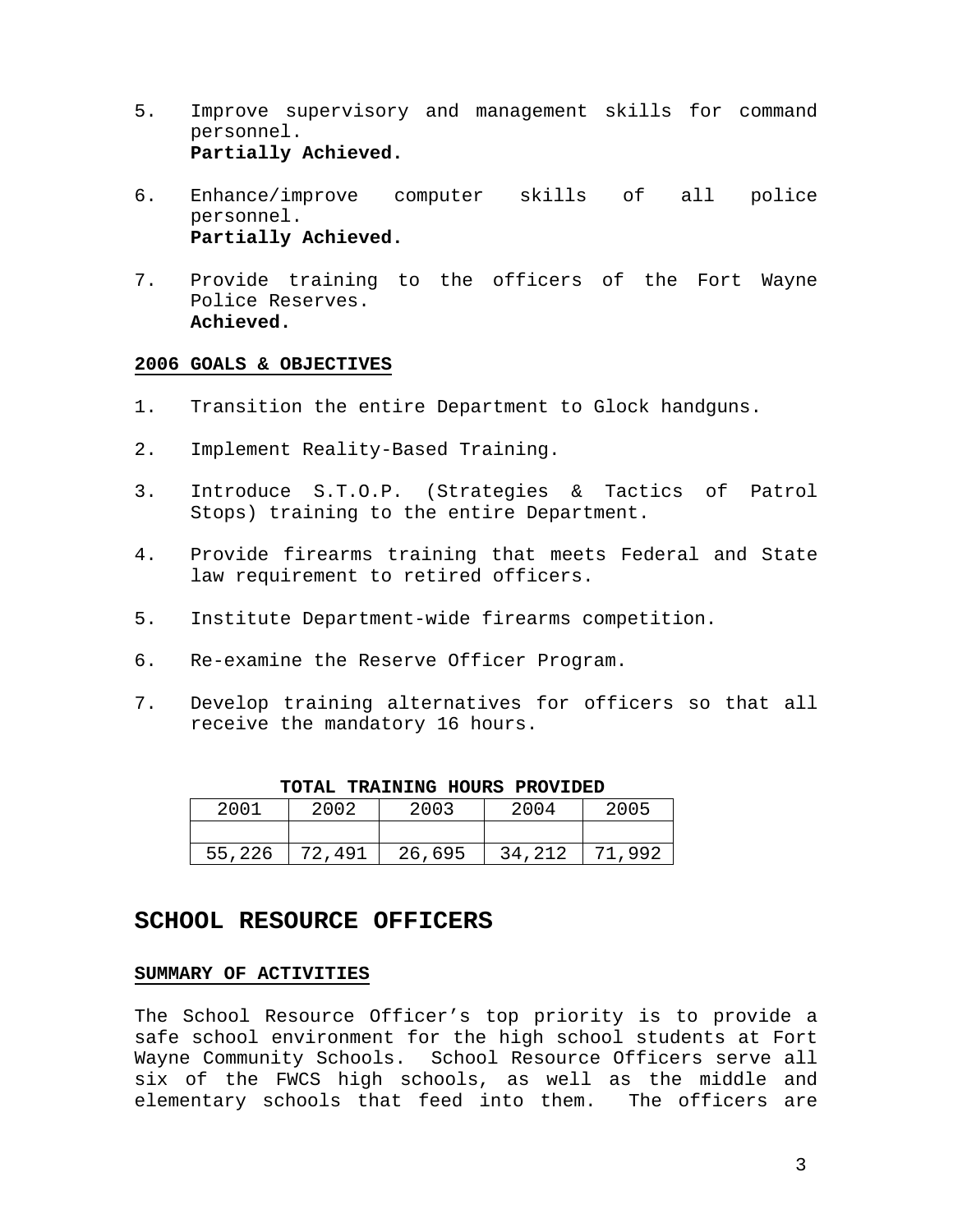responsible for reviewing their school's physical security and preparedness plans.

Secondary duties can include, but are not limited to, teaching in classrooms, conflict resolution, counseling and other administrative tasks.

During 2005, the officers taught a total of 569 classes related to law enforcement and the Court system, and made 402 arrests.

#### **2005 GOALS & OBJECTIVES**

- 1. Work with Fort Wayne Community Schools to improve the physical security of the school buildings. **Achieved.**
- 2. Send each officer to a school. **Achieved.**
- 3. Assign a full-time sergeant to the SRO program. **Not Achieved.** (manpower shortages)

#### **2006 GOALS & OBJECTIVES**

- 1. Assign a full time Sergeant to the program.
- 2. Send officers to schools during summer break.

#### **PERFORMANCE INDICATORS**

|                        | 2003           | 2004     | 2005     |
|------------------------|----------------|----------|----------|
| Investigations         | 1009           | 1074     | 484      |
| Classes Taught         | 438            | 507      | 569      |
| Administrative Assists | 1185           | 1415     | 1496     |
| Conflict Resolutions   | 285            | 175      | 142      |
| Infraction Arrests     | 5              | 6        | 20       |
| Traffic Arrests        | 12             | 18       | 30       |
| Misdemeanor Arrests    | 193            | 210      | 241      |
| Felony Arrests         | 35             | 24       | 25       |
| Smoking Citations      | 45             | 37       | 46       |
| Drug Misdemeanors      | 40             | 25       | 40       |
| Drug Felonies          | 3              | 5        | $\Omega$ |
| Firearms Seized        | $\overline{2}$ | $\Omega$ | 1        |
| Other Weapons Seized   | 8              | 3        | 6        |
| TOTALS                 | 3260           | 3499     | 3100     |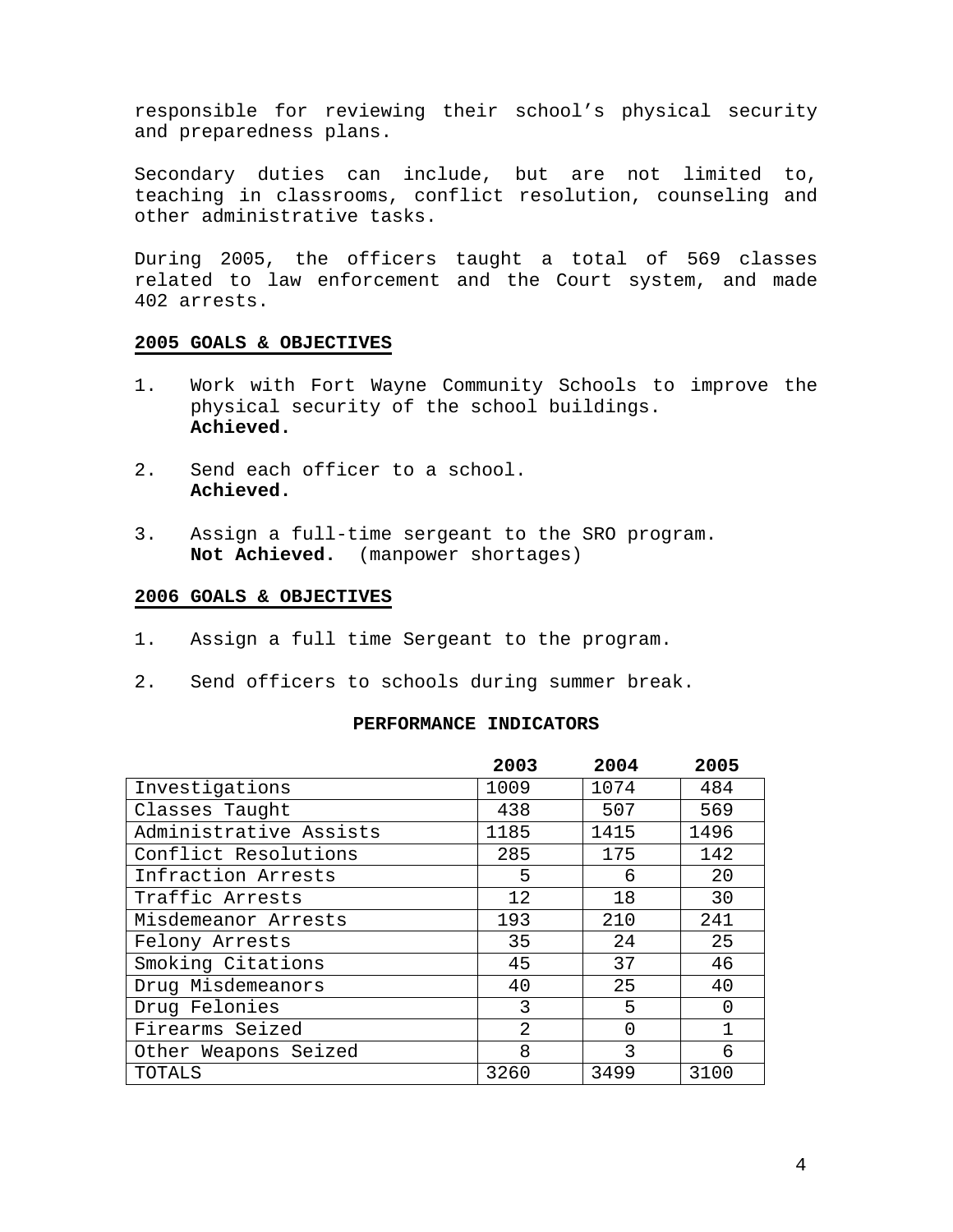## **OFFICE OF PROFESSIONAL STANDARDS**

### **INTERNAL AFFAIRS UNIT**

#### **SUMMARY OF ACTIVITIES**

The Internal Affairs Unit was incorporated into the newlycreated Office of Professional Standards in February, 2004. The Office of Professional Standards also includes the Information Systems and Technology Unit (formerly Spillman), the Grants & Research Unit, and the Public Information Office.

Again, as in 2004, the Unit underwent change in the appointment of Captain Lynn Wetmore to head the office and replace Captain Tom Rhoades, who assumed command of the Training Center.

The average time spent per case was 38.12 days; well under the target of 180 days.

The unit worked closely with the Board of Public Safety in revising the Rules & Regulations for the Department, which were approved in February. A member of the unit also sits on the Accident Review Board, the Pursuit Review Board, and the Shooting Review Team, which is responsible for investigating officer-involved shootings.

The unit also conducted inspections of the Property & Evidence Room and the Vice & Narcotics Evidence Room; oversaw the destruction of several hundred firearms, as well as the destruction of other evidence ordered destroyed by the Courts.

- 1. Establish an Early Identification and Intervention System (EIIS) by increased tracking of complaints, use of force, accidents and sick leave using a formal software program. **Not Obtained.**
- 2. Better train Internal Affairs Investigators by rotating the various jobs and responsibilities on a quarterly basis. **Obtained.**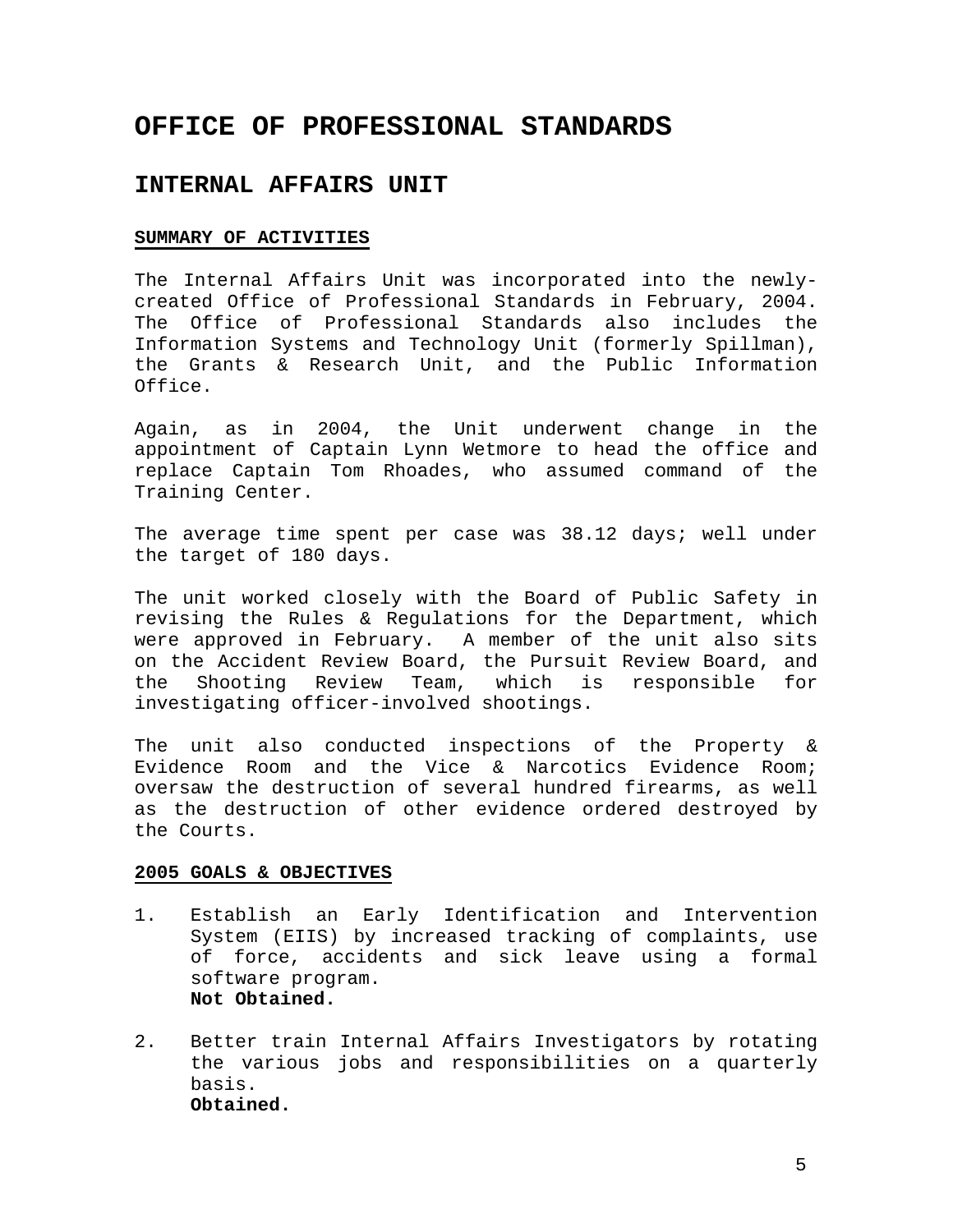- 3. Maintain a presence in the community and achieve greater interaction with the neighborhood associations. **Partially Obtained.**
- 4. Better manage and reduce the amount of sick time used by members of the Department. **Obtained. (Reduction of 17%)**
- 5. Improve record keeping in the IA Trak program in order to more easily pull raw data. **Not Obtained.**

- 1. Obtain full staffing at three investigators.
- 2. Continue to work with the City/County information technology office to improve record keeping through the IA Trak program.
- 3. Create an Operating Manual.
- 4. Establish an Early Identification and Intervention System. This would allow supervisors to identify those officers that would benefit from intervention before more serious problems arise.
- 5. Obtain additional equipment for the office.

| TYPE OF COMPLAINT | 2005 | 2004 | 2003 |
|-------------------|------|------|------|
| Internal          | 99   | 100  | 111  |
| External          | 115  | 121  | 55   |
| Tort Claims       | 55   | 58   | 73   |
| Lawsuits          | 24   | 16   | 28   |
| EEOC              | 8    | ь    |      |
|                   |      |      |      |
| TOTAL             | 214  | 221  | 269  |

#### THREE-YEAR COMPARISON OF COMPLAINTS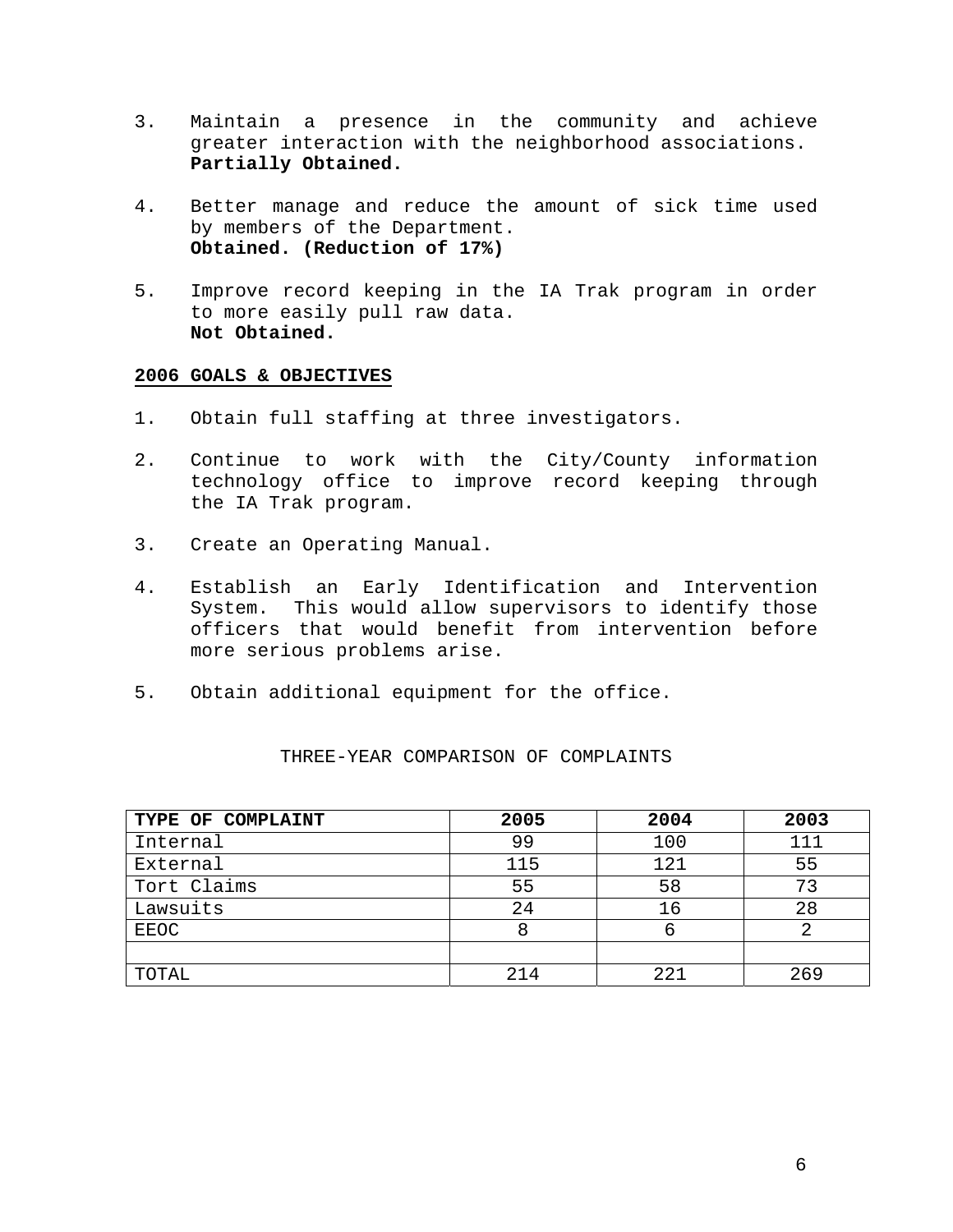#### 2005 EXTERNAL COMPLAINTS BY RACE, SEX & CATEGORY

|                     | Male           | Male  | Male  | Male     | Female | Female | Female   | Unk. | TOTAL |
|---------------------|----------------|-------|-------|----------|--------|--------|----------|------|-------|
|                     | Afr.           | Cauc. | Hisp. | Other    | Afr.   | Cauc.  | Other    |      |       |
|                     | Amer.          |       |       |          | Amer.  |        |          |      |       |
| Excess.<br>Force    | 11             | 3     | 0     | 0        | 2      | 0      | 0        | 0    | 16    |
| Improper<br>Conduct | 5              | 3     | 0     | 0        | 2      | 7      | $\Omega$ | 0    | 17    |
| Invest.<br>Neglig.  | $\Omega$       | 0     | 0     | $\Omega$ | 0      |        | 0        | 0    |       |
| Tort<br>Claims      | 12             | 12    | 0     | $\Omega$ | 6      | 4      | 1        | 20   | 55    |
| Lawsuits            | 8              | 7     | Ω     | $\Omega$ | 3      |        | $\Omega$ | 5    | 24    |
| <b>EEOC</b>         | $\overline{2}$ | 0     | 0     | 0        | 0      | 0      | 0        | 0    | 2     |
|                     |                |       |       |          |        |        |          |      |       |
| TOTAL               | 38             | 25    | 0     | 0        | 13     | 13     | 1        | 25   | 115   |

#### USE OF FORCE COMPARISONS

|                              | 2005 | 2004 | 2003 |
|------------------------------|------|------|------|
|                              |      |      |      |
| Number of Suspect Contacts * | 641  | 1008 | 902  |

**\*** The 641 suspect contacts recorded equates to .4% of the 171,263 calls for service recorded in 2005.

#### TYPE OF FORCE/NUMBER OF REPORTED APPLICATIONS

|                | 2005         | 2004 | 2003 |
|----------------|--------------|------|------|
| Physical Force | $736 (+118)$ | 663  | 696  |
| Chemical Agent | $143 (-18)$  | 174  | 143  |
| Impact Weapon  | $18(+64$ $)$ |      | 16   |
| Aimed Firearm  | $200 (+25)$  | 160  | 206  |

## **GRANTS & RESEARCH**

#### **SUMMARY OF ACTIVITIES**

Grant funds received in 2005 totaled \$928,809, an increase of 18% over 2004. At the start of 2005, there were eight active grants with total cash payment received of \$330,847.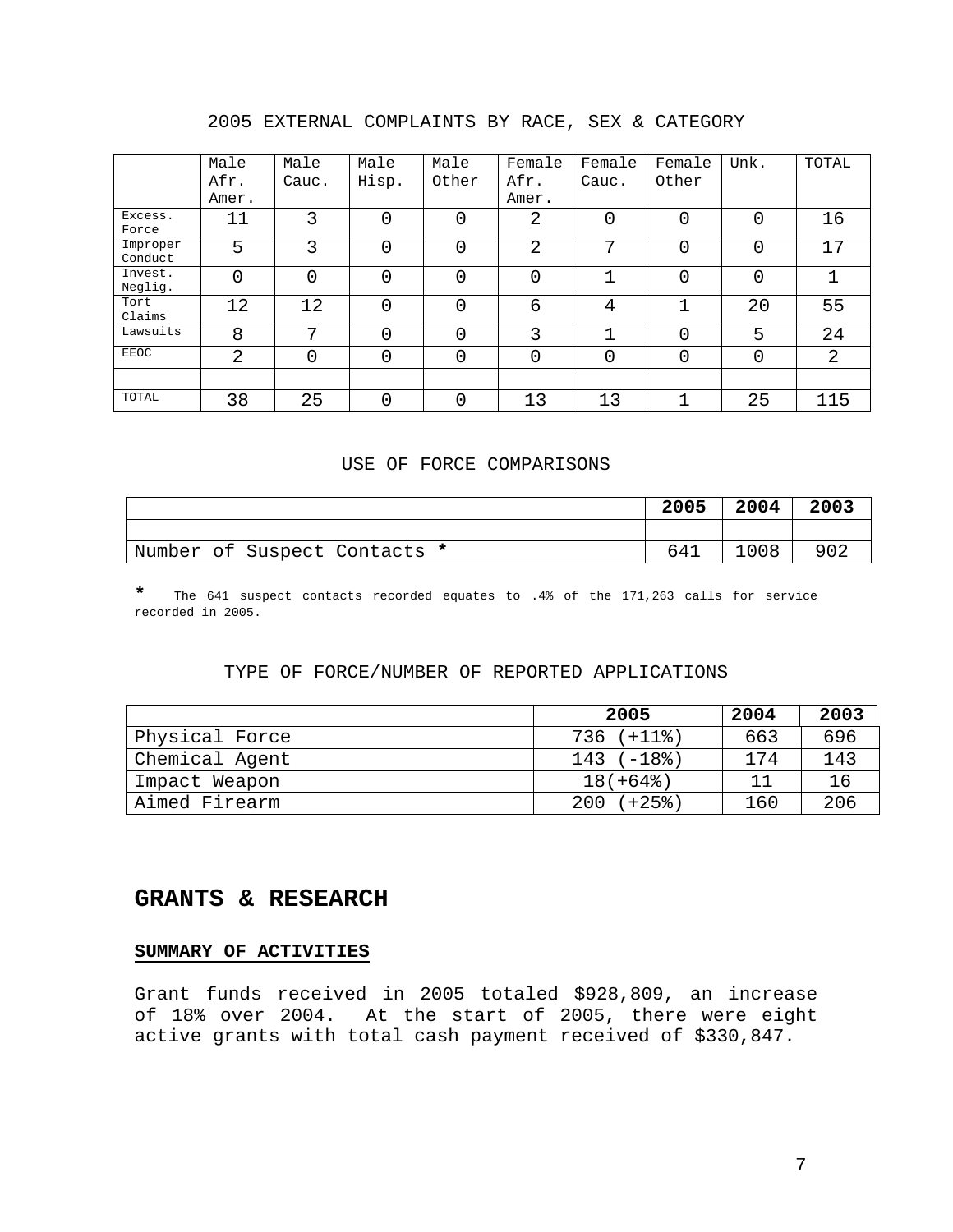- 1. Transition of CALEA Standards of Performance to "new" FWPD Policies & Procedures. **69% complete.**
- 2. Secure continued ICJI funding for the "Specialized Domestic Violence Unit." **Achieved. (\$188,000 Received)**
- 3. Formalize staff inspection procedures. **Continuing.**

#### **2006 GOALS & OBJECTIVES**

- 1. Update and refine FWPD standard operating procedures.
- 2. Finalize Domestic Violence Unit grant and submit application.
- 3. Finalize the staff inspection procedures.

| Indicator               | 2001         | 2002      | 2003        | 2004      | 2005      |
|-------------------------|--------------|-----------|-------------|-----------|-----------|
|                         |              |           |             |           |           |
| Grant Funds<br>Received | \$1,723,019  | \$791,494 | \$1,308,095 | \$789,270 | \$928,809 |
| Policies<br>Written     | 14           | 102       | 10          | 25        | 12        |
| Research<br>Projects    | $\mathbf{r}$ | 13        | 4           | 6         |           |
| Grants<br>Managed       | $\mathbf{r}$ | 16        | 13          | 11        | 8         |

#### **PERFORMANCE INDICATORS**

Average 5-year grant funds received: \$1,225,274

## **INFORMATION SYSTEMS & TECHNOLOGY UNIT (ISTU)**

#### **SUMMARY OF ACTIVITIES**

The primary responsibility of the Information Systems & Technology Unit (ISTU) is to maintain the quality, integrity and security of our Spillman Data Base. The system is the central repository for all of the Department's police records and is shared with several agencies in Allen County.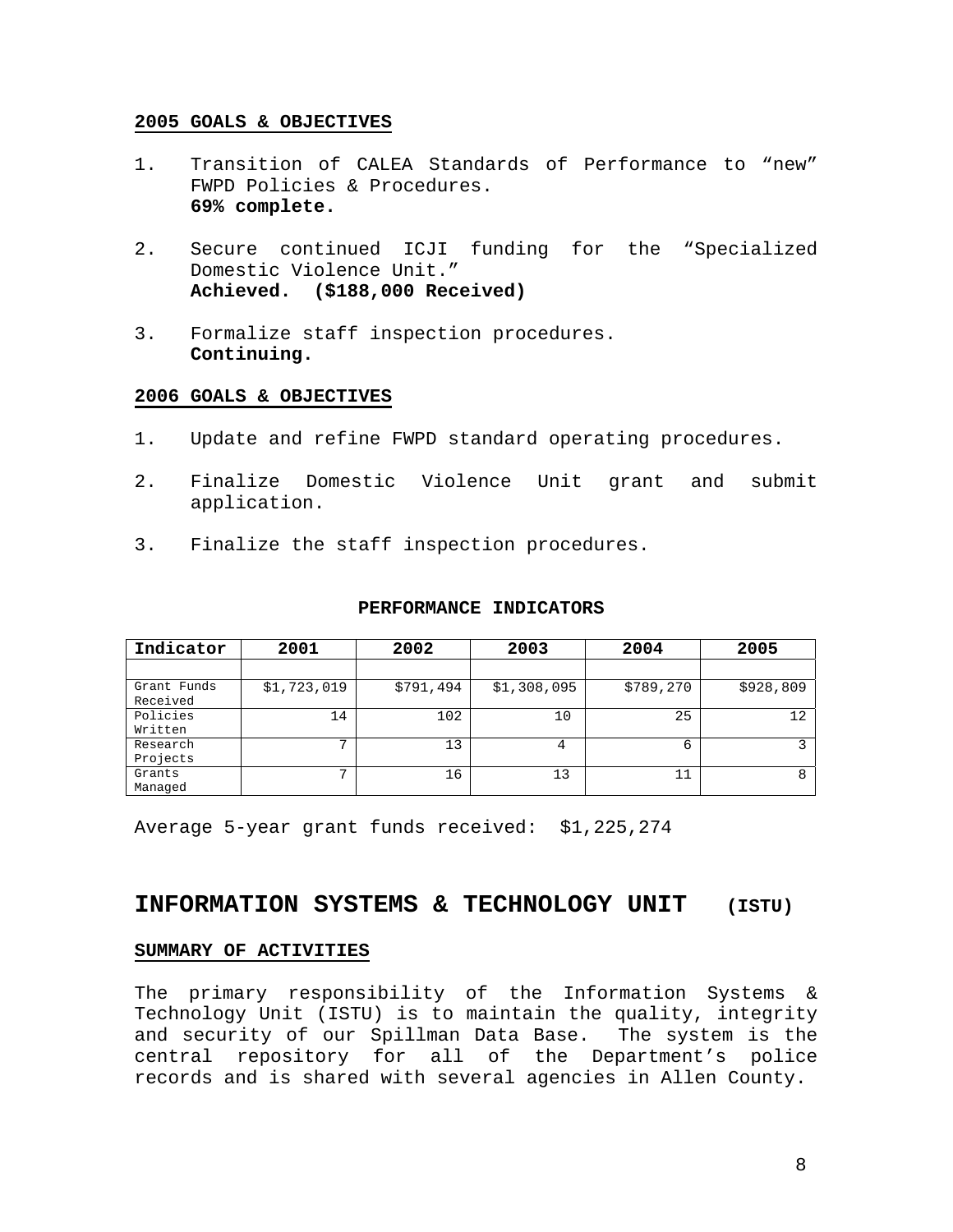The unit is also responsible for maintaining the computers Department-wide.

Participation in the SafeNet Identification Program continued. The program catalogues information regarding memory-impaired citizens who are at risk of becoming lost.

The staff has the responsibility of maintaining the Department's web site content. (FWPD.org) The site provides citizens with information regarding law enforcement activity in the City. Police activity logs for the previous day are available for viewing.

The staff also has the responsibility of training police personnel in the use of the Spillman Data System. In 2005, the 56<sup>th</sup> Recruit Class received five days of training, followed by an examination. With mandatory use of electronic reporting approaching, staff conducted several refresher courses.

ISTU staff also began development of "Street Level" troubleshooting training, the goal of which is to give uniformed personnel the ability to correct common problems associated with the in-car computers.

Training was completed for the use of the new 35mm digital photography system.

- 1. Bring the AirMobile program completely on line and utilize its features, functions, and capabilities to the fullest. **Achieved – Ongoing.**
- 2. Begin the full utilization of the Digital Photo Management System for photographing investigations involving domestic violence, along with evidence collection, crime scene documentation, accident investigation, etc. **Achieved.**
- 3. Conduct "direct entry" refresher training for those personnel requesting it along with any officer who has wireless connectivity via their MDT. **Achieved – Ongoing.**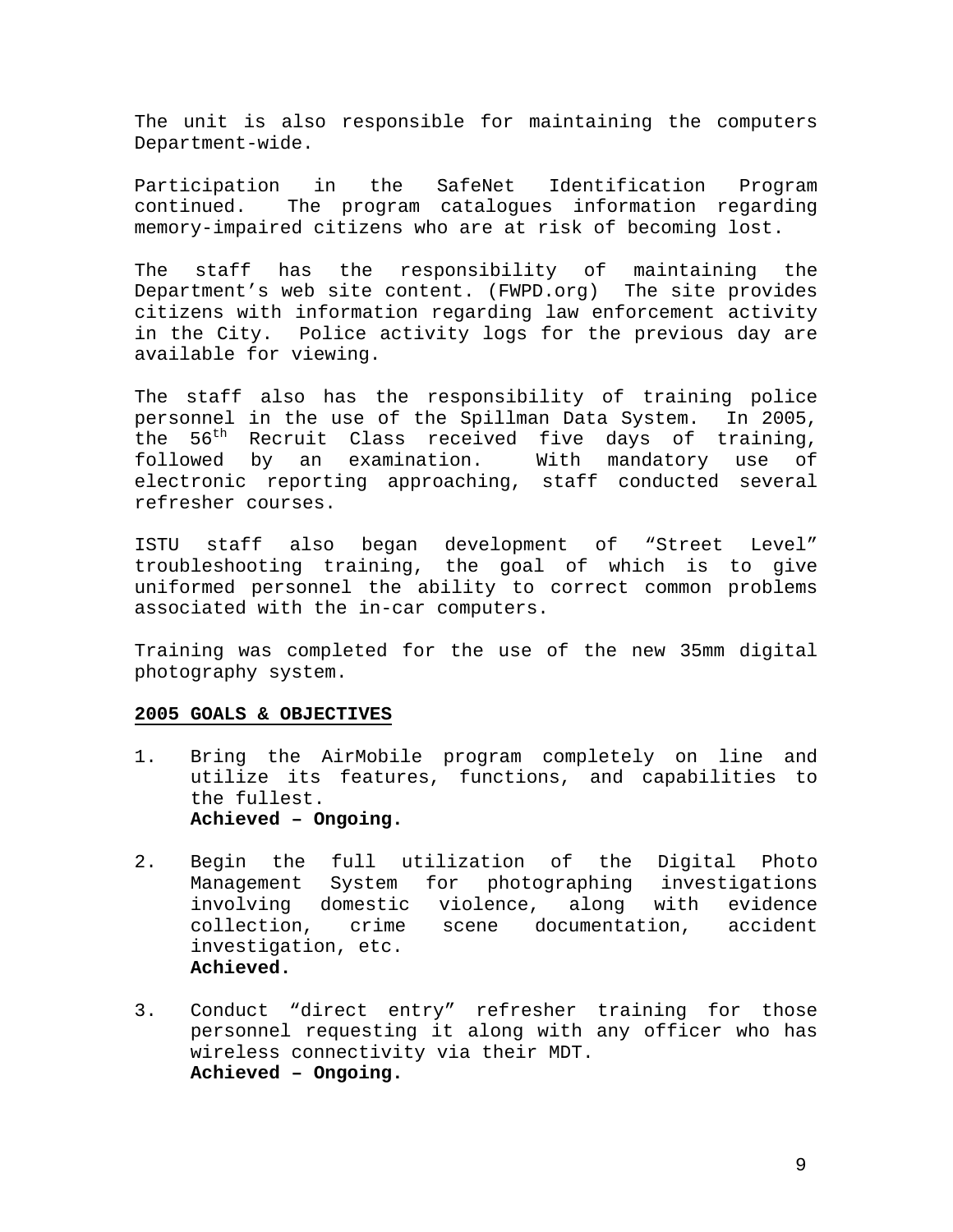- 4. Increase staffing levels. **Achieved.**
- 5. Implement a new Image Management System, which is currently being designated to replace Picture Link in Spillman. **Partially Achieved – Ongoing.**
- 6. Assist in any way possible the migration away from Novell NOS and servers to a share of Allen County's SANS/NAS architecture. **Partially Achieved – Ongoing.**

- 1. Continue with "refresher" direct-entry courses as necessary for all sworn personnel.
- 2. Expand the storage capacity of the digital photography system.
- 3. Develop a policy for archiving digital photography.
- 4. Conduct street-level MDC troubleshooting training.
- 5. Implement new image/document storage system (PictureLink replacement) and conduct training.
- 6. Assist in any way possible the SANS/NAS migration.

### **PUBLIC INFORMATION OFFICE**

#### **SUMMARY OF ACTIVITIES**

The Public Information Office is staffed by two full time officers and three part time officers under the direction of Captain Lynn Wetmore and the Office of Professional Standards.

The office handles news releases, ride-along requests, building tours, speaking engagements, public service announcements, press conferences, car safety seat inspections, a television program, "Behind the Badge," and a Department-wide newsletter. The in-school child safety program, "Officer Phil," was a big success in 34 elementary schools, impacting approximately 15,000 students.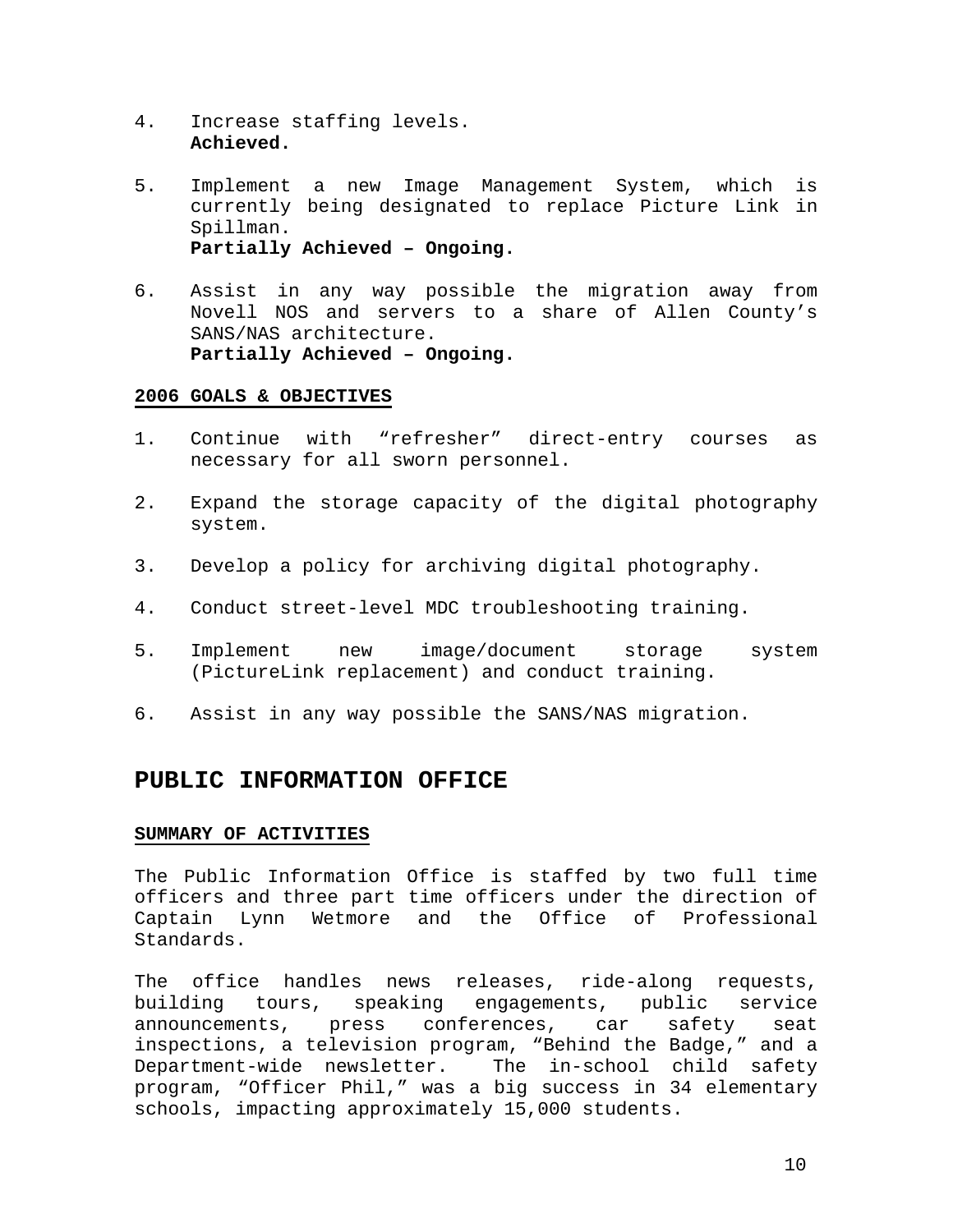The office also planned and held a department-wide picnic at Shoaff Park in the summer with increased attendance.

|                                 | 2005 | 2004 | 2003 |
|---------------------------------|------|------|------|
| News Releases                   | 148  | 136  | 188  |
| Ride-Alongs                     | 135  | 188  | 143  |
| Building Tours                  | 24   | 15   | 13   |
| Speeches & Car Seat Inspections | 51   | 40   | 30   |
| Press Conferences               | 9    | ર    |      |
| Public Service Announcements    |      |      | 5    |
| Television Programs             | 10   |      |      |
| Newsletters                     | 12   | 12   |      |

The office also continues to be involved in communityoriented events such as Random Acts of Kindness in February, car seat safety inspection events, and the annual Battle for Blood with the Red Cross and the Fire Department. The office also maintained a message board on the internet to address questions from the public which has brought a lot of positive feedback. The website averages 3764 visits per day.

The PIO office organized an awards ceremony in November honoring several officers for the rescue of a trapped elderly couple from a burning home.

The office coordinated a visit of five German police officers from our sister city, Gera, Germany in August. The officers spent nine days in the city.

- 1. Improve the quality of the professionalism of the office. **Achieved.**
- 2. Maintain a professional relationship with the media and public. **Achieved.**
- 3. Extend our services to the ethnic communities through public service announcements produced in foreign languages. **Not Achieved.**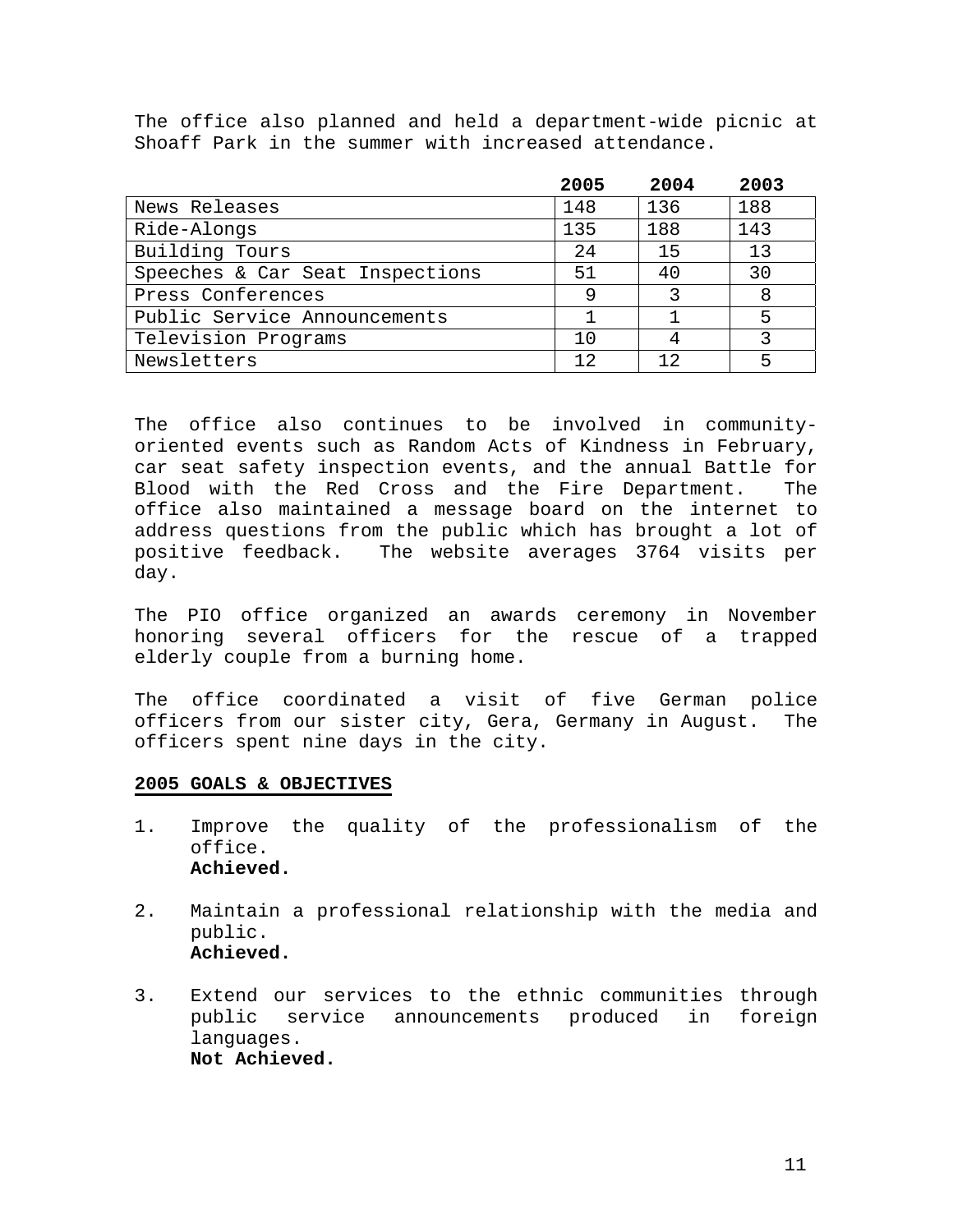- 4. Establish "in school" safety presentations for elementary school students. **Achieved.**
- 5. Provide advance notice of traffic details in areas of the city to positively effect compliance. (Seatbelt, school bus stop arm violations and speed violations) **Not Achieved.**

- 1. Accurate and timely dissemination of information to the media.
- 2. Continue the "Officer Phil" program and incorporate the program into the middle schools.
- 3. Arrange an officer exchange program with all of our sister cities to develop and promote goodwill.

#### **NEIGHBORHOOD RESPONSE TEAM**

#### **SUMMARY OF ACTIVITIES**

The purpose of the Neighborhood Response Team (NRT) is to provide the quadrant commanders with surveillance, long-term investigations, plain clothes and uniformed, target career criminals and run sting operations. The unit also worked very closely with ATF, neighboring law enforcement, and U.S. Marshals Service on several investigations.

The team worked many burglary (residential and business) suppression details in 2005 which resulted in several arrests; including one life-long serial business burglar.

In April, the Justice Department conducted Operation F.A.L.C.O.N. across the entire country in an effort to arrest fugitives. During this three-day detail, over 60 fugitives were arrested in Allen County, including one high profile bank robber from Toledo, Ohio.

The team continues to work the public indecency in the parks detail every summer. This year a total of 60 arrests were made.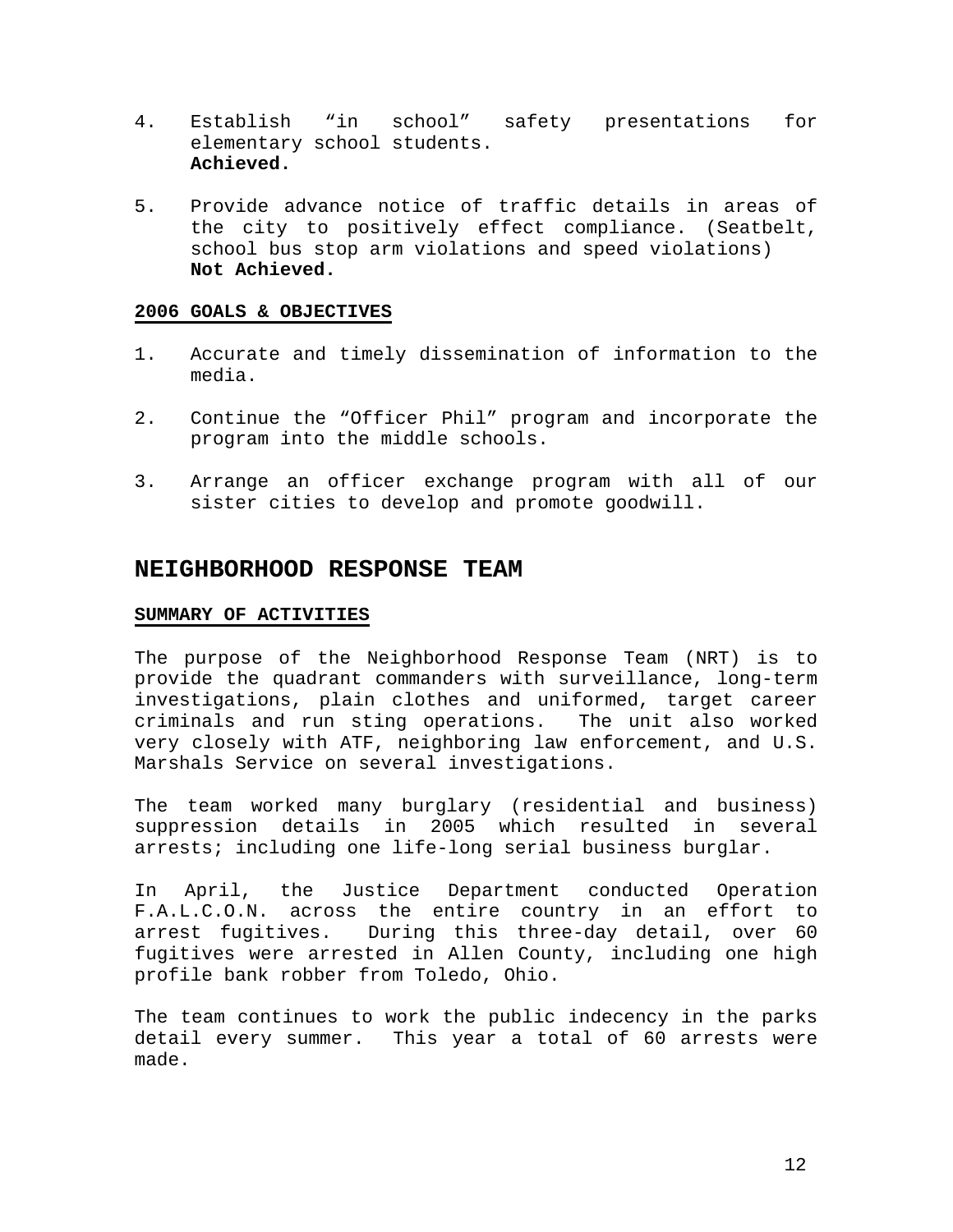- 1. Obtain four (4) more unmarked undercover vehicles. **Not Achieved.**
- 2. Obtain specialized training. **Achieved.**
- 3. Receive and begin training on Homeland Security grant equipment. **Achieved.**
- 4. Become affiliated with the Indianapolis Joint Terrorism Task Force. **Not Achieved.**
- 5. Develop closer cooperation with the Investigative Division. **Achieved.**
- 6. Obtain an encrypted radio channel. **Not Achieved.**

#### **2006 GOALS & OBJECTIVES**

- 1. Obtain more unmarked vehicles.
- 2. Obtain new cell phones.

## INVESTIGATIVE SUPPORT DIVISION

#### **SUMMARY OF ACTIVITIES**

The Investigative Support Division of the Fort Wayne Police Department is made up of a variety of units; the largest being the Detective Bureau. Other supporting units which play a vital role in seeing a case to its conclusion are Vice & Narcotics, Crime Scene, Lab, Victim Assistance, Evidence & Property and the Crime Analysis Unit. All of these units are united in the common goal of supporting the uniform divisions in combating and preventing crime within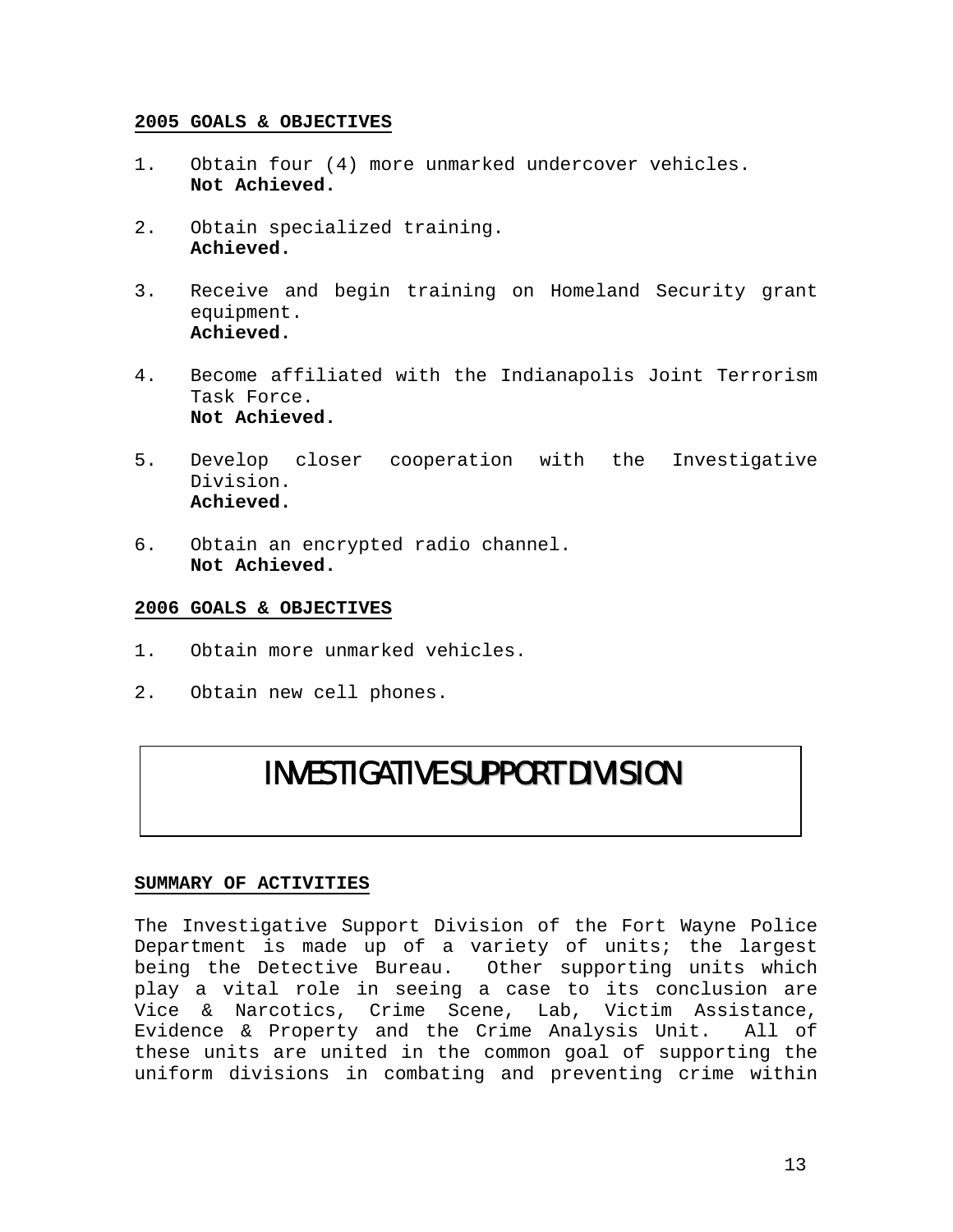our community. The Division is headed by Deputy Chief Karl Niblick.

The new Domestic Violence Unit completed its first full year of operation with great success; not only in prosecution, but increased awareness in the community. The creation of this unit allowed more personnel to be placed on homicide teams.

A new policy now allows the fingerprinting of juveniles arrested for felonies. This policy saw immediate results with the identification of suspects through the Automated Fingerprint Identification System (AFIS), and the subsequent solving of burglaries. The Division also enrolled in "E Trace," the ATF weapons tracking data base.

Concerns of storage and personnel needs in the Evidence & Property Room were relieved somewhat with the signing of a contract with PropertyRoom.com, an internet auction company which handles the sale of unclaimed items. Along with this were the new guidelines establishing purging parameters. Over 1000 weapons were destroyed in 2005.

Digital camera training was completed and cameras issued to nearly all members of the Department.

## **DETECTIVE BUREAU**

#### **SUMMARY OF ACTIVITIES**

The Detective Bureau is responsible for the investigation of felony criminal activity in the community and is divided into several diverse areas to accomplish that task. The Bureau operates two shifts daily covering 8:00 a.m. through 11:00 p.m. with four teams of on-call investigators covering the overnight and weekend hours.

The Bureau's 77 sworn and civilian personnel are allocated as follows:

#### **A Shift:**

| 1 Supervisor  | 6 Investigators  |
|---------------|------------------|
| 1 Supervisor  | 2 Investigators  |
| 1 Supervisor  | 4 Investigators  |
| 1 Supervisor  | 5 Investigators  |
| 3 Supervisors | 14 Investigators |
| 1 Supervisor  | 7 Investigators  |
|               |                  |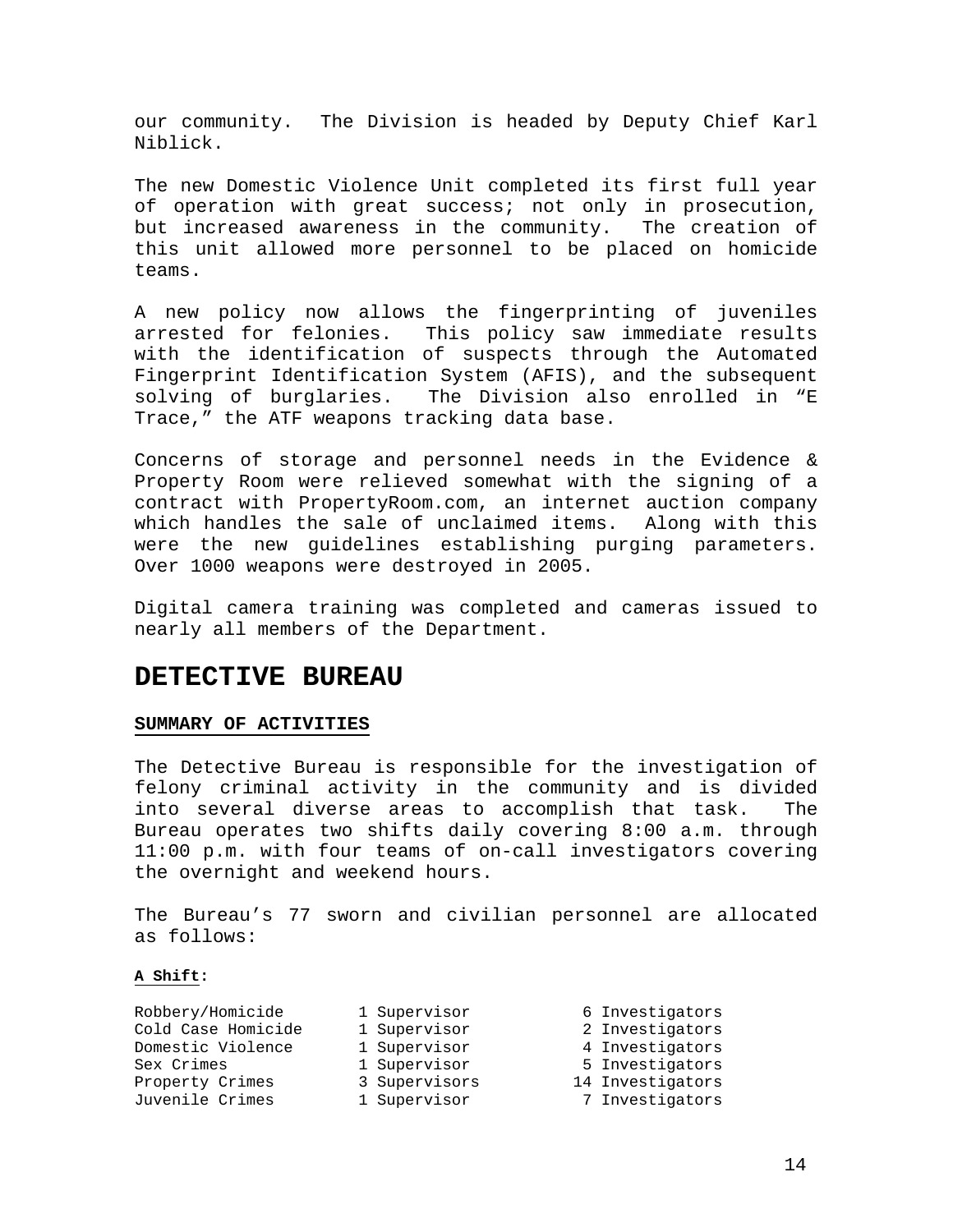| Financial Crimes     | 1 Supervisor | 6 Investigators |
|----------------------|--------------|-----------------|
| Computer/Pawn Crimes | 1 Supervisor | 2 Investigators |

#### **B Shift:**

| North Area | 1 Supervisor | 6 Investigators |
|------------|--------------|-----------------|
| South Area | 1 Supervisor | 6 Investigators |

#### **2005 GOALS & OBJECTIVES**

- 1. Institute a training program for the Bureau at roll call. **Not Achieved.**
- 2. Develop computer access at the workstations of all investigators. **Not Achieved.**
- 3. Obtain additional personnel. **Not Achieved.**
- 4. Continue to professionalize the Bureau. **Partially Achieved (ongoing).**
- 5. Address various issues within the Property Room. **Partially Achieved (ongoing).**

- 1. Establish a third shift Investigative Section.
- 2. Establish a Weapons Management position in the Evidence & Property Section.
- 3. Develop an Intelligence position.
- 4. Develop computer access at the workstations for Investigative personnel.
- 5. Institute the roll call training program.
- 6. Obtain additional personnel.
- 7. Evaluate, review, update and provide training on several of the older policies.
- 8. Obtain more vehicles.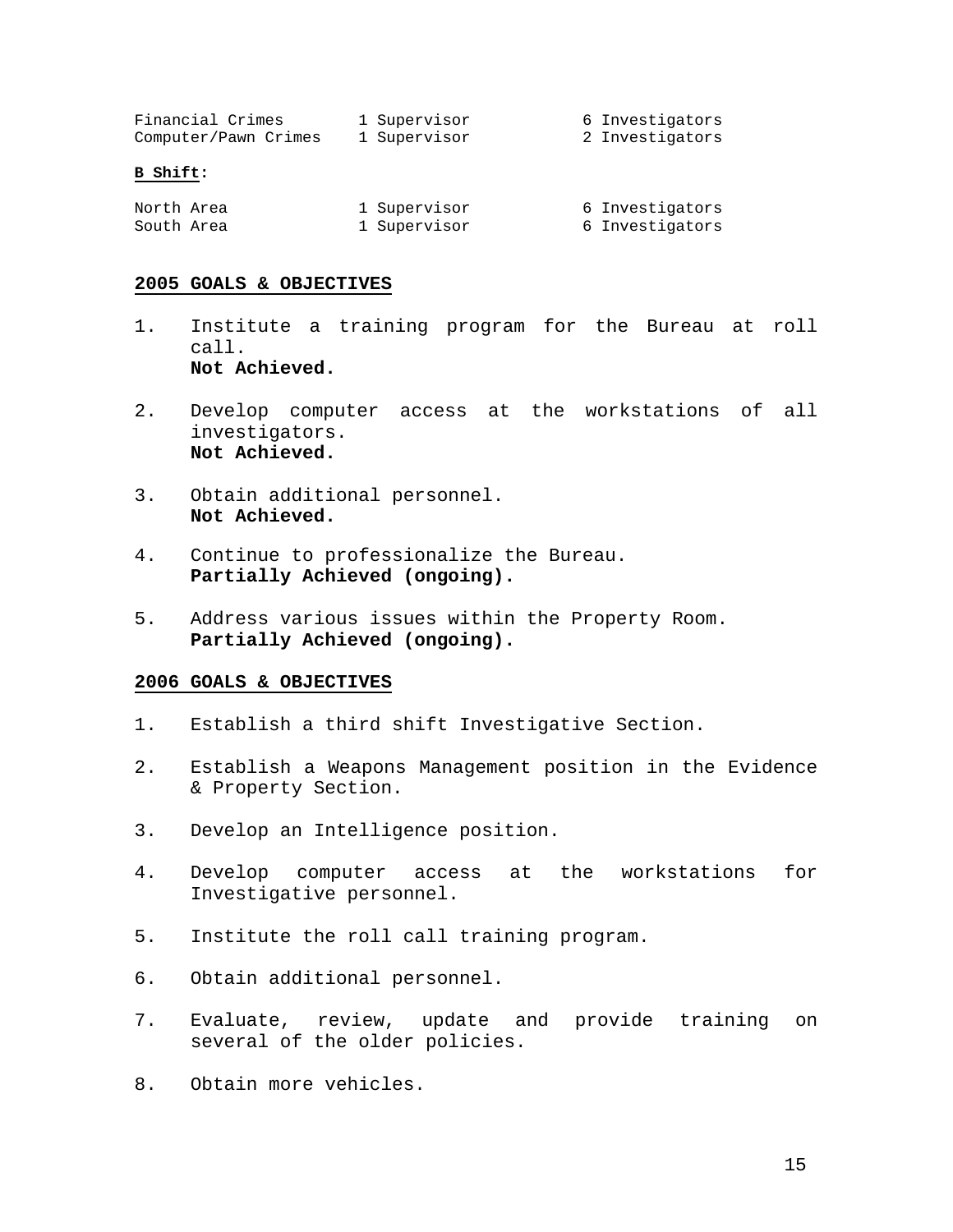- 9. Continue to professionalize the Division.
- 10. Establish a mid-shift Lieutenant position.
- 11. Establish a civilian Property Crimes citizen contact position.
- 12. Develop a video recording policy.
- 13. Investigate bonus pay for detectives.
- 14. Address storage/purge concerns in the Property Room.
- 15. Improve the Domestic Violence Unit.

#### **PERFORMANCE INDICATORS**

|                                   | 2004 | 2005   |
|-----------------------------------|------|--------|
| Property Crimes Southwest         | 352  | 428    |
| Property Crimes Southeast         | 577  | 578    |
| Property Crimes North             | 511  | 486    |
| Auto Theft                        | 663  | 562    |
| Financial Crimes                  | 1385 | 1435   |
| Robbery                           | 311  | 373    |
| Homicide                          | 23   | 30     |
| Bank Robberies                    | 7    | 12     |
| Crimes Against Persons/Sex Crimes | 932  | 562    |
| Domestic Violence (New in 2005)   | N/A  | $472*$ |
| B-Shift Investigative             | 574  | 394    |

**\*** For 2005, Domestic Violence was separated from Crimes Against Persons/Sex Crimes.

The above statistics do not reflect the total number of reported crimes in any particular category. These statistics are used for internal case management and are all assigned for some type of follow-up investigation.

#### **SECOND SHIFT INVESTIGATIONS**

|                    | 2004 | 2005  |
|--------------------|------|-------|
| Cases Investigated | 574  | 3 Q 1 |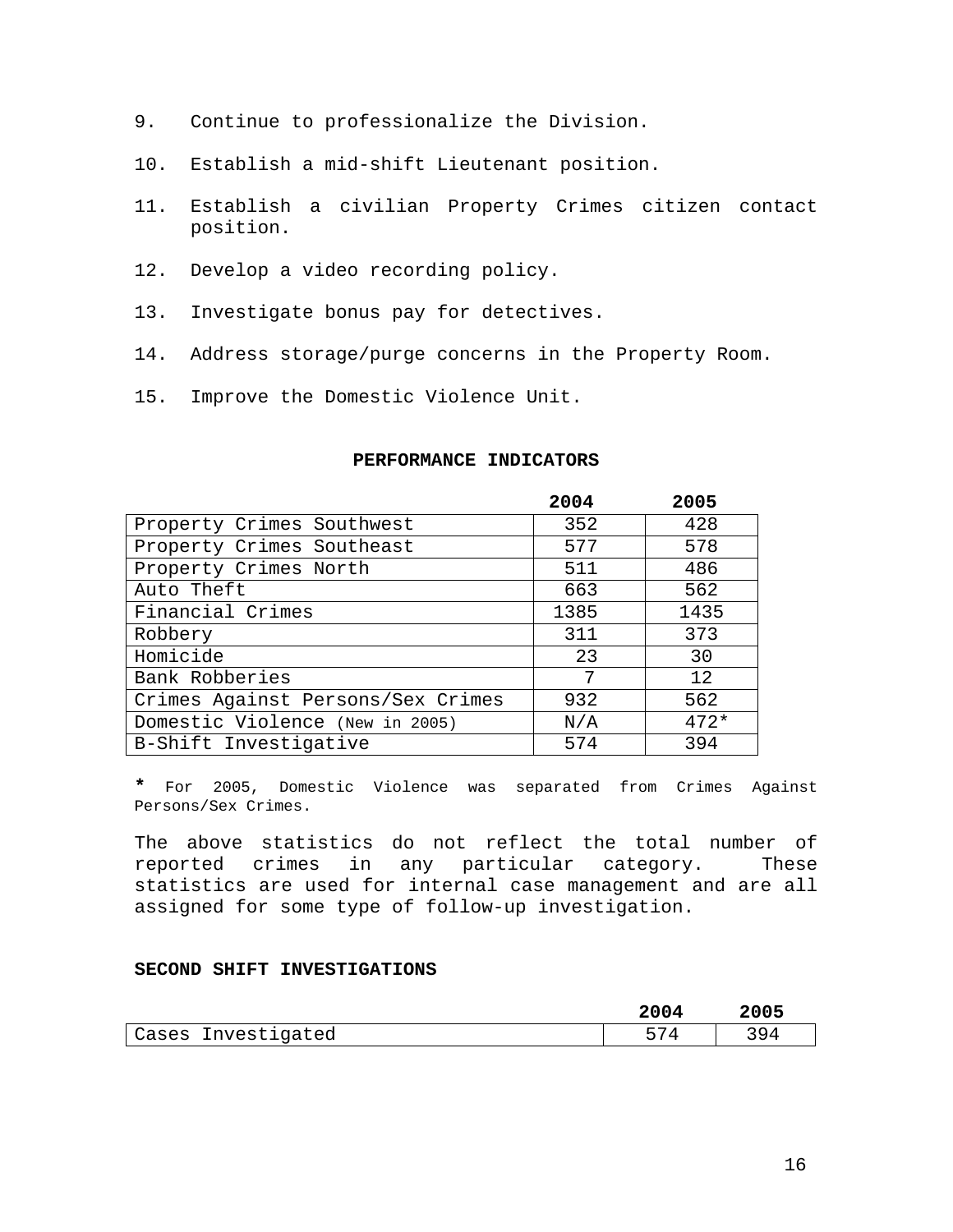## **JUVENILE AID**

|                      | 2004 | 2005 |
|----------------------|------|------|
| Missing Persons      | 1155 | 1276 |
| Total Cases Assigned | 560  | 820  |

#### **CRIME STOPPERS**

#### **SUMMARY OF ACTIVITIES**

The Crime Stoppers office was operated this year again by retired Sergeant Greg Lewis, with the help of several different volunteers.

The office has taken an average of 155 tips per month for the past 24 months.

|                     | 2004 | 2005 |
|---------------------|------|------|
| Total Tips Received | 1806 | 1907 |
| Physical Arrests    | 902  | 979  |
| Felony Charges      | 1006 | 1098 |
| Misdemeanor Charges | 1394 | 1597 |

#### **PAWN UNIT**

|  |  |  | Value of stolen items recovered: |                                         | \$38,971 |
|--|--|--|----------------------------------|-----------------------------------------|----------|
|  |  |  |                                  | No. of items sold to pawn shops checked | 23,892   |

## **VICE & NARCOTICS SECTION**

The Vice & Narcotics Bureau is committed to enhancing the quality of life in Fort Wayne through the investigation of narcotics-related activities, understanding the needs of the community and direction of our resources and efforts accordingly. A proactive approach is used through the use of tips and personal observations resulting in stepped-up enforcement in the respective geographic areas.

#### **SUMMARY OF ACTIVITIES**

2005 was yet another record year for the seizure of cocaine and marijuana. The City still seems to be a hub for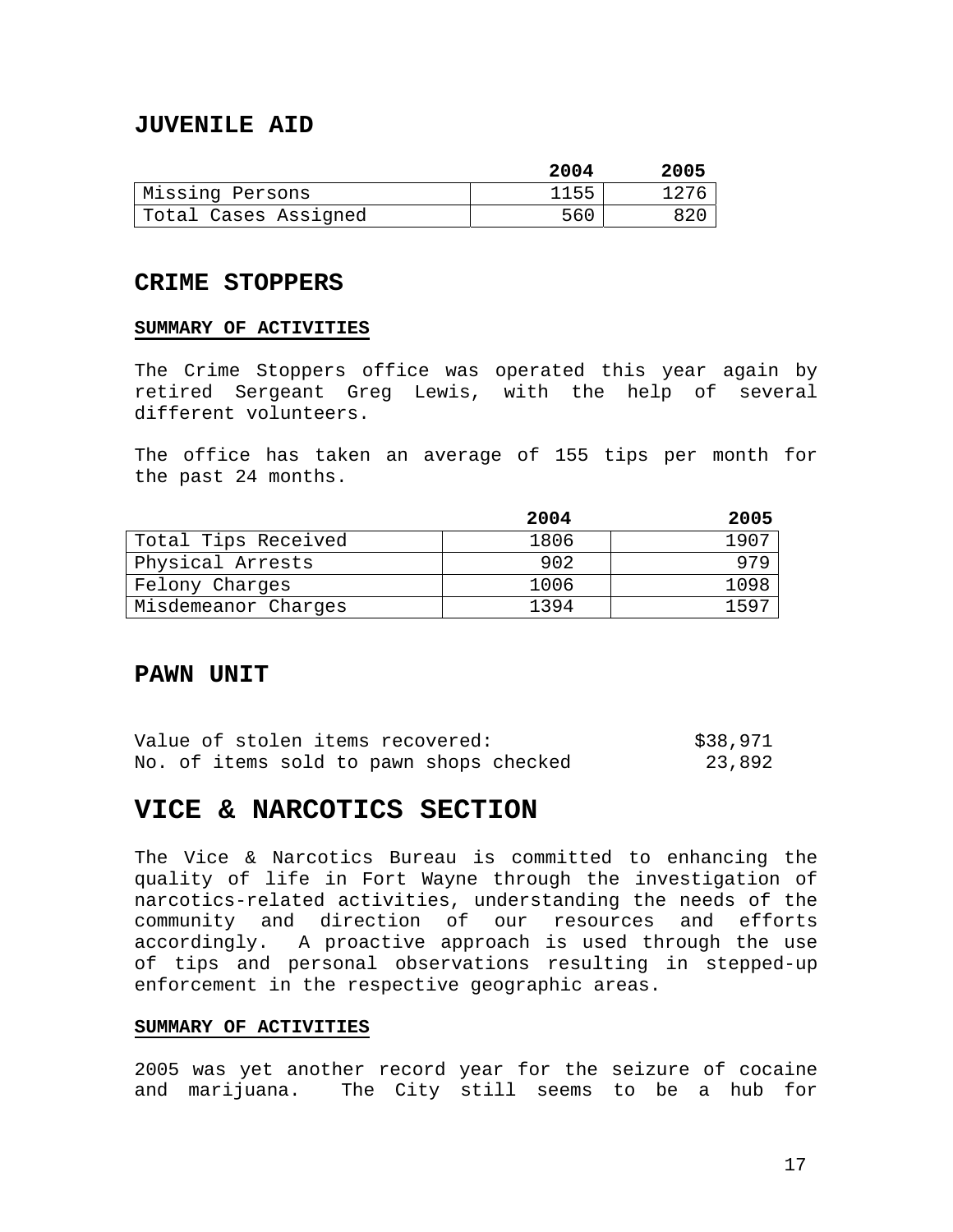delivery of large amounts of cocaine to be redistributed locally and regionally. In August, with the help of the DEA, Texas law enforcement and other agencies, 11 kilos of cocaine and 127 pounds of marijuana were seized in Kosciusko County. Also seized were several assault rifles and over \$150,000 in cash. In September, another investigation netted 5 pounds of marijuana, 1 gram of cocaine and over \$112,000 in cash. Along with other agencies, approximately 5000 hits of LSD were recovered.

In 2005, 322 cases resulted in 121 charges being filed.

#### **2005 GOALS & OBJECTIVES**

- 1. Increase efforts into long-term investigations that will yield results in the arrest of upper level narcotic traffickers. **Partially achieved.**
- 2. Create a rotating uniformed interdiction officer from the various quadrants. **Not achieved.**
- 3. Maintain a presence in the community and achieve greater interaction with the neighborhood associations. **Achieved.**

#### **2006 GOALS & OBJECTIVES**

- 1. Research and develop an intelligence software.
- 2. Create a rotating uniform interdiction officer from the various quadrants.

### **DRUG HOUSE ORDINANCE PROGRAM**

The program, under the guidance of Drug House Coordinator, Joe Musi, came into existence in 1993 with passage by Fort Wayne City Council. The ordinance targets rental properties from which drugs are being sold and is an excellent example of the Department's commitment to enhancing the quality of life in the neighborhoods.

In 2005, 101 drug houses were closed. Over 602 tips were taken from the community in this effort. Mr. Musi continually educates landlords on identifying drug activity.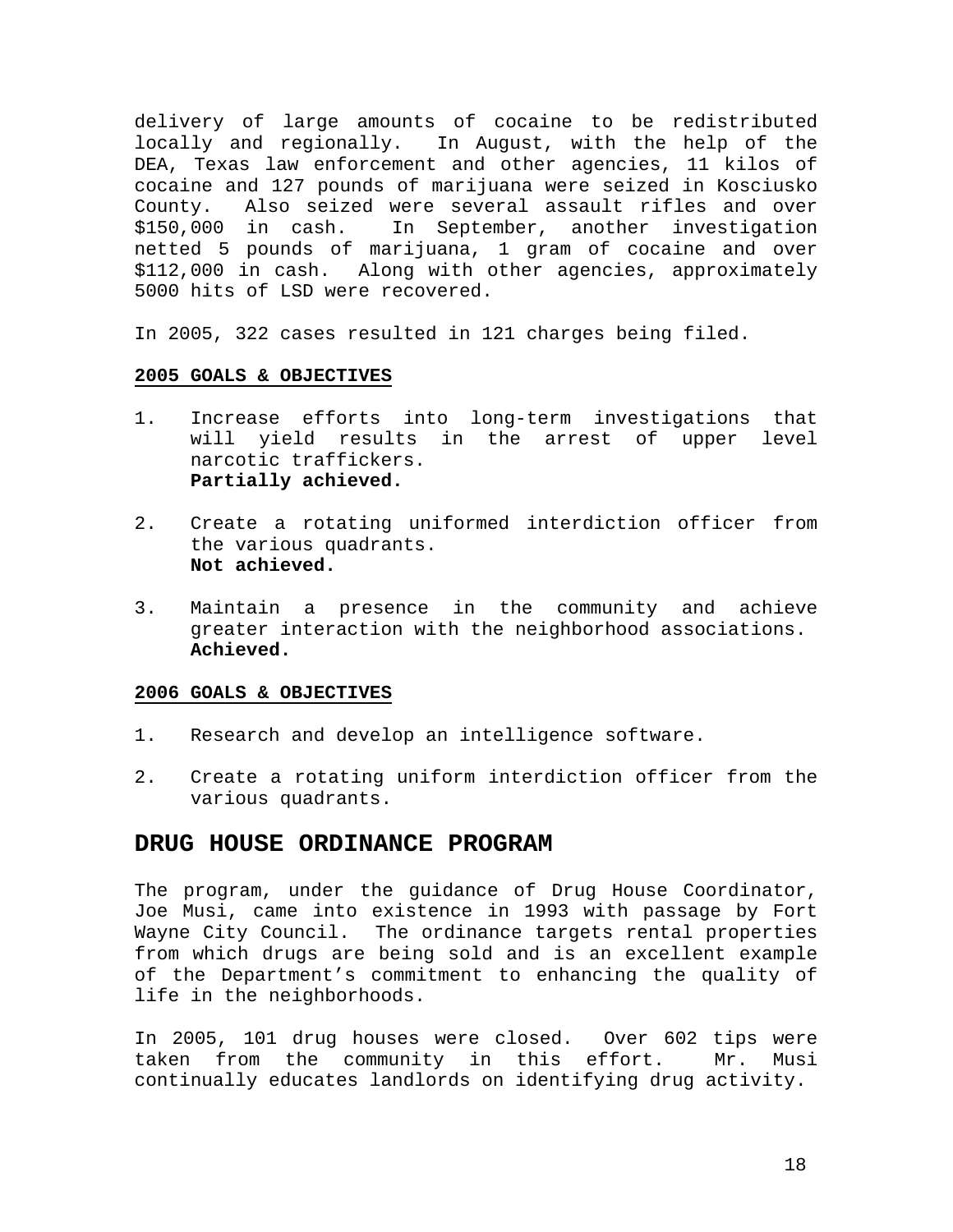## **HONOR GUARD**

#### **SUMMARY OF ACTIVITIES**

2005 was very active for the entire team with training, parades and special events, combined with funeral details for retired and active officers from our agency and others.

The Pipe & Drum Brigade started last year is developing and improving. It currently has three pipers and three drummers. Over \$4000 was raised for uniforms and the members purchased their own uniform shirts and shoes. The members are learning the bagpipes through their own efforts and dedication on their own time.

#### **2005 GOALS & OBJECTIVES**

- 1. Replacement of two Honor Guard officers and uniforms. **Achieved.**
- 2. Recruit and train additional bagpipers and drummers. **Achieved.**
- 3. Attend bagpipe school in Traverse City, MI by four officers. **Achieved.**
- 4. Obtain four additional City pagers. **Not Achieved.**
- 5. Purchase two radio headsets or ear-pieces for use in parades. **Not Achieved.**
- 6. Attend Honor Guard schools, training and competitions. **Partially Achieved.**
- 7. Participate in the National Peace Officers Memorial Service in Washington, D.C.  **Not Achieved.**

- 1. Additional officers and uniforms.
- 2. Additional bagpipers and drummers.
- 3. Attend bagpipe school in Traverse City, Michigan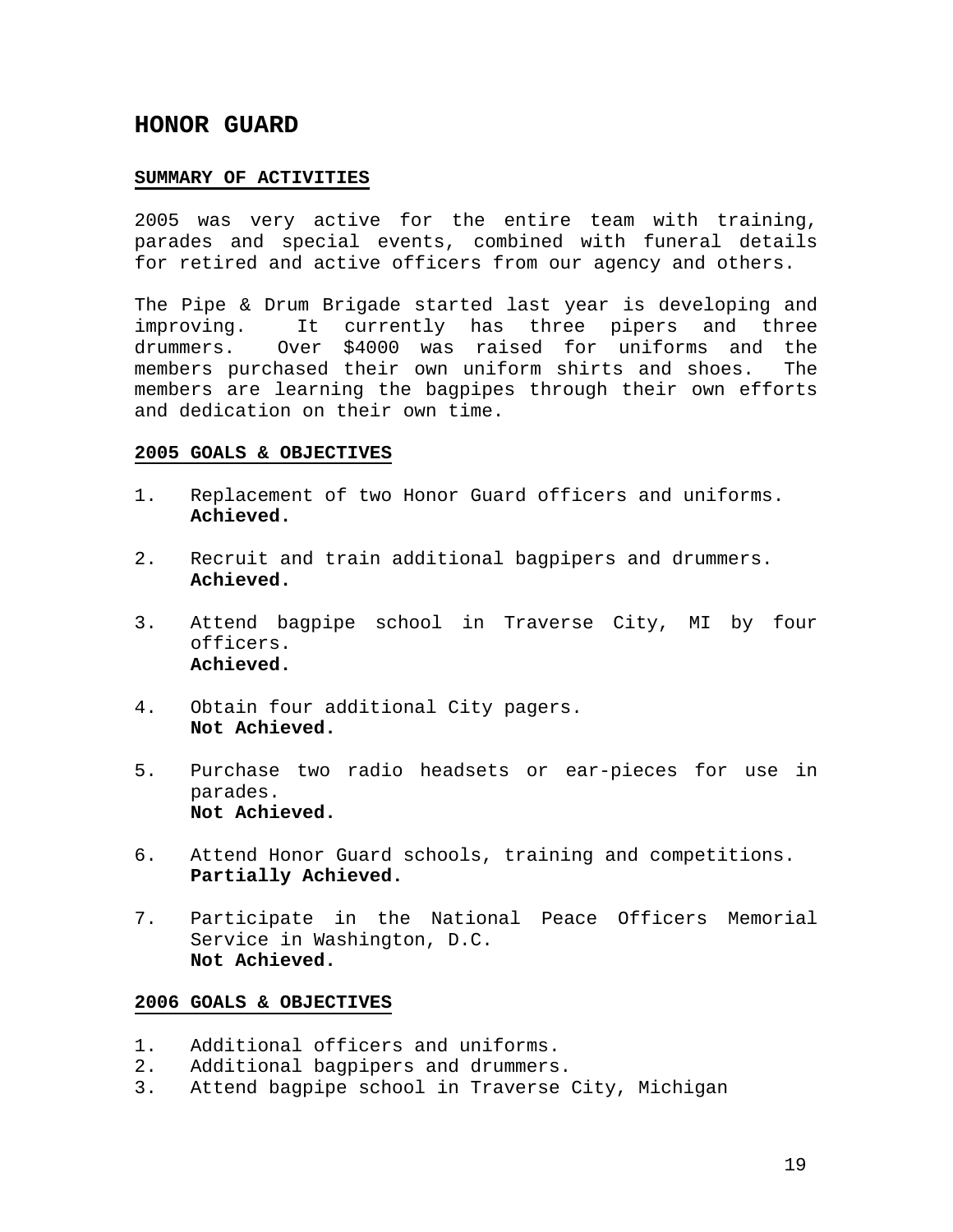- 4. Purchase two radio headsets or ear-pieces for use in parades.
- 5. Attend Honor Guard schools, training and competitions.
- 6. Participate in the National Peace Officers Memorial Service in Washington, D.C.

## **CRIME SCENE MANAGEMENT**

#### **SUMMARY OF ACTIVITIES**

Crime Scene Management is composed of eight patrol officers and one sergeant. Sixteen weeks of on-the-job training in areas such as evidence collection, photography, autopsy procedures and fingerprinting are required. The duty of this unit is primarily to document and preserve evidence until it is needed in court.

The Section utilizes the assistance of officers who are on light duty due to injuries or illness. They are particularly helpful to the technicians in copying videotapes for attorneys, Internal Affairs and insurance companies. This task continues to increase year after year.

With the exposure of crime scene units on television, the technicians gave numerous talks to community organizations, schools and churches throughout the year.

In 2005, two alternate light sources were purchased with Homeland Security grant funds. These will assist in the search, identification and collection of trace evidence and/or body fluids.

- 1. Collect and evaluate data for creation of a Firearms Examiner / IBIS position within the Fort Wayne Police Department. **Achieved.**
- 2. Increase staffing to include a B-shift supervisor and a new position for a Crime Scene Technician to be assigned to either A or Mid-Shift, as determined by need. **Not Achieved.**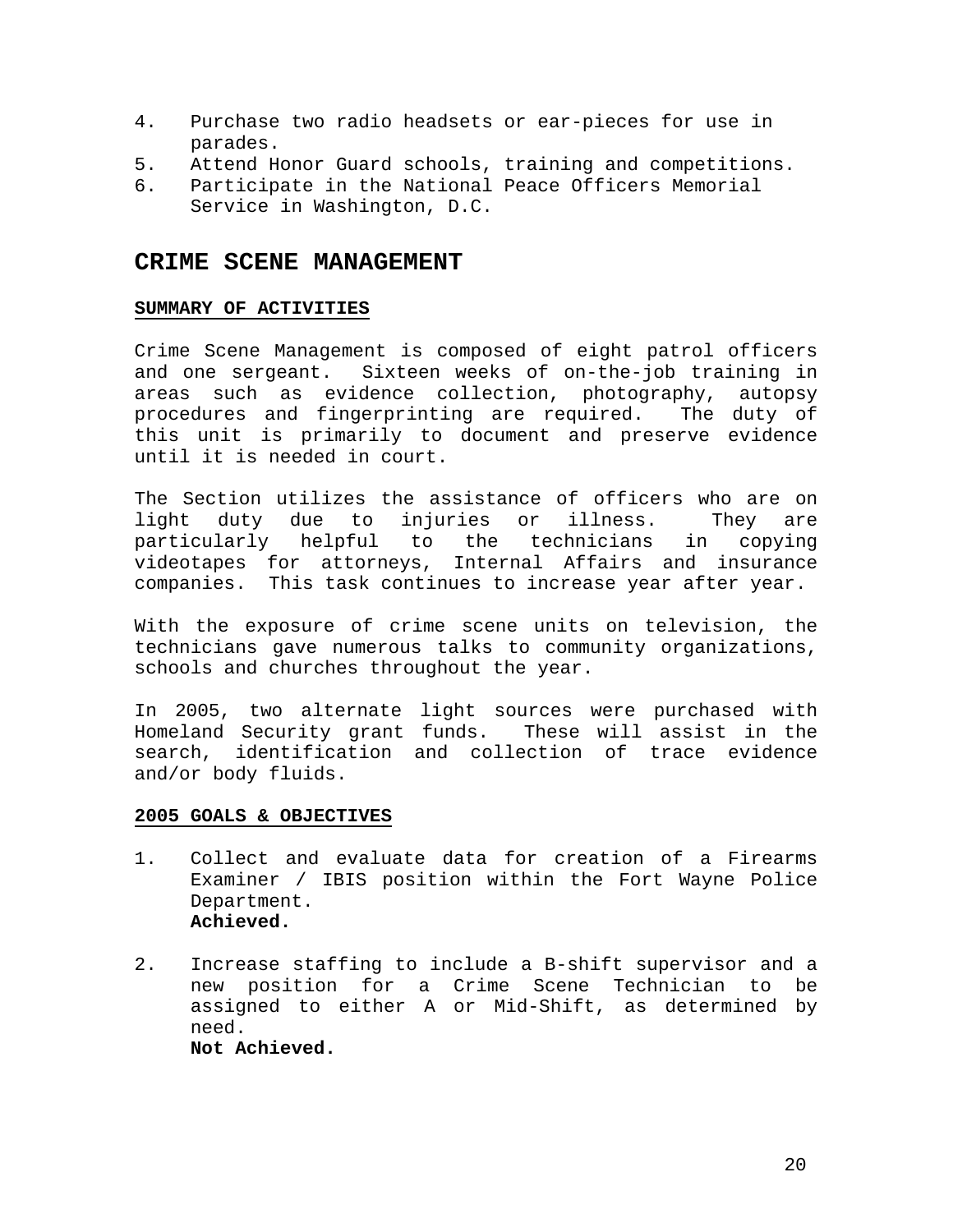3. Provide outside professional training to the Crime Scene Technicians in specialized areas of crime scene processing.

**Achieved.** 

4. Continue the process of replacing older crime scene vans with full size, all wheel drive or SUV-type vehicles. **Ongoing.** 

- 1. Establish a weapons management/firearms examiner position.
- 2. Increase staffing levels.
- 3. Provide outside professional training to the Crime Scene Technicians in specialized areas of crime scene processing.
- 4. Continue the process of replacing older crime scene vans with full size, all wheel drive or SUV-type vehicles.

| FORENSIC INVESTIGATIONS |              | OFFICER RESPONSES |
|-------------------------|--------------|-------------------|
|                         | 2004         | 2005              |
| HOMICIDES               | 52           | 97                |
| SUICIDES                | 30           | 38                |
| ACCIDENTAL DEATHS       | 18           | 20                |
| OTHER DEATHS**          | 35           | 59                |
| <b>BATTERY</b>          | 60           | 61                |
| <b>ROBBERY</b>          | 39           | 37                |
| <b>BURGLARY</b>         | 26           | 30                |
| SEX CRIMES              | 137          | 203               |
| CHILD ABUSE             | 5            | 4                 |
| FIRE/ARSON              | $\mathbf{1}$ | 2                 |
| THEFT                   | 9            | 5                 |
| NARCOTICS               | $\mathbf 1$  | 7                 |
| KIDNAPPING              | $\Omega$     | 6                 |
| VEHICLE THEFT           | 15           | 9                 |
| TRAFFIC ACCIDENTS       | 57           | 38                |
| BOMB/INCENDIARY         | 2            | 2                 |
| CRIMINAL MISCHIEF       | 0            | 2                 |
| CRIMINAL RECKLESSNESS   | 3            | 1                 |
| OTHER OFFENSES          | 27           | 66                |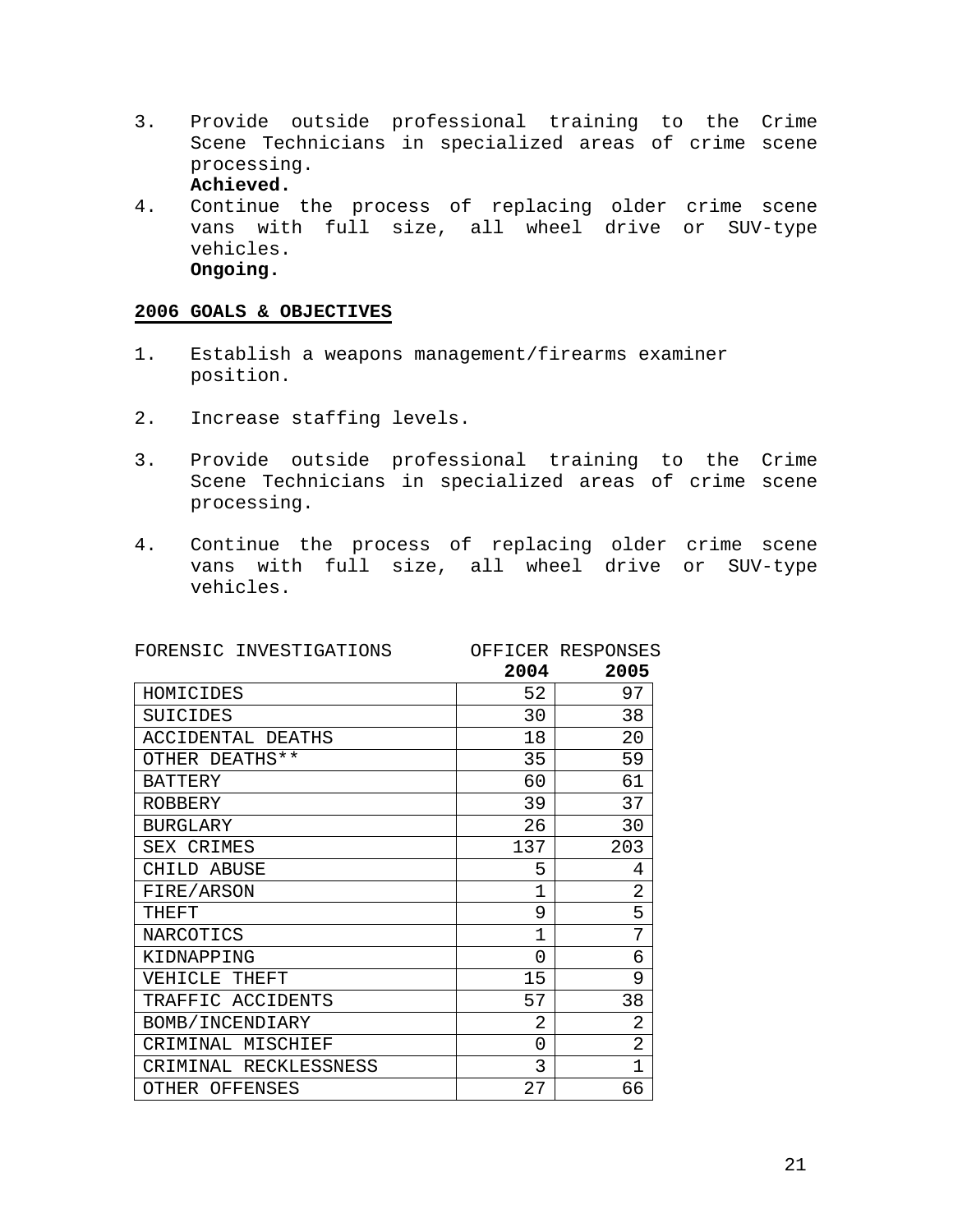| VEHICLES PROCESSED                                                                                    | 111 | 148 |
|-------------------------------------------------------------------------------------------------------|-----|-----|
| VICTIM/SUSPECT STANDARDS                                                                              | 34  | 38  |
| AUTOPSIES ATTENDED                                                                                    | 78  | 94  |
| IBIS SUBMISSIONS                                                                                      | 105 | 335 |
| CONSENT TO SEARCH/WARRANT                                                                             | 104 | 77  |
| CRIME SCENES ATTENDED                                                                                 | 429 | 476 |
| CASES SUBMITTED TO FWPD LAB                                                                           | 76  | 100 |
| CASES SUBMITTED TO ISP LAB                                                                            | 163 | 334 |
| $\mathbf{A} \cdot \mathbf{A}$ , and $\mathbf{A} \cdot \mathbf{A}$ , and $\mathbf{A} \cdot \mathbf{A}$ |     |     |

\*\* Natural, SIDS, etc.

## **LABORATORY SERVICES**

#### **SUMMARY OF ACTIVITIES**

The work of the Police Crime Lab continues at a record pace with increases in almost every category. An additional 38 fingerprint kits were distributed to police personnel, bringing the number to 267.

The laboratory issued 40% more reports this year than last and has seen an increase in fingerprint identifications of 23%, thanks to the new Automated Fingerprint Identification System (AFIS).

The AFIS system was linked to the FBI system in May, vastly increasing the Department's capabilities in identifying criminals.

During the year, 30 individuals were processed into the Allen County Jail giving false names and were correctly identified by our system. This is a decrease of 36% from the prior year, so word may be getting around the community.

The Department began printing juveniles age 14 and older involved in felonies. A total of 35 were placed in the database. This resulted in the solving of five burglaries.

Time spent on outside agency casework has increased substantially again this year, resulting in 397.5 technician hours being spent working on cases other than those submitted by the Fort Wayne Police Department. One reason for the increase is that the Allen County Police Department did not replace a retiring fingerprint examiner and now submits all of their identification requests to this Department. The growing reputation of our lab has prompted assistance to other northeast Indiana counties involving almost 100 investigations.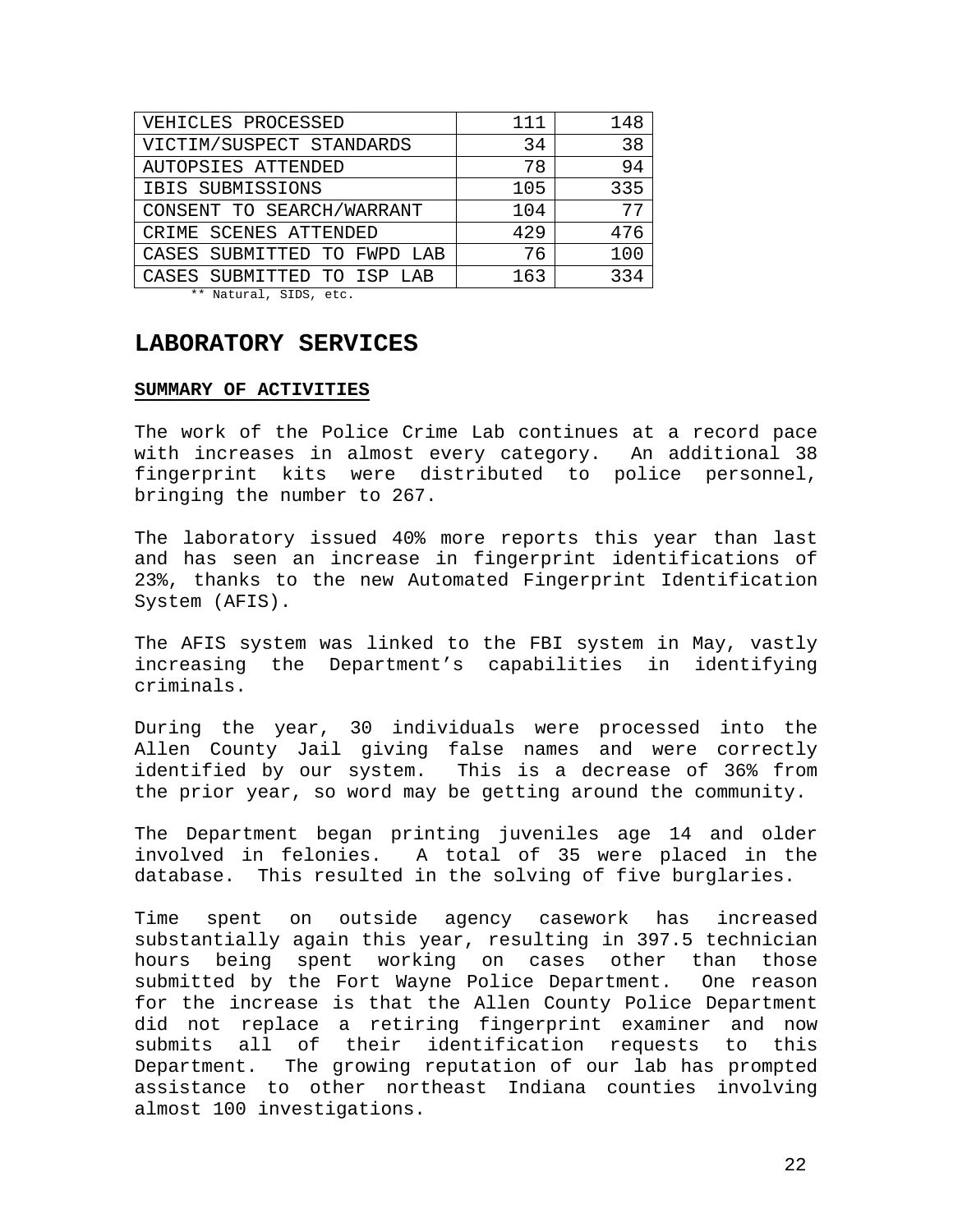The Retired Senior Volunteers continue to provide muchneeded assistance to the Lab. We wish to extend our thanks to the volunteers for their 500 hours of service.

#### **2005 GOALS & OBJECTIVES**

- 1. Eradicate the backlog of forgery and fraud evidence awaiting processing and examination. **Achieved.**
- 2. Continuation of the public service meetings with the business owners, loss prevention officers and associates of the business community in an effort to convince them of the value of putting an inked fingerprint impression on checks cashed. **Ongoing.**
- 3. Continued training of Detective Bureau and Operations officers in the practice of developing latent prints and collection of evidence at crime scenes. **Ongoing.**
- 4. Maintain a continuous education program within the Laboratory for all fingerprint technicians. **Not Achieved.**

#### **2006 GOALS & OBJECTIVES**

- 1. Improve the support given to the Operations and Investigative Division by documenting print submissions by quadrant.
- 2. Obtain Certified Latent Print Examiner status for the technicians.
- 3. Complete the acquisition of an Image Enhancement Workstation.

#### **PERFORMANCE INDICATORS**

|                             | 2004  | 2005  | % CHANGE |
|-----------------------------|-------|-------|----------|
| CASEWORK PROCESSED          |       |       |          |
| REPORTS GENERATED           | 849   | 1192  | 40%      |
| FINGERPRINT                 | 103   | 104   | .9%      |
| <b>IDENTIFICATIONS</b>      |       |       |          |
| OTHER AGENCY CASEWORK HOURS | 312.5 | 397.5 | 27.2%    |
|                             |       |       |          |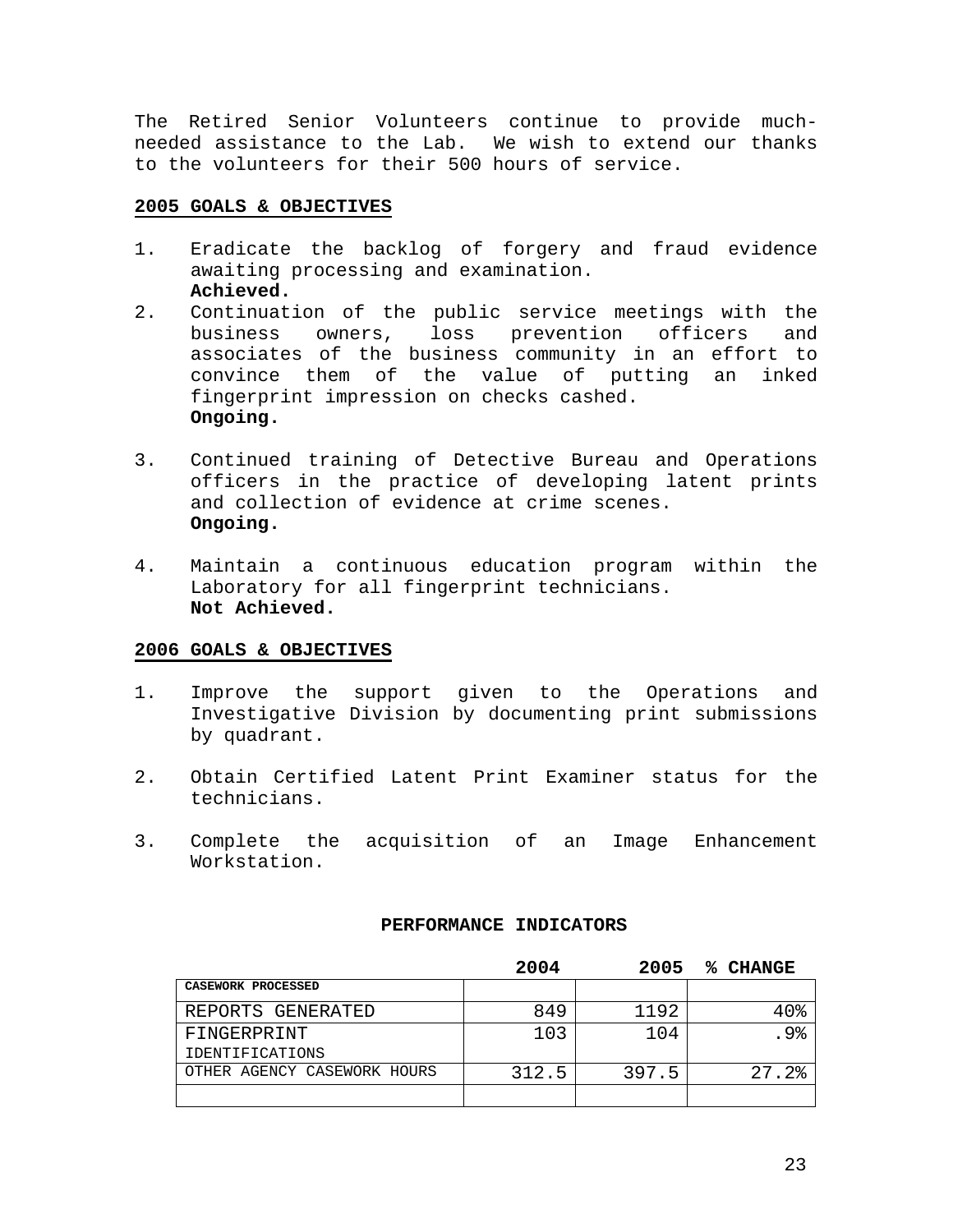| REQUESTS FOR SERVICE |     |     |      |
|----------------------|-----|-----|------|
| DET. BUREAU          | 324 | 346 | 6.8% |
| CRIME SCENE          | 121 | 116 | 4.2% |
| UNIFORM DIV.         | 369 | 650 | 76%  |
| VICE/NARCOTICS       | 66  | 82  | 24%  |
| RECORDS BUREAU       | 42  | 77  | 83%  |
| CERTIFICATIONS       | 17  | 14  | 7.7% |
| MISCELLANEOUS        | 107 | 126 | 18%  |

## **VICTIM ASSISTANCE**

#### **SUMMARY OF ACTIVITIES**

The Victim Assistance Program of the Fort Wayne Police Department provides comprehensive services from the time a crime occurs, until the criminal justice process is completed. Follow-up services are also provided. A satellite location is maintained in the City-County Building and is open every morning to assist clients who have Court appearances, as well as domestic violence victims who have been referred by the Prosecutor's Office. Staff now includes 8 full time and 2 part-time advocates. In 2005, the office had 8 volunteers, as well as 4 interns who donated many hours of service to crime victims.

2005 was again extremely busy for the staff, with 5,159 primary victims assisted. The unit also co-sponsors the Survivors of Homicide Victims Support Group which meets monthly.

The program and staff participated in a number of community events to raise awareness of the services provided and victim rights issues. Among those is the involvement in the Re-Entry Court Initiative dealing with returning offenders.

- 1. Improve the quality of our services while assisting as many crime victims as possible. **Achieved.**
- 2. Be competitive in attracting and compensating staff in order to retain competent personnel. **Achieved.**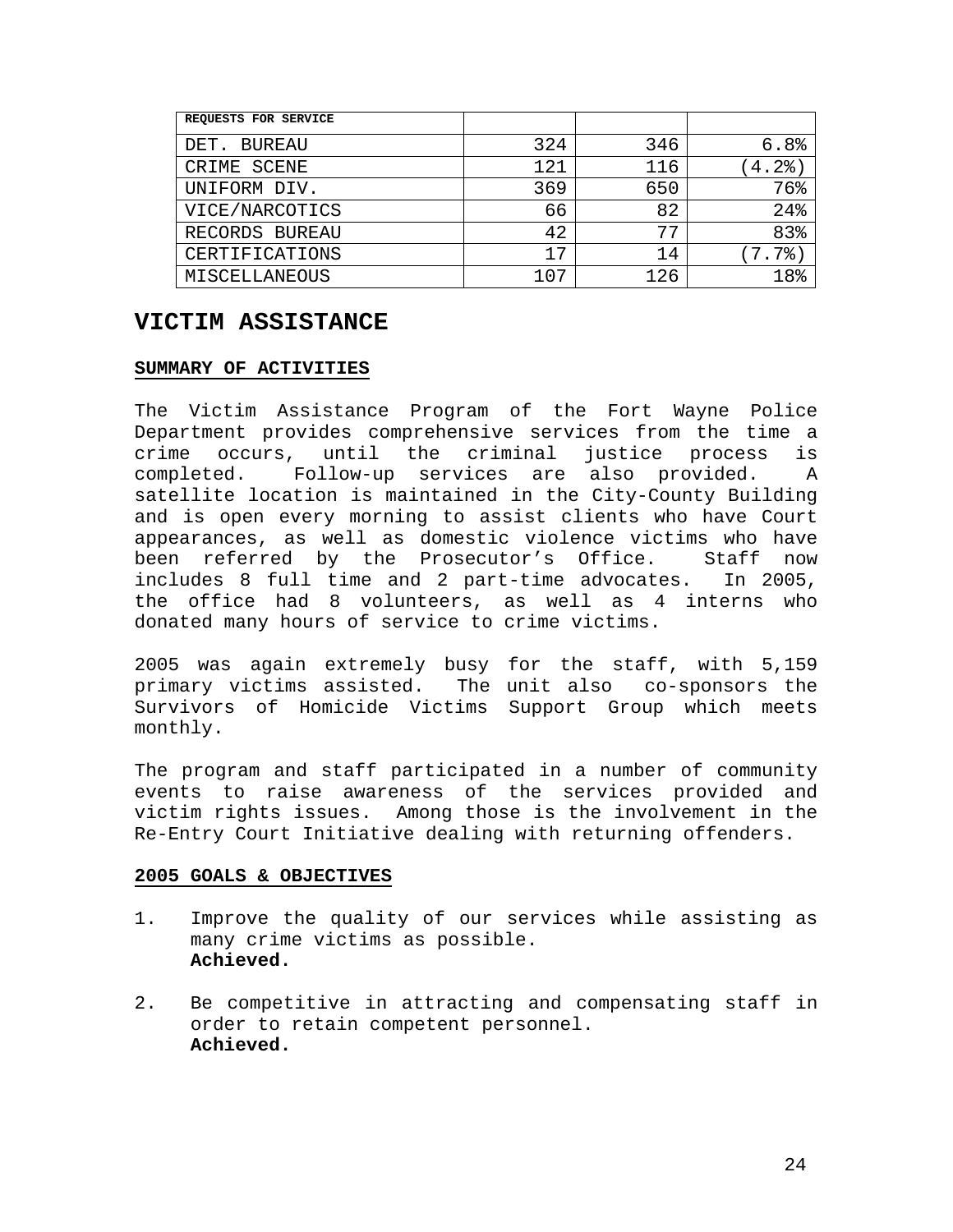3. Submit Indiana Criminal Justice grant proposal and any other opportunities for funding. **Achieved.**

#### **2006 GOALS & OBJECTIVES**

- 1. Submit Indiana Criminal Justice grant proposal and any other opportunities for funding.
- 2. Collaborate with community agencies to increase awareness and develop plan to address issues of under served communities.
- 3. Improve the use of computerized data.

| CASES ASSIGNED        | 2003 | 2004 | 2005 |
|-----------------------|------|------|------|
| Child Abuse           | 121  | 95   | 92   |
| Molest                | 489  | 479  | 463  |
| Homicide              | 20   | 25   | 32   |
| Domestic Viol.        | 3206 | 3516 | 3745 |
| Sexual Assault        | 173  | 136  | 153  |
| Assault               | 204  | 169  | 199  |
| DUI (Death or Injury) | 9    | 2    |      |
| Robbery               | 296  | 193  | 200  |
| Other *               | 392  | 245  | 273  |
| TOTALS                | 4910 | 4860 | 5157 |

**\*** Suicides, Threats, Stalking, Elder Abuse, Arson, Fraud

## **EVIDENCE & PROPERTY SECTION**

#### **SUMMARY OF ACTIVITIES**

The primary responsibility of the Evidence & Property Section is to manage the intake and storage of all property confiscated by FWPD personnel. Most material is evidentiary, but some are found items and recovered property. This Section also manages the storage, return, and auction of recovered stolen bicycles.

A new Policy & Procedures manual was approved setting out (for the first time) a purge policy. In May, 317 firearms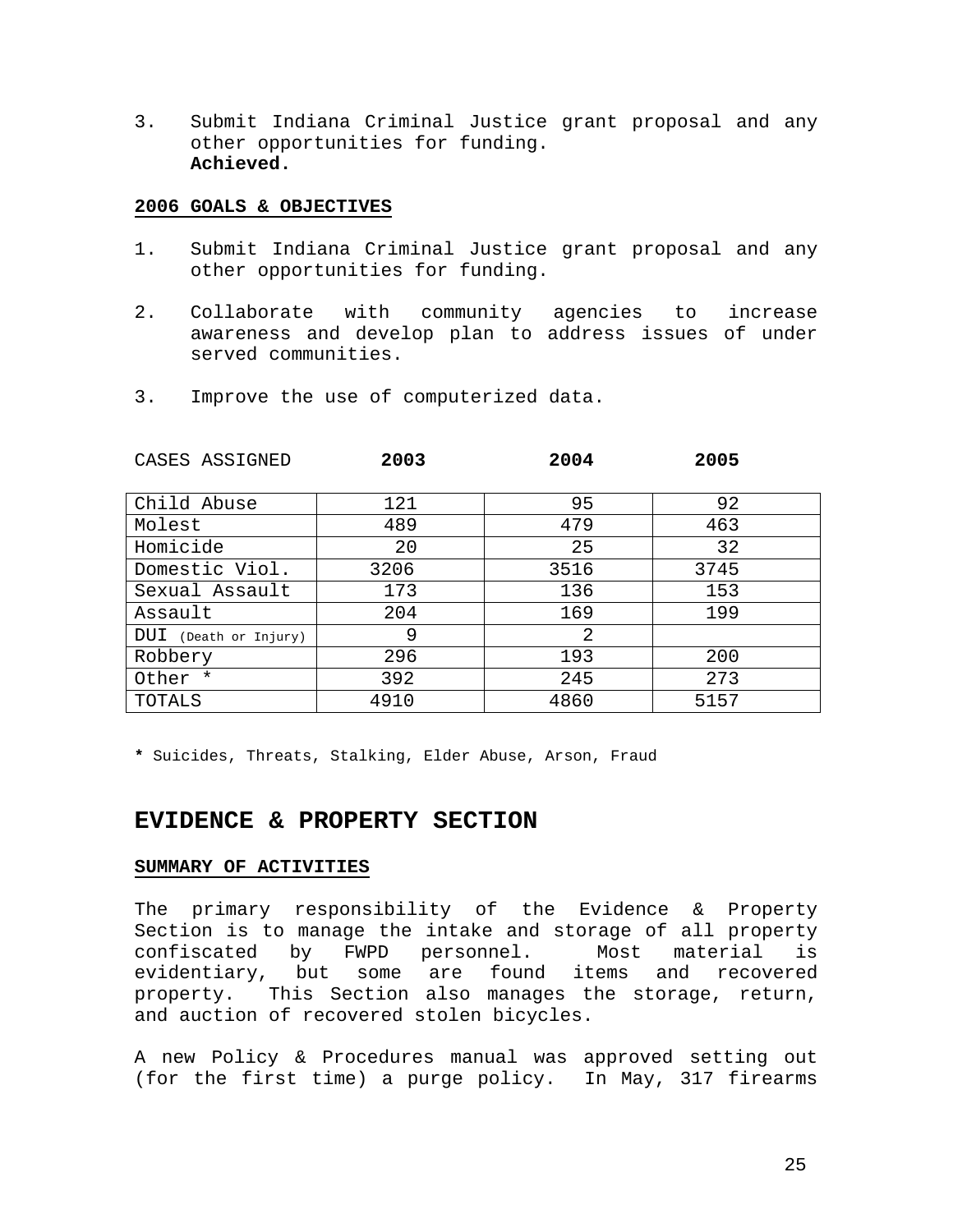were destroyed. This was the first destruction of firearms since 1998.

The updating of all handguns continued with the assistance of AFT.

The Section started working with PropertyRoom.com for the auction of unwanted/unneeded items taking up storage space and this has been successful. Sales revenue are deposited to the State Officers Retirement Fund.

#### **2005 GOALS & OBJECTIVES**

- 1. Additional storage space. **Not Achieved.**
- 2. Increase staff. **Not Achieved.**
- 3. Increase hours of work. **Not Achieved.**
- 4. Handheld scanners. **Not Achieved.**
- 5. Purchase additional/replacement computers. **Not Achieved.**
- 6. Complete bar coding and update Spillman system. **Partially Achieved.**
- 7. Establish Policies & Procedures. **Achieved.**
- 8. Purge old case items (1995 1998). **Partially Achieved.**

- 1. Implement new purge policy.
- 2. Obtain more storage space.
- 3. Continue development of the Professional Property Management Association.
- 4. Implement bar coding system.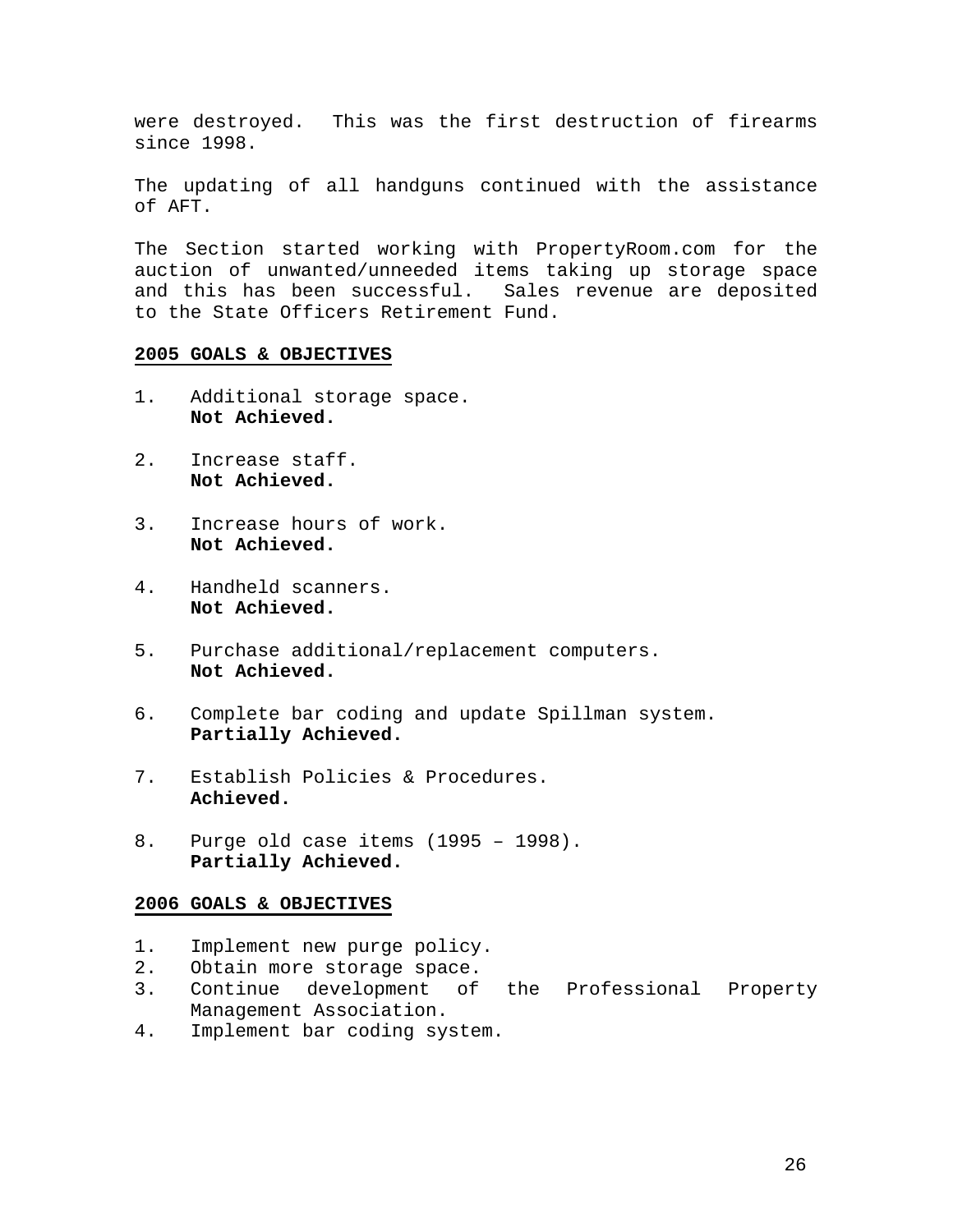#### **PERFORMANCE INDICATORS**

|                                   | 2004   | 2005   |
|-----------------------------------|--------|--------|
| ITEMS PROCESSED                   | 10,705 | 12,580 |
| WEAPONS TO BE DESTROYED           | 36     | 54     |
| NEW WEAPONS RECEIVED              | 389    | 436    |
| NEW DNA REFRIGERATED CASES        | 108    | 117    |
| AUCTIONED BICYCLES                | 196    | 160    |
| CAR VIDEO TAPES RECEIVED<br>SOUAD | 1,389  | 2,184  |

## **CRIME ANALYSIS UNIT**

#### **SUMMARY OF ACTIVITIES**

The responsibilities of the Unit are (a) crime reports; (b) detect crime patterns, trends and provide proactive information to the Investigative Support Division and Operations Divisions; and (c) statistical data. Crime information is also provided to the Public Information Office and neighborhood association representatives.

#### **2005 GOALS & OBJECTIVES**

- 1. Attend additional ArcGIS training and Hot-Spot training. **Achieved.**
- 2. Hire new full time analyst to replace one departing analyst. **Achieved.**
- 3. Begin routine mapping of crimes, (sex and narcoticrelated) within 1000 feet of schools. **Not Achieved.**
- 4. Connect to the Allen County GIS files and build a new layer file through a joint Allen County/Fort Wayne team. **Achieved.**

- 1. Full implementation of ArcGIS.
- 2. Attend GIS training in Indianapolis.
- 3. Provide sex offender and found weapons maps.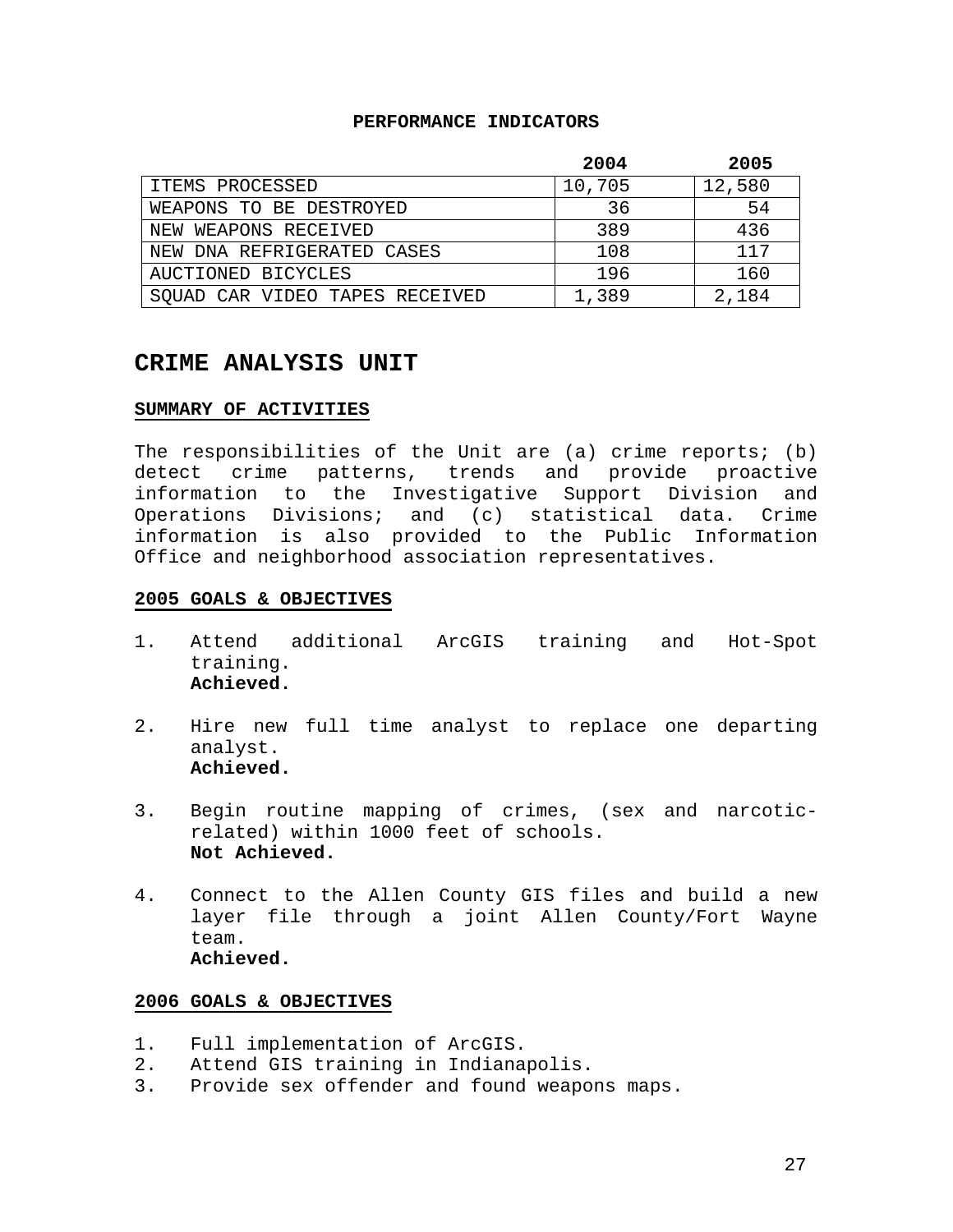# NORTHWEST DIVISION

The Northwest Division of the Fort Wayne Police Department encompasses 30.6 square miles (the largest quadrant) or 28% of the entire City. The Division answered approximately 44,584 calls for service, or 26% of calls for the entire City in 2005. The quadrant has 48 patrol officers. Because of the large number of businesses in Northwest, the quadrant accounts for 46% of all shoplift calls for the City and 47% of all gasoline drive-offs. The Division is commanded by Deputy Chief Martin Bender and Captain Paul J. Smith.

#### **SUMMARY OF ACTIVITIES**

The Division had a .49% reduction in crime for 2005, even though officers were lost to transfers, promotions, and military call-ups. Larcenies, thefts from vehicles and gas station drive-offs continue to be the top three crimes.

Deputy Chief Bender is developing an emergency response guide book for unusual occurrences to be placed in all squad car computers in 2006.

The Northwest Division Reporting Station, located in Fire Station 15 off Lima Road, has worked very well for the Division.

#### **2005 GOALS & OBJECTIVES (Captain Paul J. Smith)**

- 1. Increase officer and civilian survivability by providing rifles/carbines to our officers. **Achieved.**
- 2. Reduce burglaries. **Not Achieved.**
- 3. Reduce break-ins to vehicles. **Not Achieved.**

#### **2006 GOALS & OBJECTIVES (Captain Paul J. Smith)**

1. Increase Agency Communication with Our Citizens.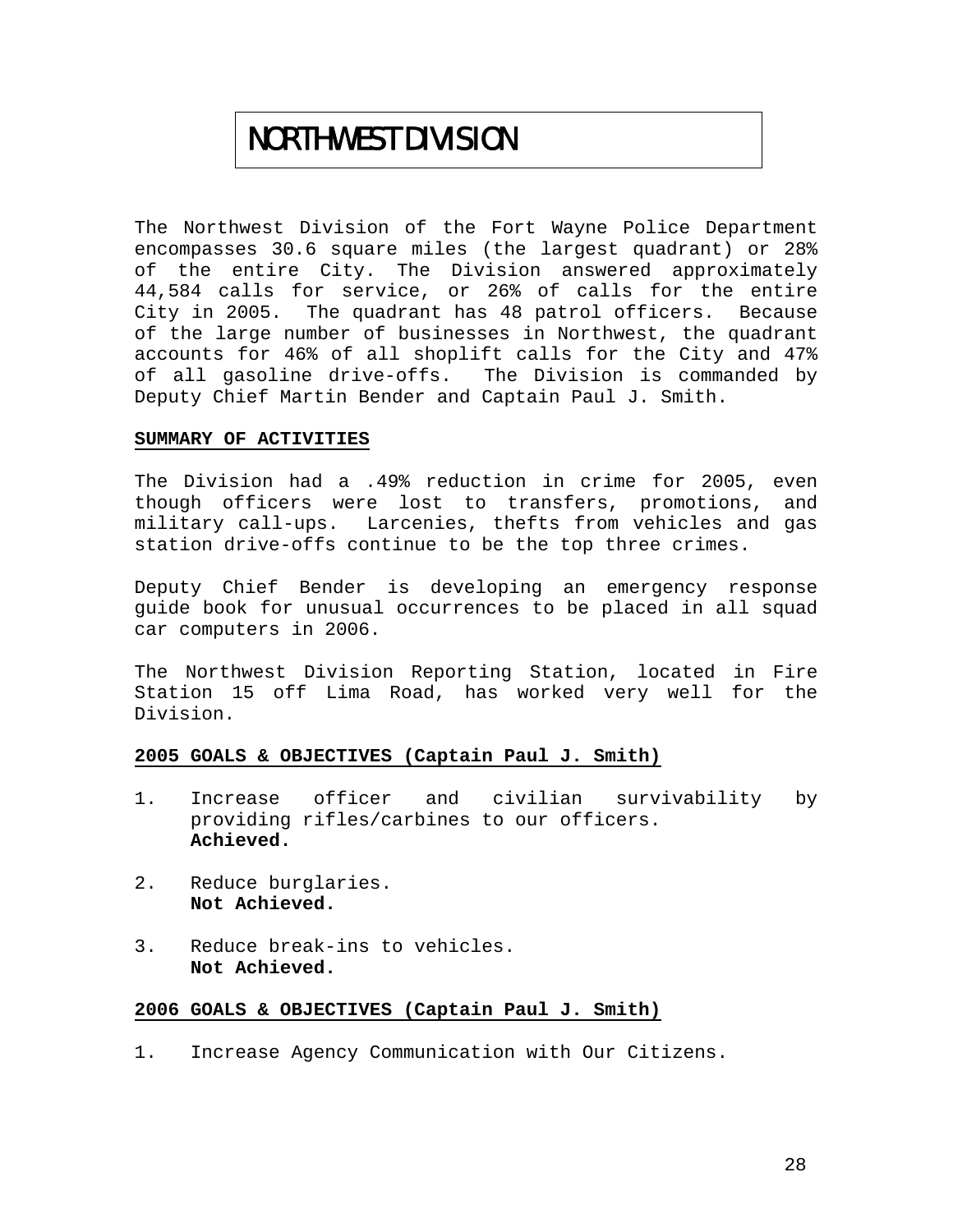- 2. Increase Interaction Between Supervisors and Patrol Officers.
- 3. Implement the MBWA (Management by Walking Around) concept.
- 4. Reduce Burglaries.

### **TRAFFIC & SPECIAL EVENTS**

#### **SUMMARY OF ACTIVITIES**

From January 1, 2005 through December 31, 2005, the duties of Traffic & Special Events Coordinator were the responsibility of Deputy Chief Marty Bender. These duties included, but were not limited to the following:

- 1. Investigation of fatal and possible fatal accidents, as well as oversee the Fatal Teams.
- 2. Investigate, maintain the records, and convene the Accident Review Board for police car and all City-owned vehicle accidents.
- 3. Develop plans for and execute same for numerous special events. (See below list)
- 4. Oversee the Adult School Crossing Guard Program.
- 5. Serve as a voting member of the Allen County Emergency Management Advisory Board.
- 6. Assist in training of traffic-related subjects at the Fort Wayne Police Academy and also assist with other Police and Fire Department training.
- 7. Assume duties as Duty Chief, as well as the on-scene commander for special events, disasters, major fires, bomb squad and E.S.T. call-outs.
- 8. Act as liaison to the City Homeland Security Director and Anti-Terrorism Officer for the Department.
- 9. Oversee the entire police vehicle fleet, including Department liaison with the City Fleet Manager and the City Garage. This includes vehicle maintenance, crash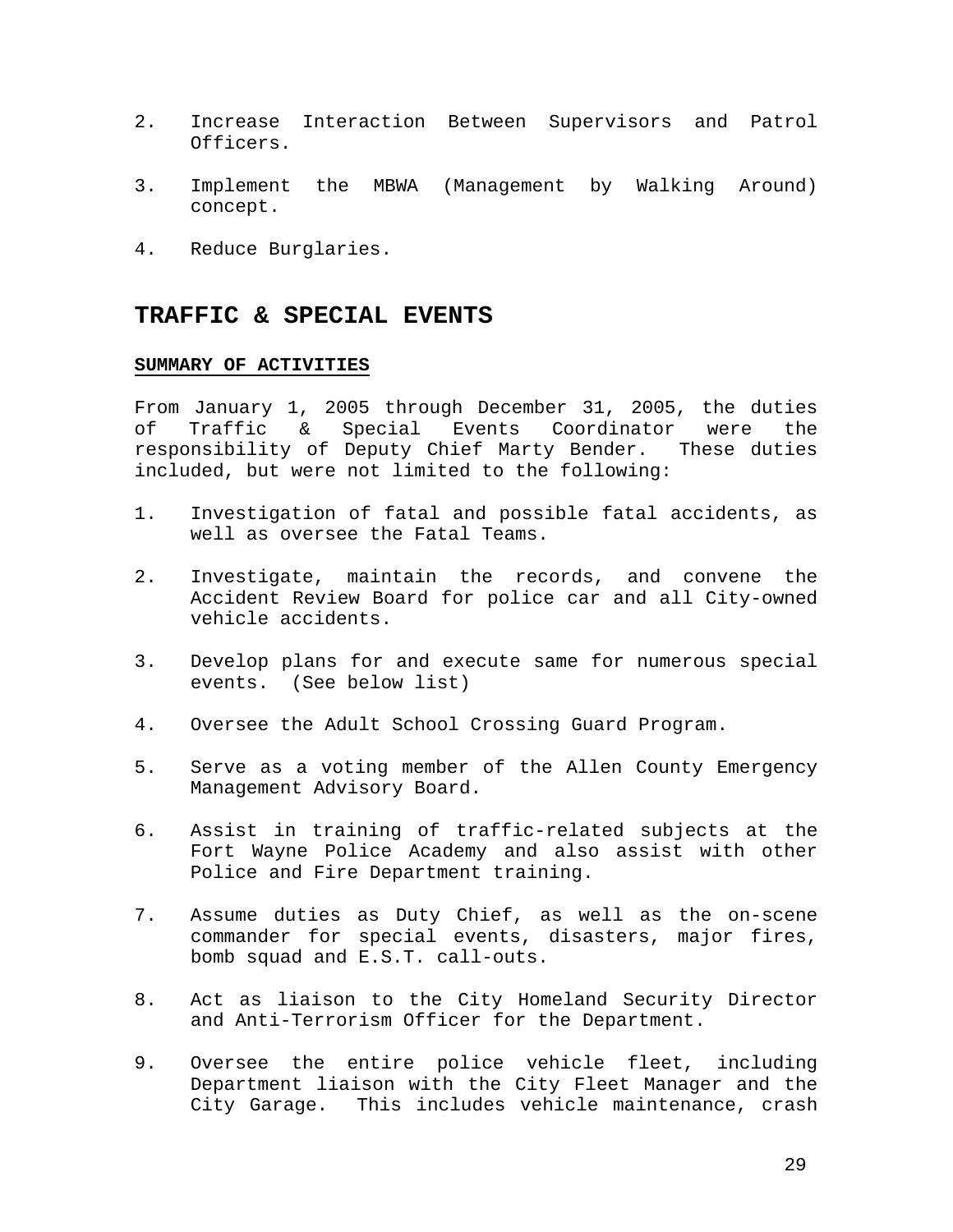repairs, training of motorcycle officers, the Radio Shop, oversee and schedule installation of various pieces of equipment and the research and ordering of new or used police vehicles.

One accomplishment for 2005 was the establishment and posting of emergency detour routes for I-69. The posting will be completed in 2006.

The ANDROS robot purchased in 2004 was delivered in 2005 and two officers completed bomb tech school, graduating in the top 5% of their class.

Traffic fatalities were at a 14-year low, which is below the City's 24-year average.

#### **2005 GOALS & OBJECTIVES (Deputy Chief Bender)**

- 1. Continue to train all police officers and City employees that drive City-owned vehicles in EVOC. **Not Achieved.**
- 2. Obtain a driving simulator system. **Achieved. (Installation in 2006)**
- 3. Change parade route for the annual Three Rivers Festival Parade. **Achieved.**
- 4. Finalize planning for the national Goldwing Motorcycle Convention. **Achieved.**

#### **2006 GOALS & OBJECTIVES (Deputy Chief Bender)**

1. Implement the Federal Highway Safety Grant – Fatal Accident Crash Team (F.A.C.T.) obtained by the City through Sgt. Jon Bonar.

#### **2005 SPECIAL EVENTS**

| January 1     | Ehlerding's Polar Ride                   |
|---------------|------------------------------------------|
| January 12-17 | Flood                                    |
|               | January 27, 28, 29 Shrine Circus Escorts |
| January 29    | Right to Life Parade                     |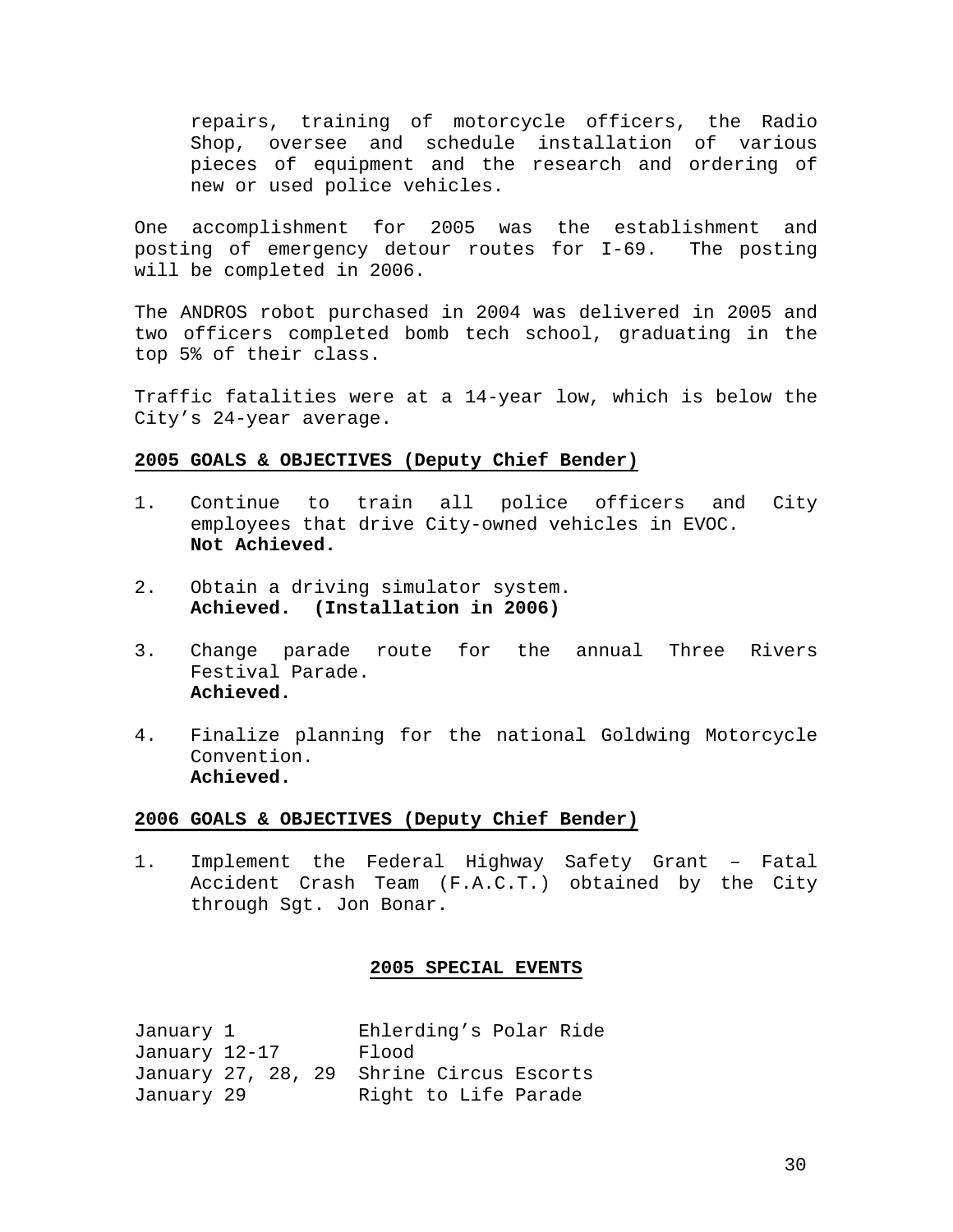| March 12 & 13   | Anti-Gay Protests - Westboro Baptist<br>Church |
|-----------------|------------------------------------------------|
| April 30        | March of Dimes Walk                            |
| May 1           | Traffic Control - Moving of House              |
| May 1           | Victims Assistance Walk/Run                    |
| May 3           | Escort 221 <sup>st</sup> Ord. Company, Indiana |
|                 | Air National Guard                             |
| May 7           | Muscular Dystrophy Walk                        |
| May 14          | Muscular Dystrophy Walk                        |
| May 14          | YMCA "Bike at Night"                           |
| May 14          | Police Memorial Service                        |
| May 15          | Weisser Park 5K                                |
| May 28          | Three Rivers 12K                               |
| May 29          | St. Mary's Processional                        |
| May 30          | Memorial Day Parades (2)                       |
| June 4          | National Kidney Foundation Walk                |
| June 5          | Mayor's Motorcycle Ride                        |
| July 2-8        | Goldwing Motorcycle Convention                 |
| July 4          | July 4 <sup>th</sup> Fireworks                 |
| July 9-17       | Three Rivers Festival                          |
| August 6        | Harambee Festival Parade                       |
| August 13       | Muddy River Run Parade                         |
| August 20       | Black Expo                                     |
| September 11    | AIDS Walk                                      |
| September 17-18 | Johnny Appleseed Festival                      |
| October 8       | Breast Cancer Walk                             |
| October 29      | River City 10K Race                            |
| November 5      | Anti-War-Homosexual Protest & Solder's         |
|                 | Funeral Escort                                 |
| November 12     | Veterans Day Parade                            |
| November 19     | Broadway Tree Lighting                         |
| November 23     | Christmas Lighting Ceremony                    |
| November 24     | Galloping Gobbler 4K                           |
| November 25-    |                                                |
| December 31     | Holiday Shopping Center Patrols                |
| December 17     | Candlelight vigil/march for missing<br>girl    |

## **OPERATION PULLOVER, BIG CITY SEATBELT & DUI TASK FORCE INDIANA PROGRAM STATISTICS**

|                       | 2003 | 2004 | 2005 |  |
|-----------------------|------|------|------|--|
| SEATBELT/CHILD SEAT   | 8653 | 7453 | 6344 |  |
| SPEEDING              | 158  | 211  | 189  |  |
| O.W.I. ARRESTS        | 1612 | 1622 | 1544 |  |
| OTHER ALCOHOL ARRESTS | 1851 | 1498 | 867  |  |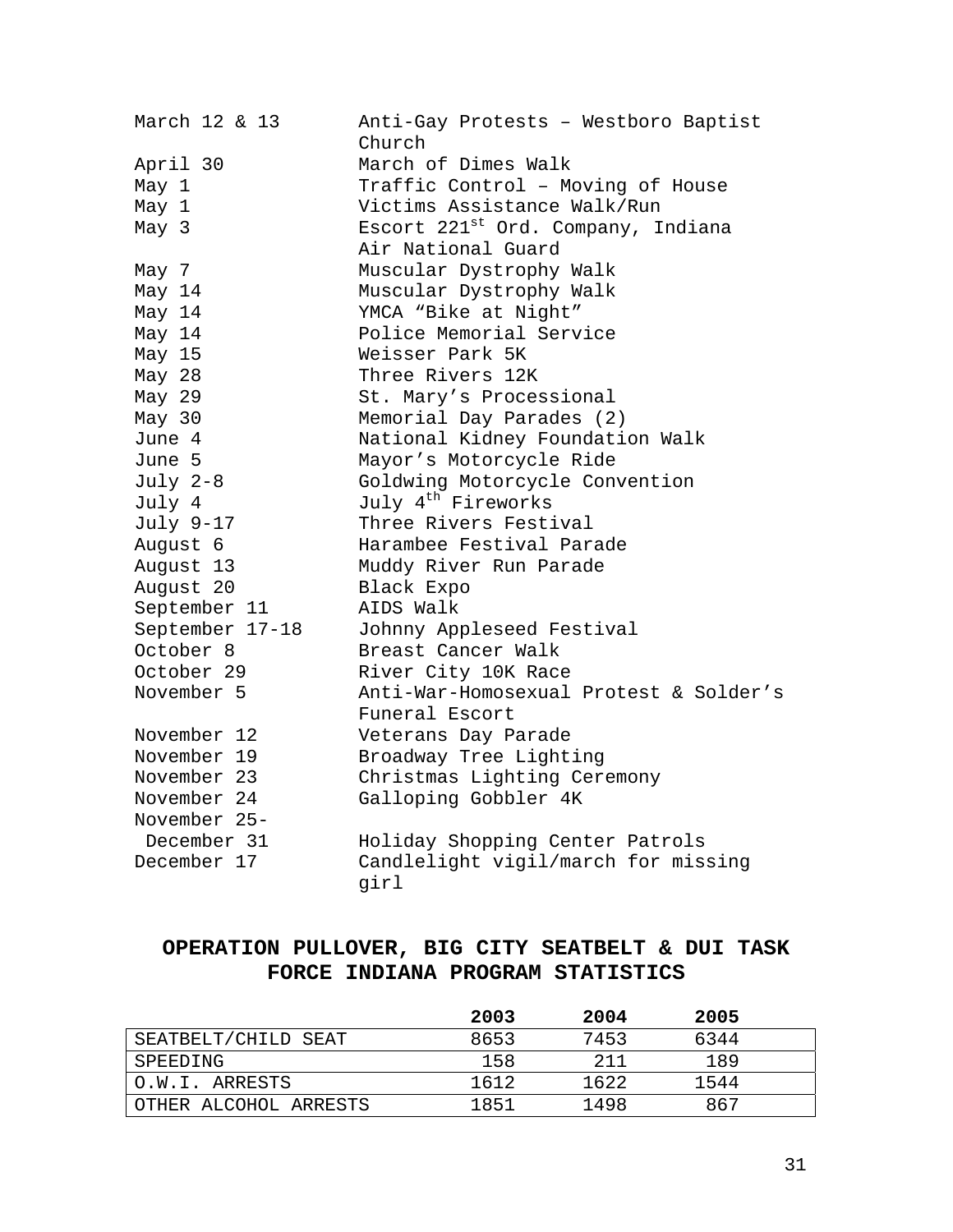| DRIVING WHILE SUSPENDED  | 219    | 345    | 228    |  |
|--------------------------|--------|--------|--------|--|
| OTHER LICENSE VIOLATIONS | 58     | 119    | 102    |  |
| CRIMINAL MISDEMEANOR     | 310    | 312    | 287    |  |
| CRIMINAL FELONY          | 55     | 68     | 63     |  |
| OTHER TRAFFIC CITATIONS  | 1684   | 364    | 477    |  |
|                          |        |        |        |  |
| TOTAL ARRESTS            | 14,600 | 11,992 | 10,101 |  |

#### **HIT & RUN STATISTICS**

| Cases Filed 2001: | 1170 | Cases Still Open: | -34 |
|-------------------|------|-------------------|-----|
| Cases Filed 2002: | 1154 | Cases Still Open: | -5  |
| Cases Filed 2003: | 1358 | Cases Still Open: | 18  |
| Cases Filed 2004: | 1335 | Cases Still Open: | 7   |
| Cases Filed 2005: | 1294 | Cases Still Open: | რ — |

## **EMERGENCY SERVICES TEAM (E.S.T.)**

#### **SUMMARY OF ACTIVITIES**

The EST exists to provide the City with the ability to successfully resolve extraordinary and volatile circumstances, with as little loss of life and property as possible. Some of the situations responded to are: hostage situations, sniper situations, barricaded/suicidal subjects, high-risk warrant service and high-risk stakeout details.

The officers train two days per month and one week per year at Camp Atterbury, Indiana. This year, the position of EST Commander was made a full time position and this has worked out well.

As a result of winning the 2004 Indiana SWAT Challenge, the unit participated in the 2005 World SWAT Challenge in Las Vegas finishing  $11^{th}$  out of 20 teams. Among the U.S. teams participating, the unit ranked  $9<sup>th</sup>$  in the Country.

Again, 2005 saw a significant increase in the number of operations performed by EST:

|                           | 2003 | 2004 | 2005 |
|---------------------------|------|------|------|
| Total Events              | 44   |      | 105  |
| Hostage Situations        |      |      |      |
| Barricaded Subjects       |      |      |      |
| High-Risk Warrant Service |      |      |      |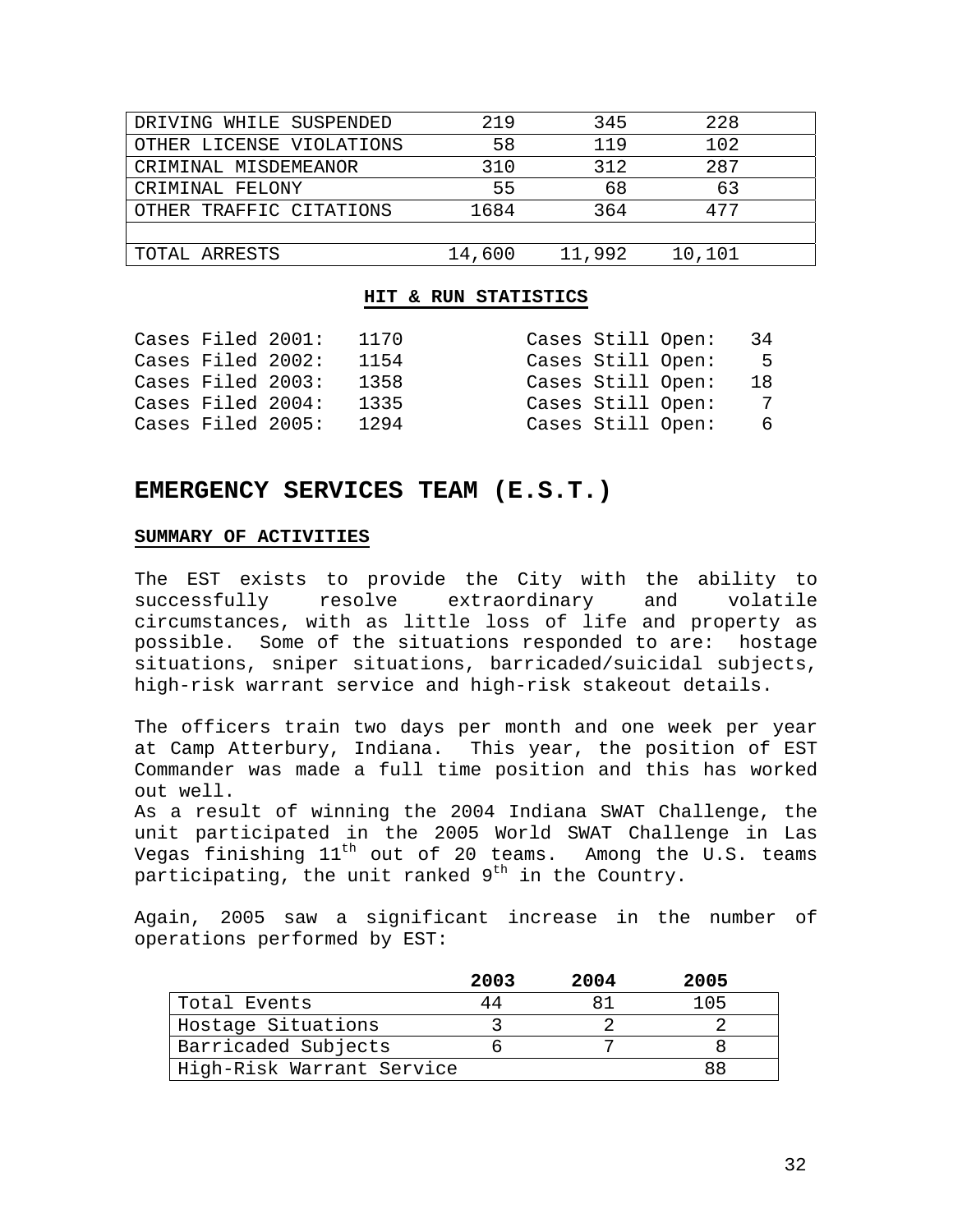A missing child case involved five area searches and several law enforcement agencies.

The team's commitment to using less-than-lethal weapons resulted in a large number of distraction devices, bean bag rounds, kinetic rounds, gas rounds, wood baton rounds, rubber rounds, pepper ball rounds, starburst rounds and explosive entry water bag charges. Lethal force was required on three occasions, one of which was a pit bull. Two suspects died and the dog survived.

#### **2005 GOALS & OBJECTIVES**

- 1. Host more outside schools. **Not Achieved.**
- 2. Increase defensive tactics training. **Achieved.**
- 3. Replace Remington 870 shotguns. **Achieved. (all but 5 replaced)**
- 4. Modify remaining M-16's to M-4 configuration. **Not Achieved. (Homeland Security changes)**
- 5. Get our new HUMVEE operational. **Not Achieved.**
- 6. Obtain a suitable outdoor training facility. **Not Achieved.**

#### **2006 GOALS & OBJECTIVES**

- 1. Upgrade night vision capability.
- 2. Upgrade communications capability.
- 3. Make new light armored vehicle operational.
- 4. Replace 5 remaining Remington shotguns.

#### **CRISIS RESPONSE TEAM (CRT)**

#### **SUMMARY OF ACTIVITIES**

The Crisis Response Team (CRT), formerly called Hostage Negotiation Team, consists of nine officers who respond to hostage or barricade critical incident situations. The goal is to resolve these types of incidents peacefully through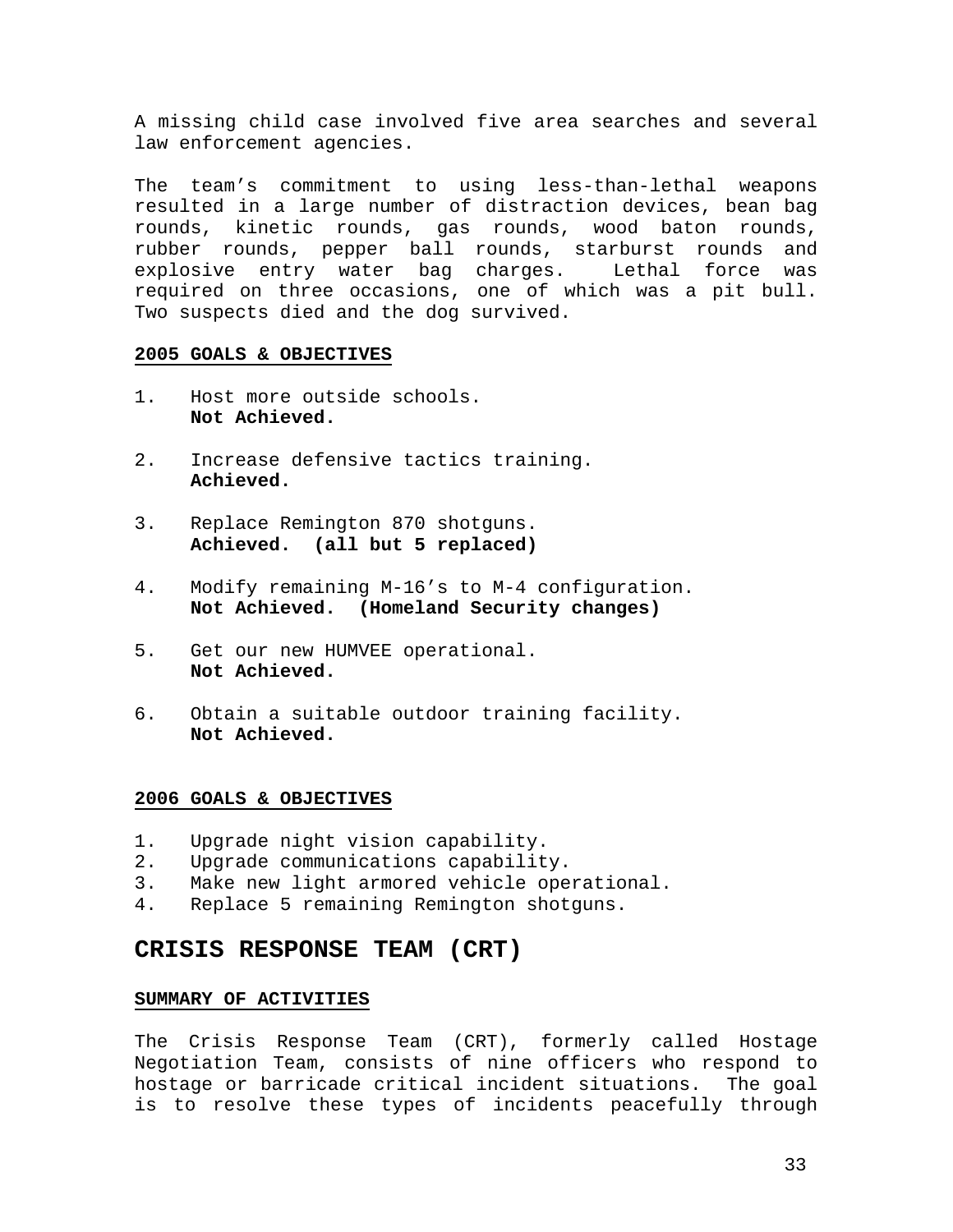negotiations. Part of the operation of the team is to negotiate for time. This allows the Emergency Services Team time to establish a plan of action in the event force is needed. The CRT works in conjunction with the Emergency Services Team to try and resolve the incident in a peaceful manner. The team trains one day each month, and also receives available training in the mental health field. All of the team members maintain regular duties on the Department, but have volunteered to be on call year round.

A dramatic increase in cell phone use by suspects occurred this year. Different ways were explored to shut down their use to no avail.

Two tragic events took place this year. Both occurred while working in conjunction with the Emergency Services Team. In both instances, EST members had to respond with deadly force.

| Team Responses      | 2002 | 2003 | 2004 | 2005 |
|---------------------|------|------|------|------|
| Barricaded Subject  |      |      |      |      |
| Barricaded/Suicidal |      |      |      |      |
| Barricade/Hostage   |      | ર    |      |      |
| Suicide/Hostage     |      |      |      |      |

- 1. Purchase equipment: Camcorder, computer printer, van, pager system, one (1) new cell phone, and additional supplies. **Not Achieved.**
- 2. Update emergency contact list. **Partially Achieved.**
- 3. Update emergency translator list. **Not Achieved.**
- 4. Attend additional training. **Achieved.**
- 5. Add new team members. **Achieved.**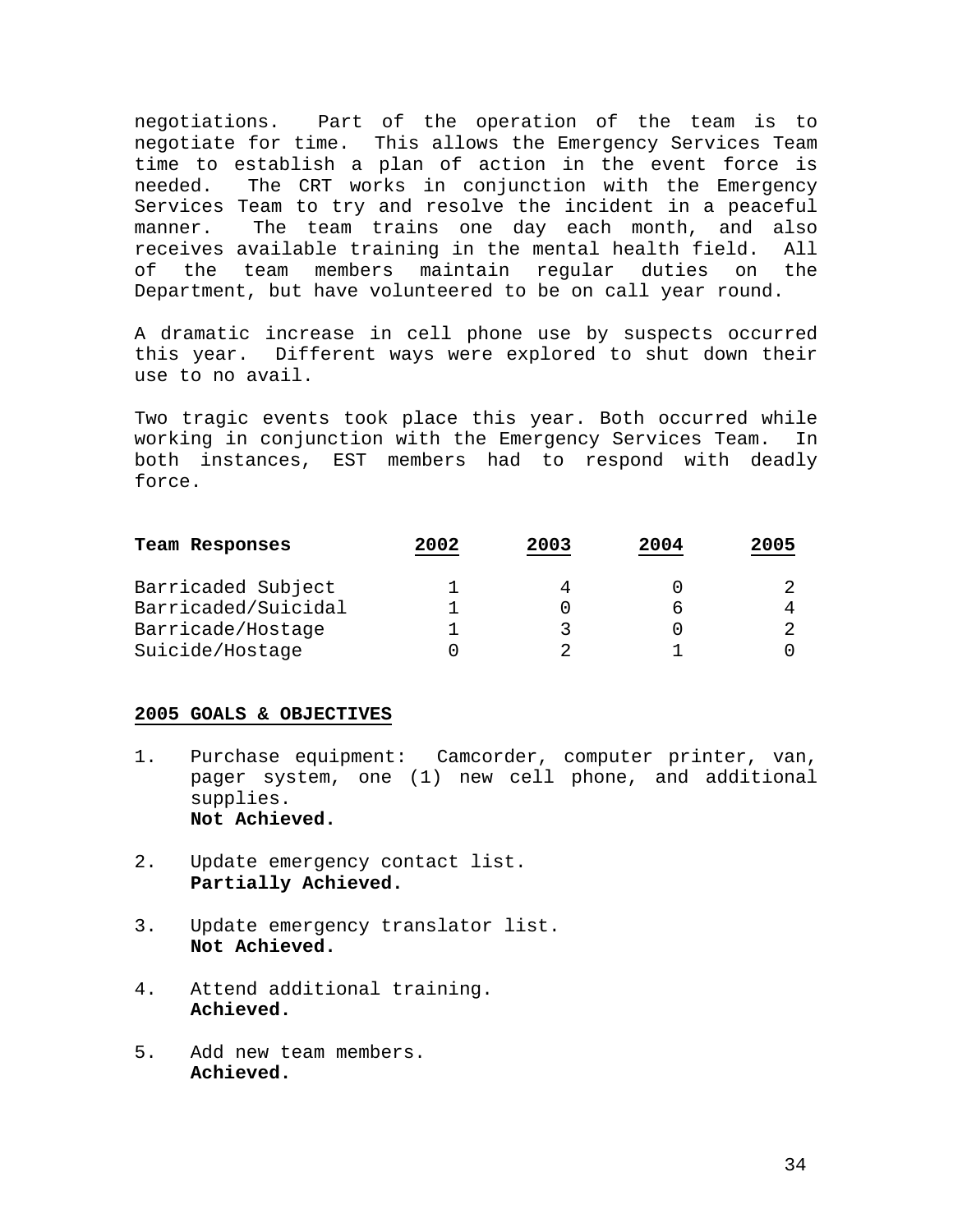- 6. Add mental health consultant. **Not Achieved.**
- 7. All team members become CIT certified. **Not Achieved.**
- 8. Continue team weapons and equipment training. **Partially Achieved.**
- 9. Increase team mental health training. **Partially Achieved.**
- 10. Continue joint EST/CRT training. **Achieved.**
- 11. Explore joint jurisdiction training. **Achieved.**

- 1. Equipment purchases.
- 2. Create wireless internet communications system
- 3. Update Emergency Contact and Translator List
- 4. Explore addition of a mental health consultant
- 5. Continue and expand joint jurisdiction training
- 6. Continue joint EST/CRT training
- 7. Attend Indiana Hostage/Crisis Conference
- 8. Liaison with Verizon and other cell phone service providers.
- 9. All CRT members certified
- 10. All CRT members complete FBI Negotiator Training
- 11. Provide Department-wide training to officers and dispatchers in first responder crisis negotiations

## **EXPLOSIVE ORDNANCE DEVICE UNIT (BOMB SQUAD)**

#### **SUMMARY OF ACTIVITIES**

The Bomb Squad is responsible for responding to 11 counties in Northeast Indiana. The Squad maintains the standards of the F.B.I. and every member is a certified HazMat technician.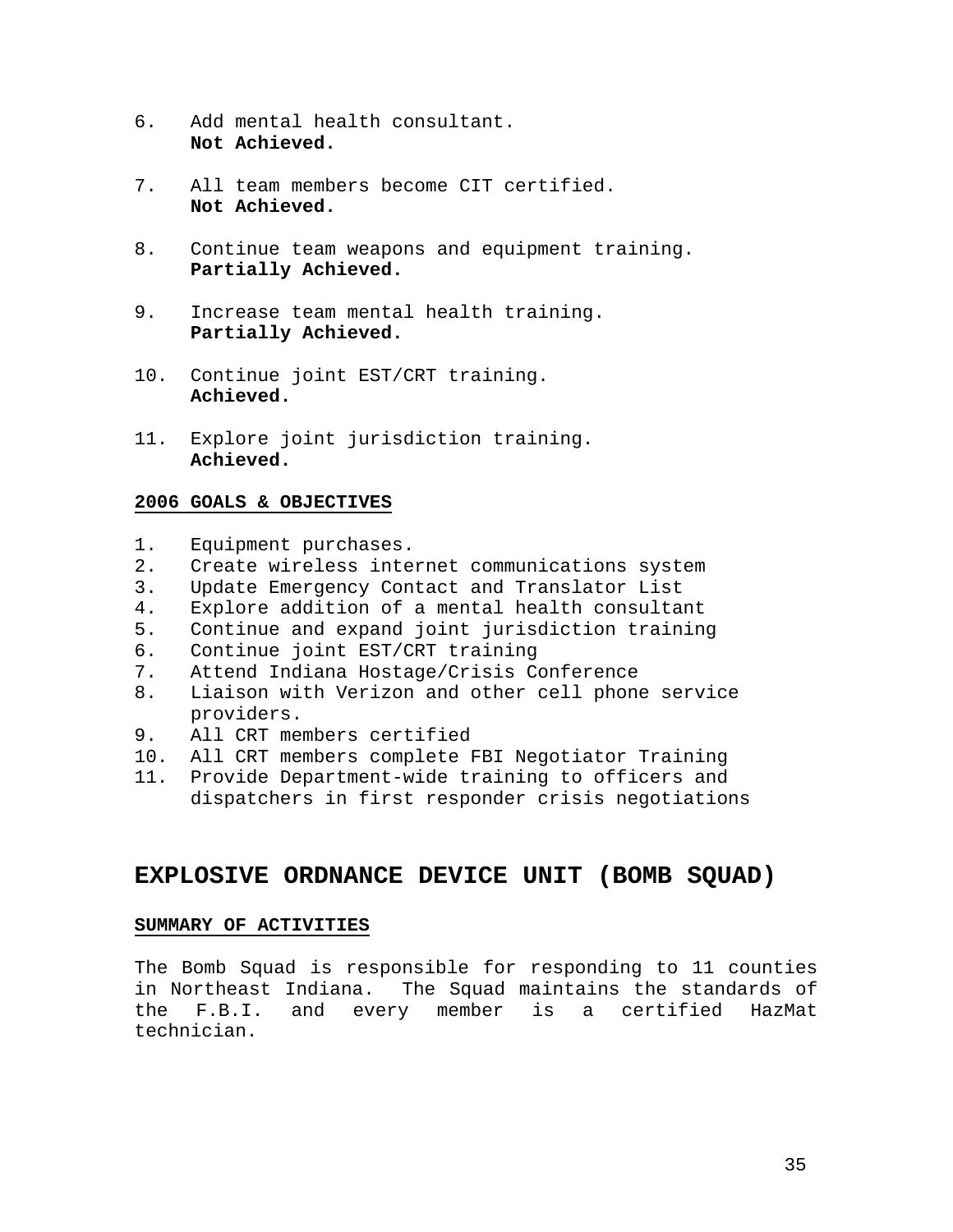The unit worked with other teams including the Air National Guard Security Force, ATF, FBI, and trained personnel from Whitley, Noble, Grant, Kosciusko and Allen Counties.

#### **2005 GOALS & OBJECTIVES**

- 1. Obtain training on the use of the new robot. **Achieved.**
- 2. Write policies and procedures for the operation of the robot. **Achieved.**
- 3. Purchase of two personnel carriers capable of operating in a chemical/biological atmosphere. **Not Achieved.**

#### **2006 GOALS & OBJECTIVES**

- 1. Complete modifications on the bomb truck.
- 2. Complete a Federal grant to obtain more equipment.
- 3. Additional personnel.

#### **STATISTICS**

| Arson Investigations    | 5    |
|-------------------------|------|
| Pipe Bombs Destroyed    | 84   |
| Fireworks Destroyed     | 80#  |
| Ammunition Destroyed    | 120# |
| Mortar Rounds Destroyed | -3   |
| Artillery simulators    | 20   |
| Hand Grenades Destroyed | 6    |
| Outside County Support  | २    |

## NORTHEAST DIVISION

The quadrant, commanded by Deputy Chief Patrick Roach, contains 25.4 square miles and received 28,817 calls for service, (16.8% of the City total). The Northeast V Annexation became effective December 31, 2004 adding 5200 citizens and 47 businesses to the Division. The increase in crime figures for 2005 are directly related to this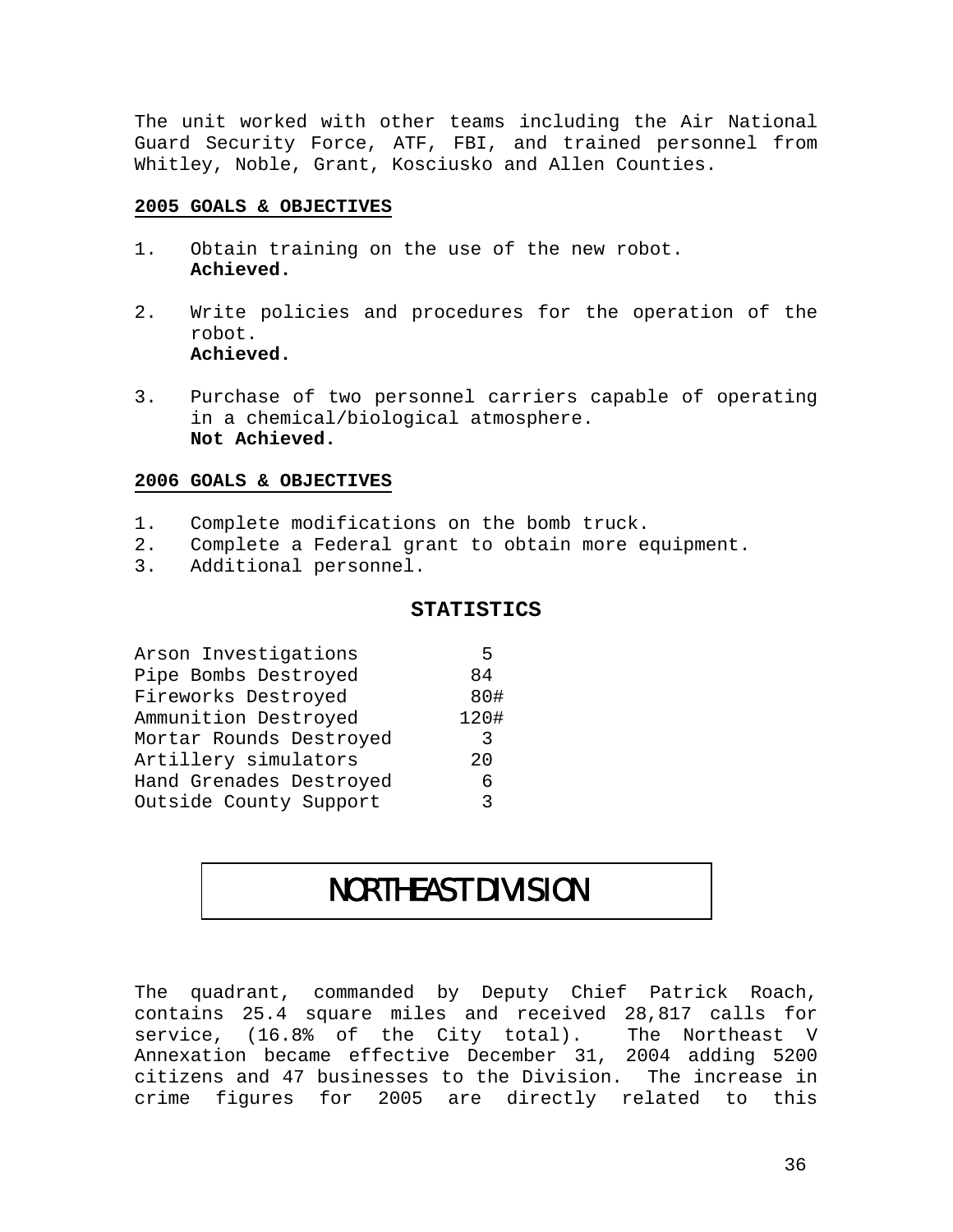annexation; however, the Division continues to have the lowest crime statistics in the city.

#### **SUMMARY OF ACTIVITIES**

The year was challenging preparing for the annexation and experienced an 8.8% increase in crime. Failure to pay gas drive-offs increased as the price of gas increased. Removing the 202 crimes in the newly-annexed area would have decreased the crime rate, even with the increased failureto-pays.

The quadrant was plagued by residential burglaries for several months until good police work netted several arrests.

The "Park & Walk" program was very successful, especially on the River Greenway. This effort will continue.

Interaction with the neighborhood presidents has also been very successful and will continue.

#### **2005 GOALS & OBJECTIVES**

- 1. Fulfill the neighborhood needs through the Neighborhood Liaison Officer program (NLO). **Achieved.**
- 2. Improve information sharing with the Detective Bureau and the Neighborhood Response Team (NRT). **Achieved.**
- 3. Begin a neighborhood "Park and Walk" program. **Achieved.**
- 4. Institute more aggressive apartment complex patrols. **Achieved.**

- 1. Continue to meet neighborhood needs through the Neighborhood Liaison Officer (NLO) program.
- 2. Continue the "Park & Walk" program.
- 3. Extend the Command & Supervisor relationship.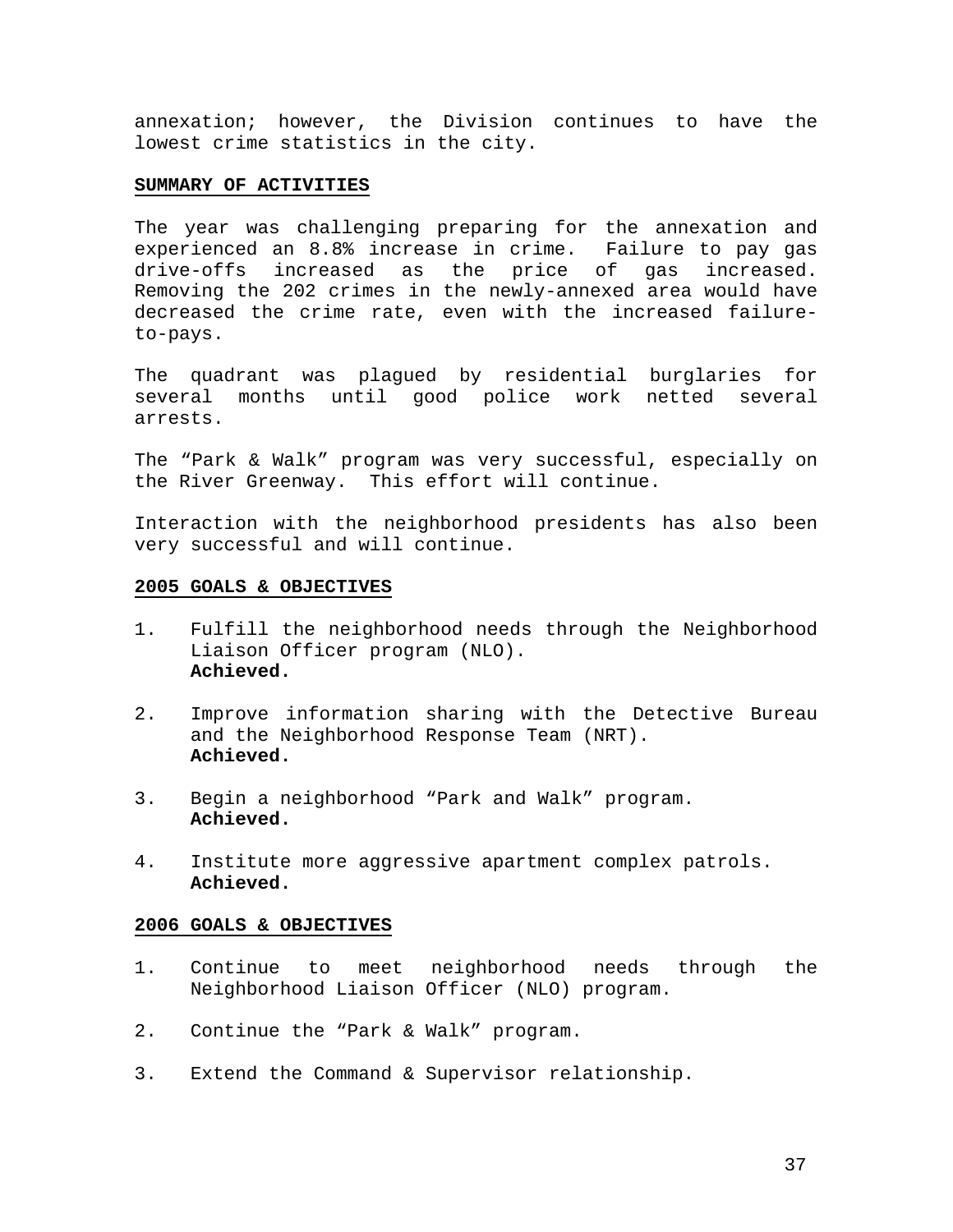#### **PERFORMANCE INDICATORS**

| <b>CRIME</b>  | 2003 | 2004 | 2005 | %ะ<br><b>CHANGE</b> |
|---------------|------|------|------|---------------------|
| Homicide      |      |      |      | $+100$ %            |
| Rape          | 32   | 17   | 6    | $-65%$              |
| Robbery       | 54   | 32   | 51   | $+ 59$              |
| Assault       | 50   | 26   | 23   | $-12$ %             |
| Burglary      | 313  | 271  | 325  | $+ 21$ %            |
| Larceny       | 1541 | 1558 | 1686 | $+8.5%$             |
| Vehicle Theft | 103  | 94   | 77   | $-18%$              |
| Total         | 2096 | 1998 | 2169 | $+8.8%$             |

## **POLICE ATHLETIC LEAGUE (P.A.L.)**

#### **SUMMARY OF ACTIVITIES**

The PAL programs saw another successful year. Fundraising has remained strong even though some American Legion Posts have been unable to contribute.

PAL worked with the Fort Wayne Community Schools to provide community service opportunities for students who have violated school policies. This program has also expanded to the Juvenile Probation Office.

The part-time assistant at the Center has promoted better information dissemination, increased fundraising efforts and helped facilitate the community service program.

#### **2005 GOALS & OBJECTIVES**

- 1. Establish guidelines between coaches and parents for timely return of all football equipment when the program is complete. **Achieved.**
- 2. Stay within budget and yet maintain the current PAL programs. **Achieved.**

- 1. Replace retiring Head Football coaches with quality personnel.
- 2. Stay within budget and yet maintain the current PAL programs.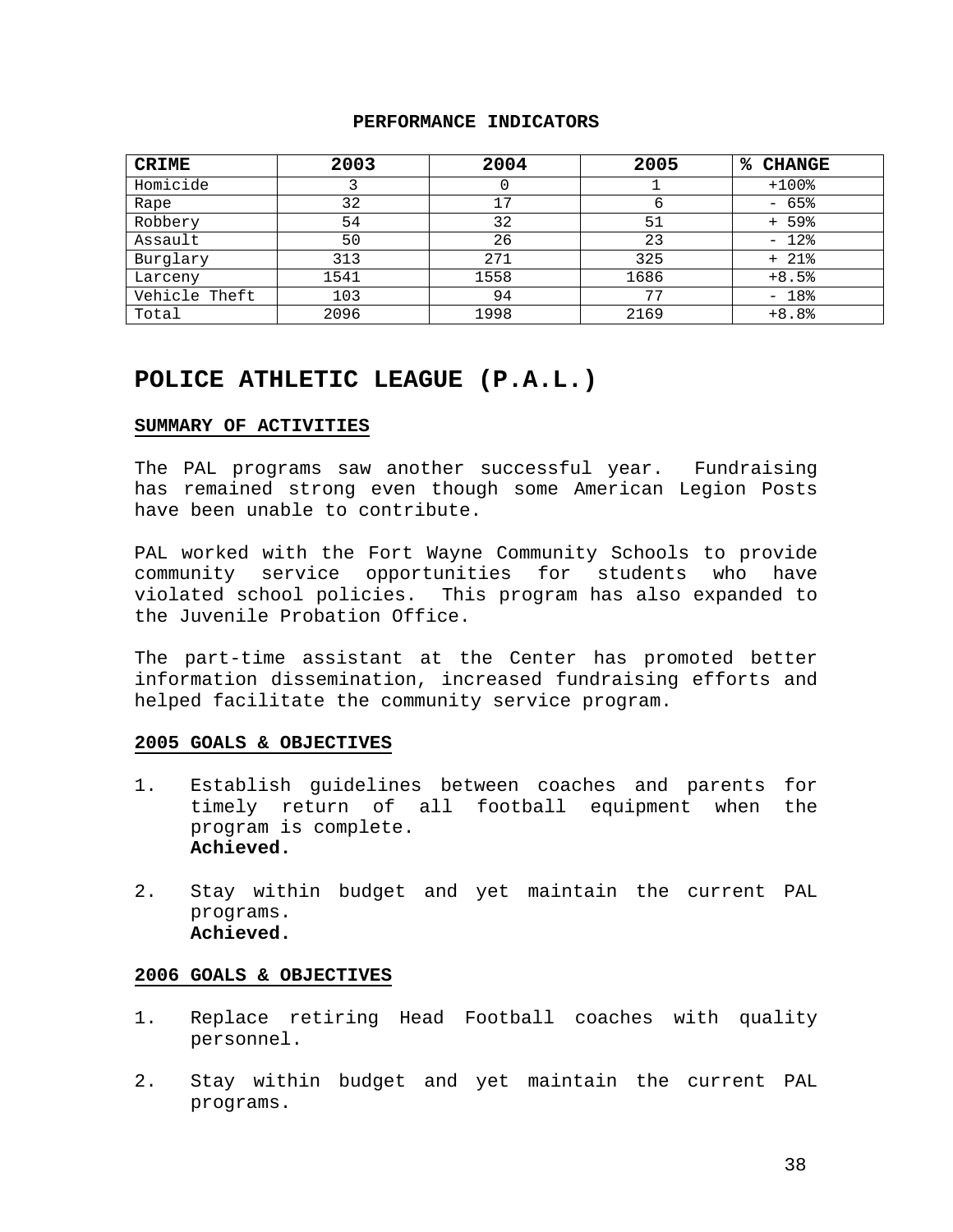#### **PERFORMANCE INDICATORS**

| PROGRAM            | ENROLLMENT | <b>STAFF</b> |
|--------------------|------------|--------------|
|                    |            |              |
| BASKETBALL<br>AAU  | 113        | 19           |
| BASKETBALL<br>COED | 78         | 13           |
| <b>BASEBALL</b>    | 581        | 105          |
| ICE HOCKEY         | 13         | 3            |
| GYM<br>OPEN        | 414        | 5            |
| FOOTBALL           | 504        | 104          |
| STUDENT<br>$SELF-$ | 279        | 23           |
| DEFENSE            |            |              |
| CHEERLEADING       | 213        | 4            |
| TENNIS             | 36         | 14           |
|                    |            |              |
| TOTALS             | 2231       | 290          |

## **CANINE SECTION**

#### **SUMMARY OF ACTIVITIES**

The K-9 section is under the command of Deputy Chief Patrick Roach who is committed to the perpetuation of the section.

Throughout the year, school lockers and random checks of student vehicles in the parking lots continued. Many presentations and demonstrations were given throughout the community.

A 13-week basic canine academy class commenced July 18 with two teams. The class was completed and teams were graduated and certified on October 21, 2005.

During the year, the unit received a total of \$200 in donations from the public.

- 1. Ensure the Section attains the most qualified personnel for the active duty in the K-9 Corp. **Partially Achieved.**
- 2. Have a state-of-the-art Canine Training Center. **Not Achieved.**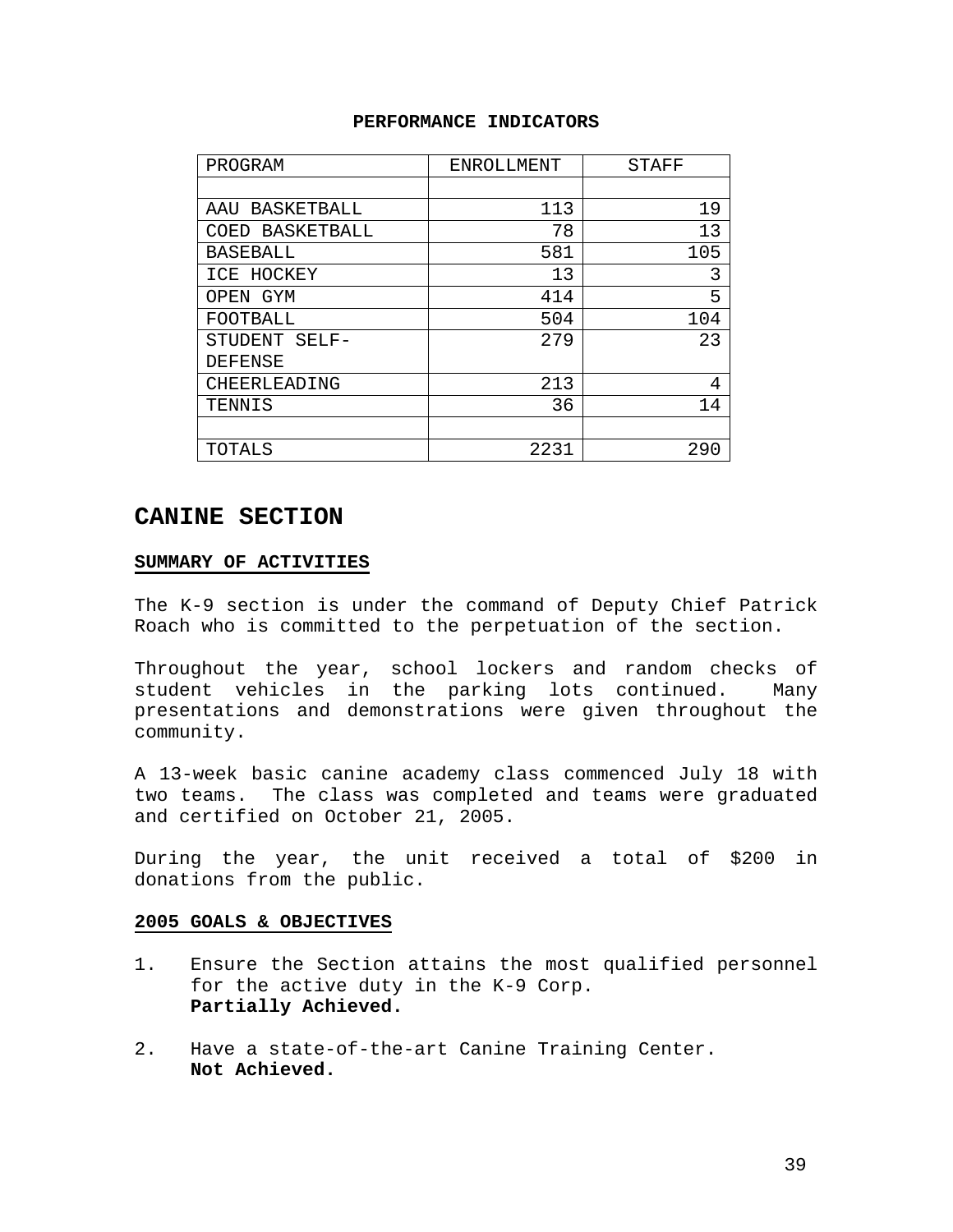3. Establish a K-9 Unit Supervisor as a point of contact in the chain of command for all K-9 handlers. **Partially Achieved.** 

#### **2006 GOALS & OBJECTIVES**

- 1. Ensure the Section attains the most qualified personnel for active duty in the K-9 Corp.
- 2. Have a state-of-the-art Canine Training Center.
- 3. Establish a K-9 Unit Supervisor as a point of contact in the chain of command for all K-9 handlers.

| ALARMS                            | 504  |
|-----------------------------------|------|
| DEMONSTRATIONS                    | 70   |
| APPREHENSIONS<br>(NON-BITE)       | 79   |
| DRUG DETECTION                    | 77   |
| SCHOOL DRUG INTERDICTION<br>$K-9$ | 15   |
| SEARCHES<br>AREA                  | 50   |
| CANINE ASSIST                     | 618  |
| SEARCH<br>ARTICLE                 | 23   |
| CHECKS<br>PERIMETER               | 235  |
| CRIME-BITE APPREHENSION           | 4    |
| TRACKING                          | 175  |
| SEARCHES<br><b>BUILDING</b>       | 156  |
| DETECTION<br>BOMB.                | 2    |
| TOTALS                            | 2008 |

OPERATIONAL K-9 USAGE STATS

# SOUTHWEST DIVISION

The Division, commanded by Deputy Chief Douglas Lucker, again saw another reduction in crime of 1.7%. The year 2004 saw a reduction of 7.21%. Total calls for service were 40,069.

#### **SUMMARY OF ACTIVITIES**

2005 appeared to have an unusually high number of returning parolees in the month of May and a significant increase in prostitution about the same time. Drug addiction is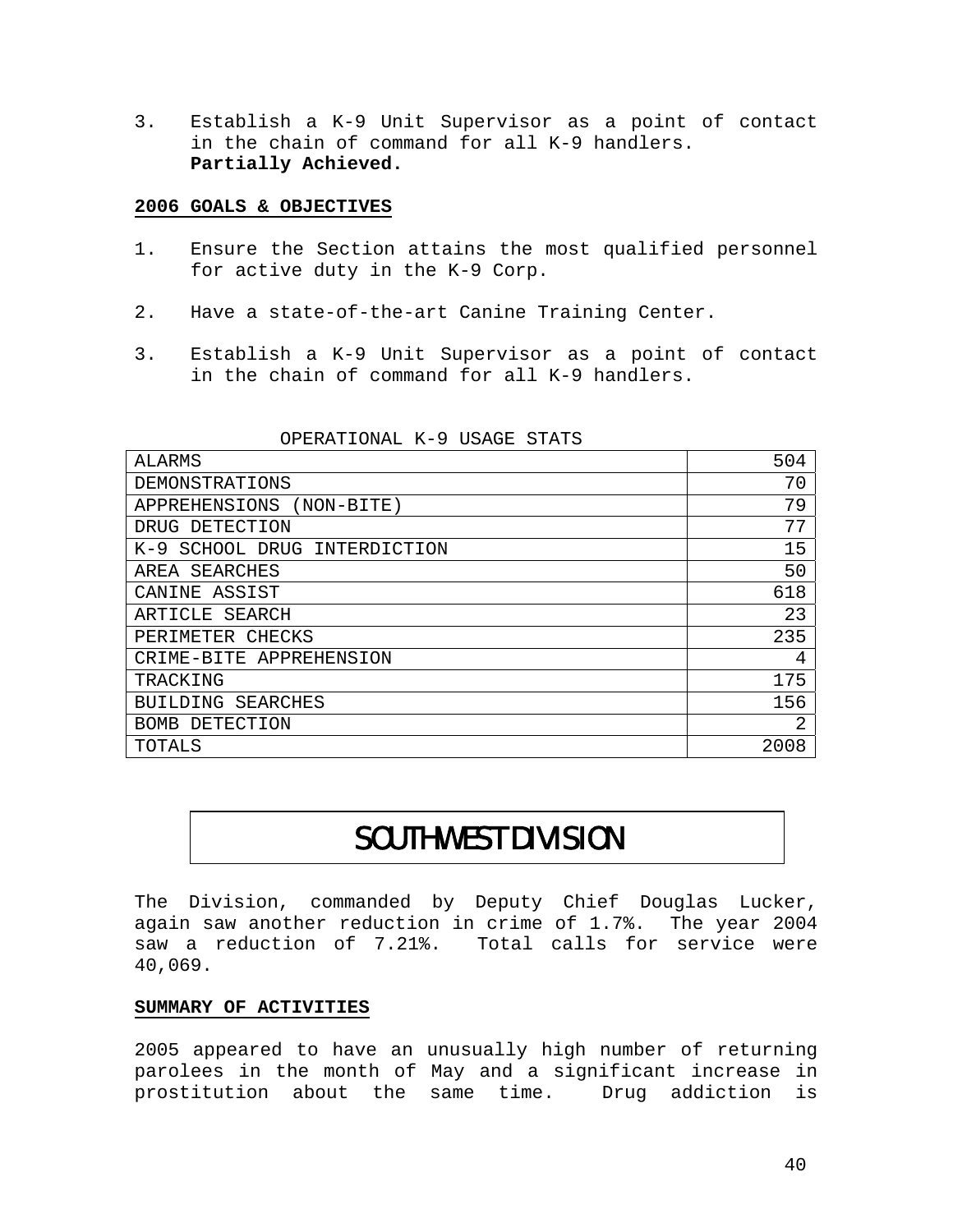supported by property crimes, so from July through October, probable cause traffic stops were increased in the affected areas. Gasoline failure-to-pays were approximately the same as last year.

Toward the end of the year the Division suffered a tragedy in the abduction, rape and murder of a 10 year old girl, and the subsequent murder of the suspect's entire family. This was difficult for the officers and in many cases, it was the first time any had seen such senseless violence.

The Division gained two very capable Captains in Jim Zamora and Dottie Davis. Their primary responsibility will be the upcoming annexation of Aboite containing over 12 square miles and 25,000 residents.

The new Truck Ordinance was enacted during the year with few problems.

In the last quarter of 2005, members of the Division, along with Crime Prevention Officer Todd Battershell, conducted a series of annexation fairs to meet the incoming citizens and disseminate information.

#### **2005 GOALS & OBJECTIVES**

- 1. Establish Relationships within the proposed Aboite Township Annexation. **Achieved.**
- 2. Contribute to a Workable Evaluation Process. **Achieved.**
- 3. Institute Direct Entry Reporting. **Achieved.**
- 4. Impact the Number of Larcenies through Prevention and Apprehension. **Partially Achieved.**

- 1. Incorporate the Southwest Annexation into the Southwest Area Partnership and provide Neighborhood Liaison Officers.
- 2. Program for systematic follow-up of misdemeanor crimes.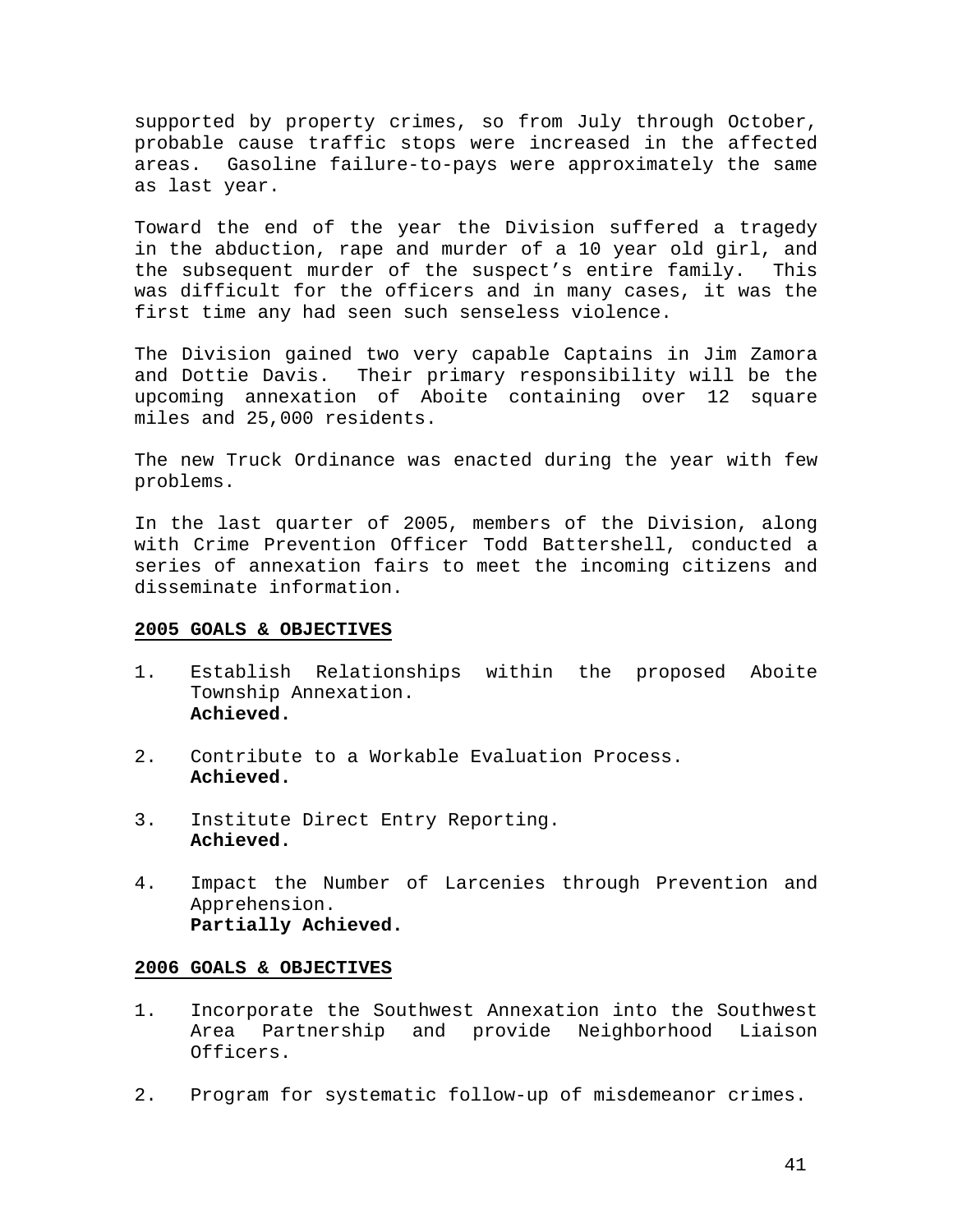- 3. Establish a Crime Prevention dialog with the neighborhood organizations.
- 4. Address Latino youth gangs.

#### **PERFORMANCE INDICATORS**

|               | 2003   | 2004   | 2005   |
|---------------|--------|--------|--------|
| Traffic Stops | 10,698 | 10,518 | 7,622  |
|               |        |        |        |
| Calls for     | 40,392 | 39,551 | 40,069 |
| Service       |        |        |        |
| Drug Houses   | 12     | 26     | 25     |
| Closed        |        |        |        |
| NLO Contacts  | 620    | 593    | 727    |
| Warrants      | 658    | 554    | 585    |
| Served        |        |        |        |

#### **PART I CRIMES**

|               | 2003  | 2004  | 2005  |
|---------------|-------|-------|-------|
| Homicide      | 2     | 3     | 6     |
| Rape          | 20    | 20    | 22    |
| Robbery       | 86    | 72    | 85    |
| Assault       | 61    | 54    | 52    |
| Burglary      | 561   | 554   | 629   |
| Larceny       | 1,995 | 1,819 | 1,659 |
| Vehicle Theft | 193   | 182   | 182   |
| Arson         | 22    | 24    | 27    |
| TOTALS        | 2,940 | 2,728 | 2,670 |

 $(-1.7)$ 

## **FORT WAYNE POLICE RESERVES**

#### **SUMMARY OF ACTIVITIES**

In 2005, the 27 Reserve Officers saw their numbers decline to 20 by the end of the year. During the year, they worked 61 assignments totaling 7,379 volunteer hours. Events and assignments included: Parades, fundraising walk/runs, guard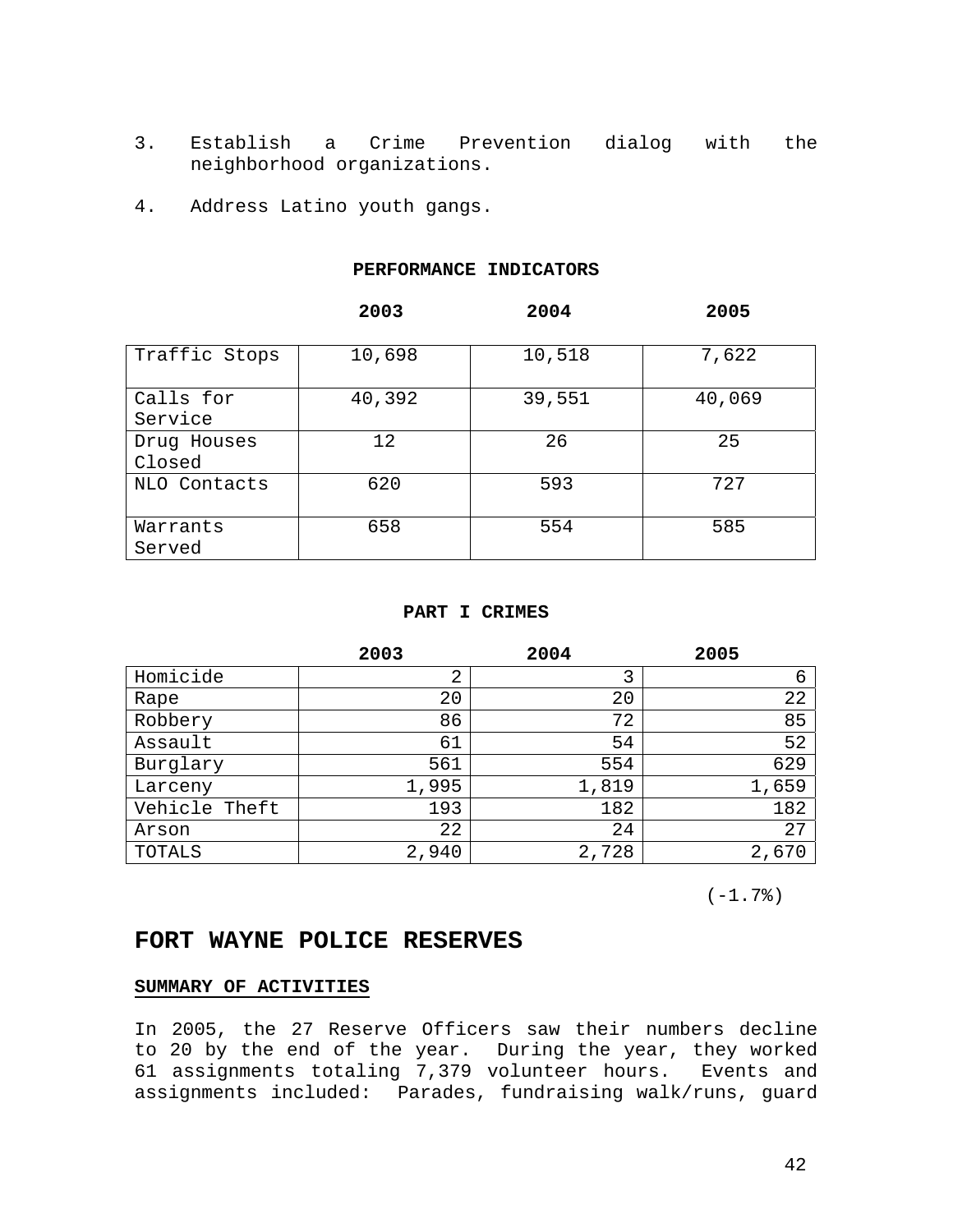duty at crime scenes, Three Rivers Festival, holiday parking lot patrol, and follow-up on gas failure-to-pays.

Eight new Reserve officers were commissioned in May and the end of the year total was 27 active officers.

#### **2005 GOALS & OBJECTIVES**

- 1. Start a new recruit class with the goal of 20 new Reserve officers. **Not Achieved.**
- 2. An assigned vehicle for the Reserve Captain. **Not Achieved.**
- 3. Conduct a monthly Juvenile Sweep from April to October. **Not Achieved.**

#### **2006 GOALS & OBJECTIVES**

1. Start an entry level Reserve Officer class.

#### **STUDENT POLICE PROGRAM**

#### **SUMMARY OF ACTIVITIES**

The goal of the Fort Wayne Police Department Student Police Program is to attract young adults to a law enforcement career. The program is operated by police officers who volunteer their time in classroom training, hands-on instruction and physical training. Many current police officers were members of the Student Police Program.

The Kid Care fingerprint/DNA program was held at several locations to promote child safety and all events were successful.

The students participated in the Anthony Wayne Area's "Mock Disaster" at the Fire Department Training Academy.

The "First Nighter" recruitment campaign was held and the response was overwhelming – nearly 80 students. The "First Nighter" held late in 2004 had a disappointing turnout.

With the assistance of Officer Peter Mooney, the web site is now up and running.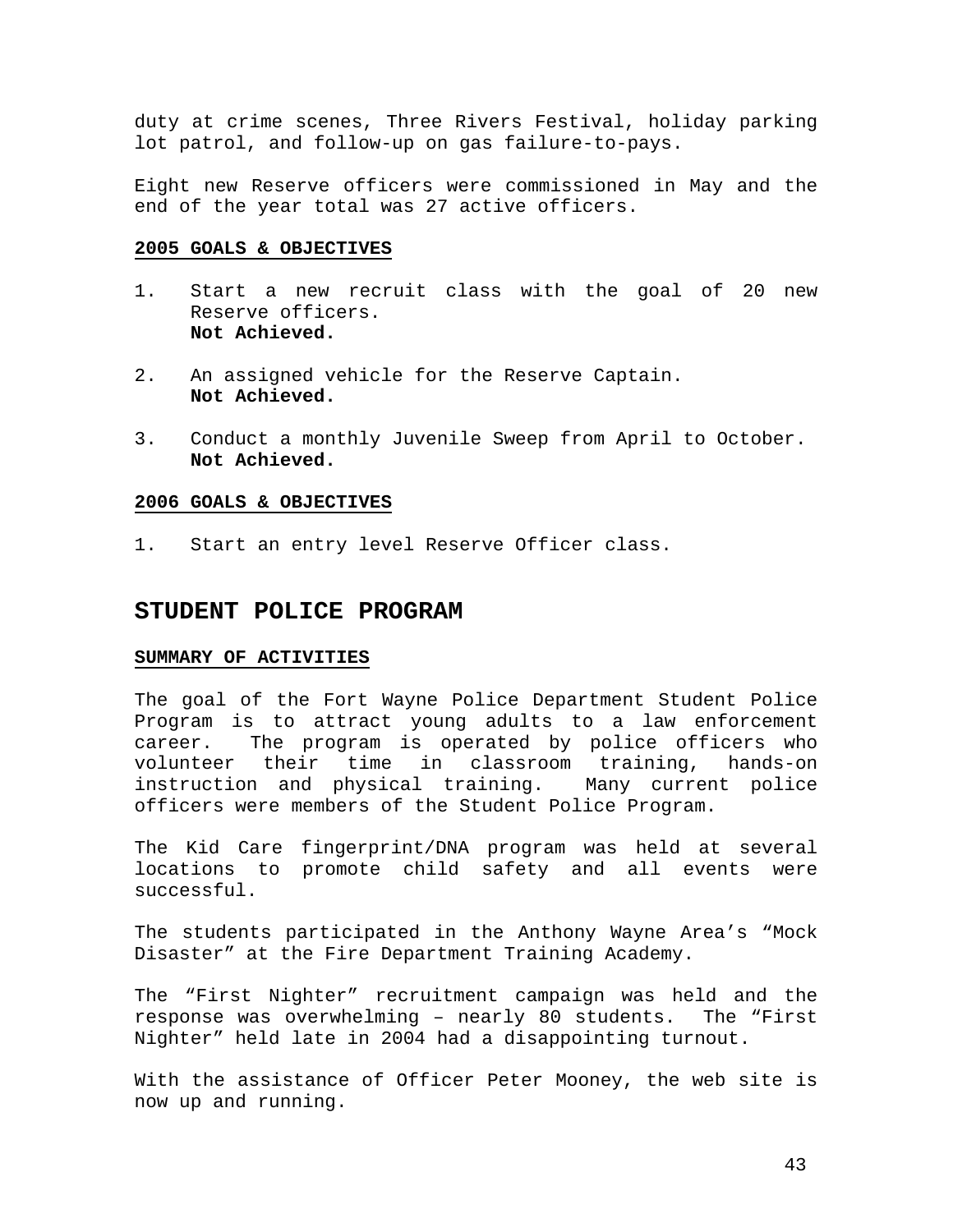- 1. Continue to recruit quality students into the program. **Achieved.**
- 2. Have a web site up and running. **Achieved.**
- 3. Increase fundraising efforts. **Achieved.**

### **HISPANIC LIAISON OFFICE**

#### **SUMMARY OF ACTIVITIES**

Officer Ricardo Robles is the Spanish Liaison for the Department. Community outreach to the Hispanic community for the year 2005 included:

- Referrals to City services and resources.
- Served as a committee member on the Board of Directors for the Historic Center and initiated several educational programs, including "Nuestras Historias Latinas."
- Prepared law enforcement related articles for the Hispanic media.
- Hispanic Social Service Network Council Member: There are 50 Allen County social service agencies in this group which address issues facing immigrant communities.
- Presentations on public safety given to community groups, churches, schools and agencies. The program has been expanded to include other immigrant populations and the Hispanic Liaison Officer has partnered with the African Immigrant Social and Economic Development Agency to address their issues.
- Board member of the Hispanic Leadership Coalition of Northeast Indiana.
- Assisted "Building Sustainable Health Initiatives in the Hispanic Community" with interpretation services.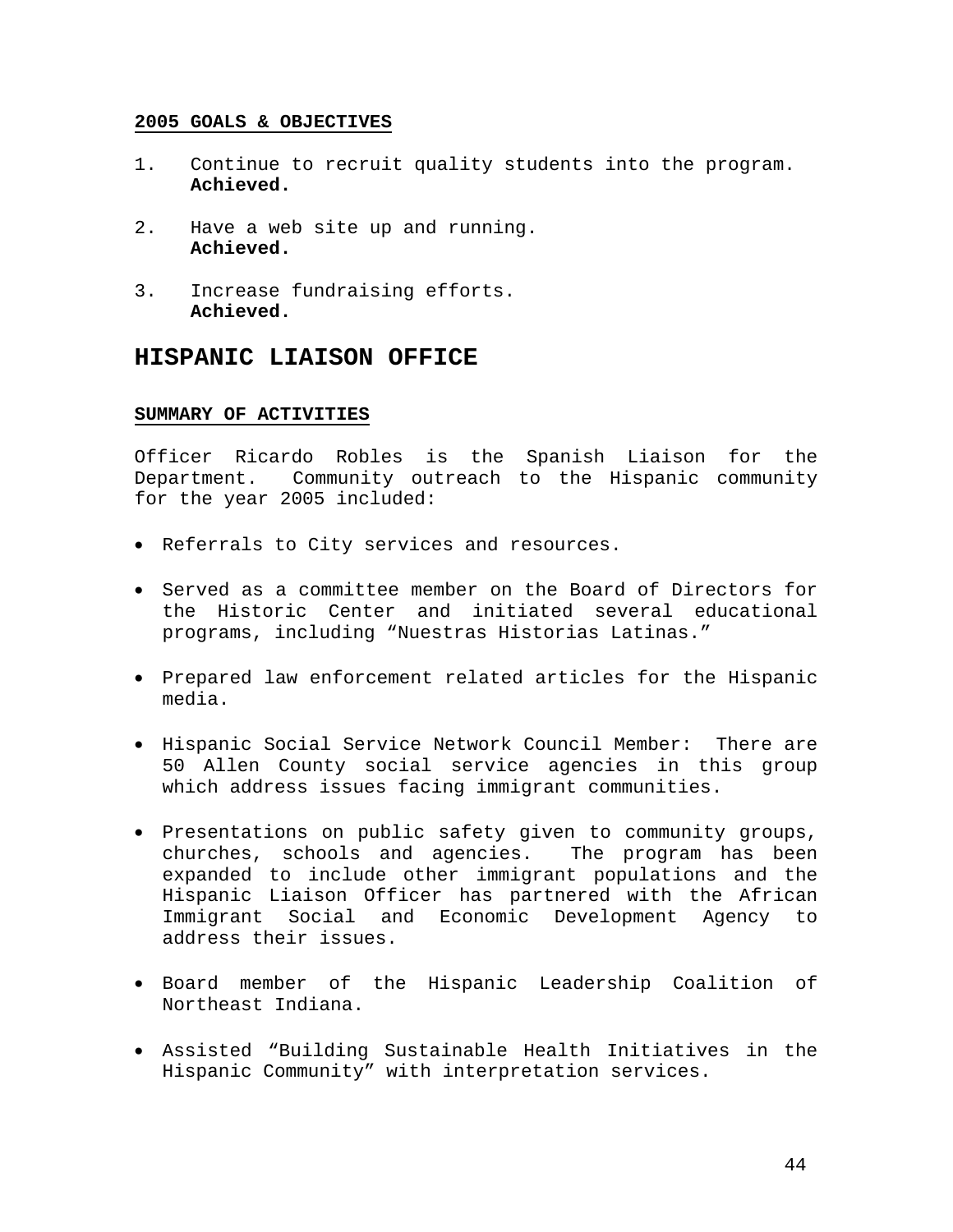- Committee member of Mediation & Communication Group addressing City code violations, fair housing and education on government standards within Hispanic community.
- Monthly meetings with the "Access to Courts" program.
- Assist outside law enforcement agencies when called upon.
- Work with and develop intelligence for Vice & Narcotics Unit.
- Committee member of Drug and Alcohol Consortium.
- Vice Chairman of Mayor's Commission on Domestic Violence.
- Collaborated with the Center for Non-Violence in providing a satellite walk-in office for the purpose of addressing domestic violence issues and the Hispanic community. This office is open every Thursday and is the only one of its kind in the State.
- Voice Stress Analysis tests prepared and administered in Spanish, and translate police documents when called upon.

- 1. Continue established initiatives. **Achieved.**
- 2. Sexual assault community education. **Partially Achieved.**
- 3. Community education on human trafficking (sex and labor) **Not Achieved.**
- 4. Establish Latino recruitment program for the FWPD. **Partially Achieved.**
- 5. Address deportation orders and their effect on families. **Not Achieved.**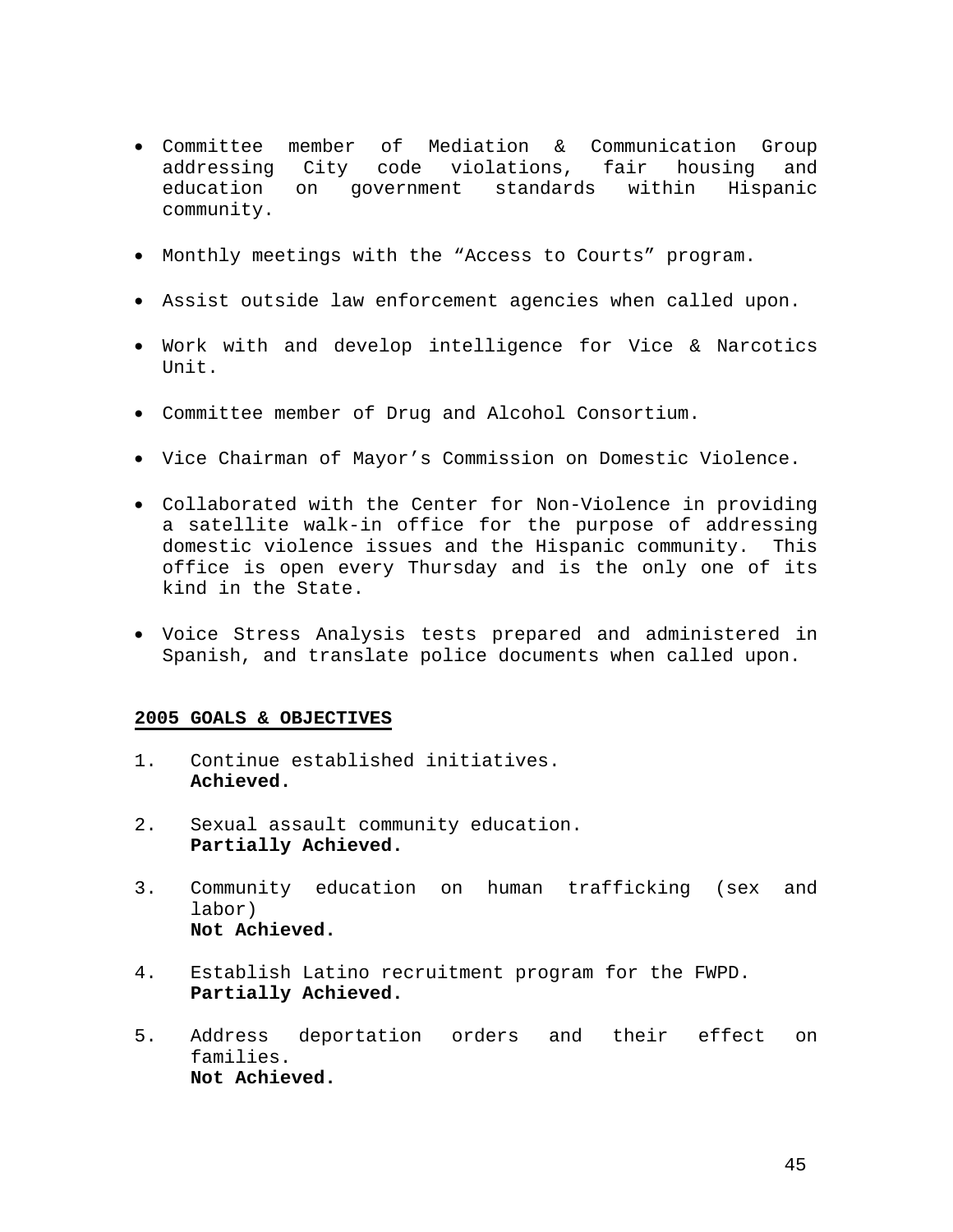- 6. Homeland defense (intelligence and identification of new arrivals. **Achieved.**
- 7. Domestic violence education. **Achieved.**
- 8. Improve public safety in the immigrant community. **Achieved.**
- 9. Evaluate the Hispanic youth and crime program to include other nationalities. **Achieved.**
- 10. Address Latino gang expansion by working with the schools. **Partially Achieved.**
- 11. Spanish language class for City employees. **Not Achieved.**

#### **2006 Goals & Objectives**

- 1. Continue with existing programs and initiatives.
- 2. Continue sexual assault education.
- 3. Continue education on human trafficking and labor.<br>4. Recruit bilingual police officers.
- Recruit bilingual police officers.
- 5. Educate school teachers on gang identification.
- 6. Institute mentoring program in elementary and middle schools.

## SOUTHEAST DIVISION

The Southeast Division is made up of approximately 85 officers assigned to uniform patrol, the School Child Safety Unit and Crime Prevention. The officers provide police service to the citizens of Fort Wayne living and working in the Southeast quadrant. The Southeast Division is commanded by Deputy Chief Nancy Becher, Captain Kevin Corey, and Lt. William Corn.

The Southeast Quadrant is 16.55 square miles with a population of approximately 50,000. It is the most diverse quadrant in the City with 55% African-American, 35%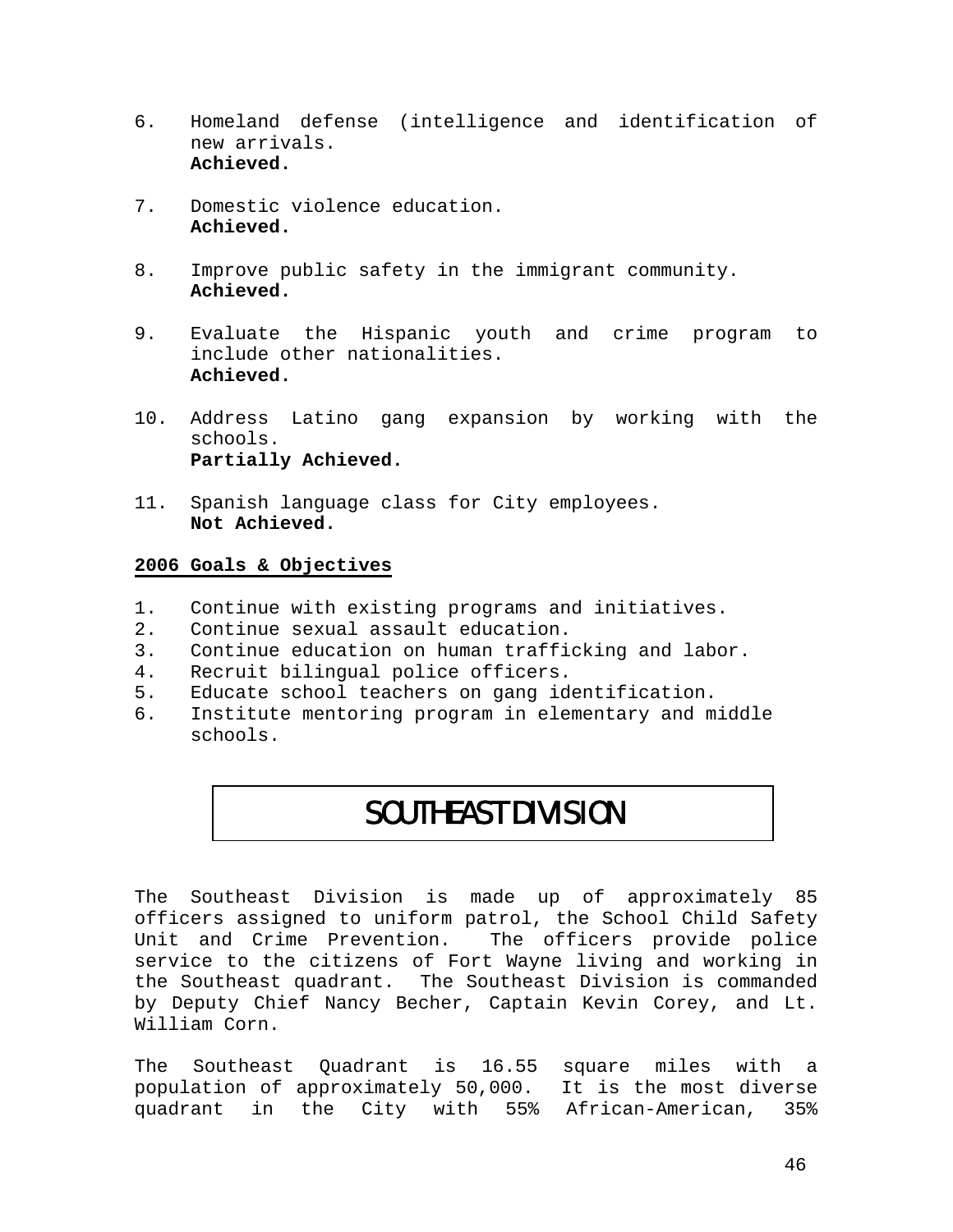Caucasian, and 9% Hispanic. 47% of the homes are rented and the average household income is \$35,553.

#### **SUMMARY OF ACTIVITIES**

The quadrant officers answered 55,156 calls for service in 2005, which is approximately 32% of all calls.

For the fourth year in a row, the quadrant saw a reduction in Part I crimes of 2.19%. During 2004, crime was reduced by 2.4% Two years ago, the quadrant saw a decrease of approximately 6%. While it is not always easy to pinpoint the exact reasons for crime increases or decreases, the summary below outlines the events of 2005:

Homicide: 17 homicides occurred in the quadrant in 2005; the same as in 2004. Of this number, 4 were narcoticsrelated, 3 involved family violence, and 2 are believed to be gang-related. Unfortunately, homicide is a crime that is somewhat difficult for law enforcement to impact.

A firearm was used in 15 of the 17 homicides. There were also 40 non-fatal shootings in 2005 – 8 more than in 2004. We continue to work with the ATF and their Safe Neighborhoods initiative to get more guns off the streets. Through this partnership, 36 defendants appeared before a grand jury and 89 guns were removed from the streets. It is strongly suspected that gang-involved individuals are responsible for the majority of gun violence in the Southeast Division. A gang intelligence database is being organized.

Robbery: There were 149 robberies in 2005 – 18 more than the previous year. It appears most of these were related to narcotics and gang affiliations.

Burglary: Burglaries for 2005 were 20 less than 2004, a reduction of 2.4% Several strategies were developed in 2003 to impact this crime and those continue.

Larceny: Thefts increased more than 2% in 2005. 12% of those involved license plates.

Auto Theft: There was a significant decrease in auto theft in 2005; –37%. Strategies implemented in 2004 played a significant role in the decrease of this crime.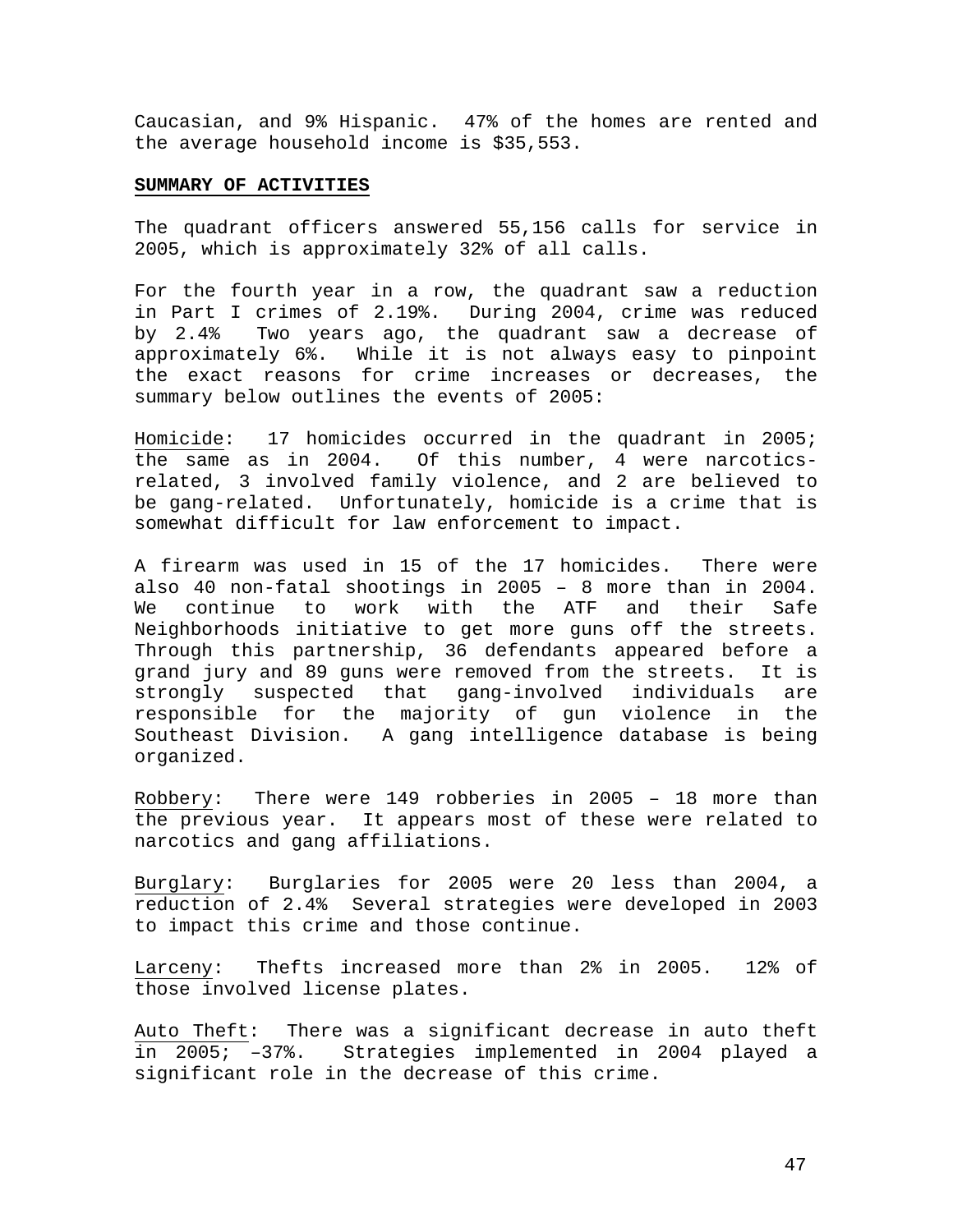- 1. Reduce the number of Part I crimes. **Achieved.**
- 2. Expand Crime Prevention outreach. **Partially Achieved.**
- 3. Develop additional community partnerships and expand existing collaborations within the quadrant. **Achieved.**

#### **2006 GOALS & OBJECTIVES**

- 1. Reduce the number of gun violence incidents by 10%.
- 2. Reduce burglaries by 5%.
- 3. Reduce family violence incidents by 10%.

#### **PERFORMANCE INDICATORS**

|                 |      |      |      | <b>CHANGE FROM</b> |
|-----------------|------|------|------|--------------------|
| <b>CRIME</b>    | 2003 | 2004 | 2005 | 2004               |
| HOMICIDE        | 12   | 17   | 17   | 0 <sub>8</sub>     |
| RAPE            | 33   | 27   | 25   | $-7.4%$            |
| ROBBERY         | 133  | 132  | 149  | $+12.9%$           |
| ASSAULT         | 119  | 101  | 121  | $-19.8%$           |
| <b>BURGLARY</b> | 987  | 826  | 810  | $-2.4%$            |
| LARCENY         | 1683 | 1587 | 1633 | $+2.9%$            |
| VEHICLE         | 289  | 373  | 232  | $-37.0$ $8$        |
| THEFT           |      |      |      |                    |
|                 |      |      |      |                    |
| TOTAL           | 3166 | 3087 |      | $-2.19%$           |

## **CRIME PREVENTION BUREAU**

#### **SUMMARY OF ACTIVITIES**

Officer Todd Battershell completed his first full year as the Crime Prevention Officer. Officer Michael Joyner contributed as a part-time crime prevention officer.

Both officers attended additional schooling and Officer Battershell attended Accident Reconstruction School as well as taught classes for the Basic Recruit Class of 2005.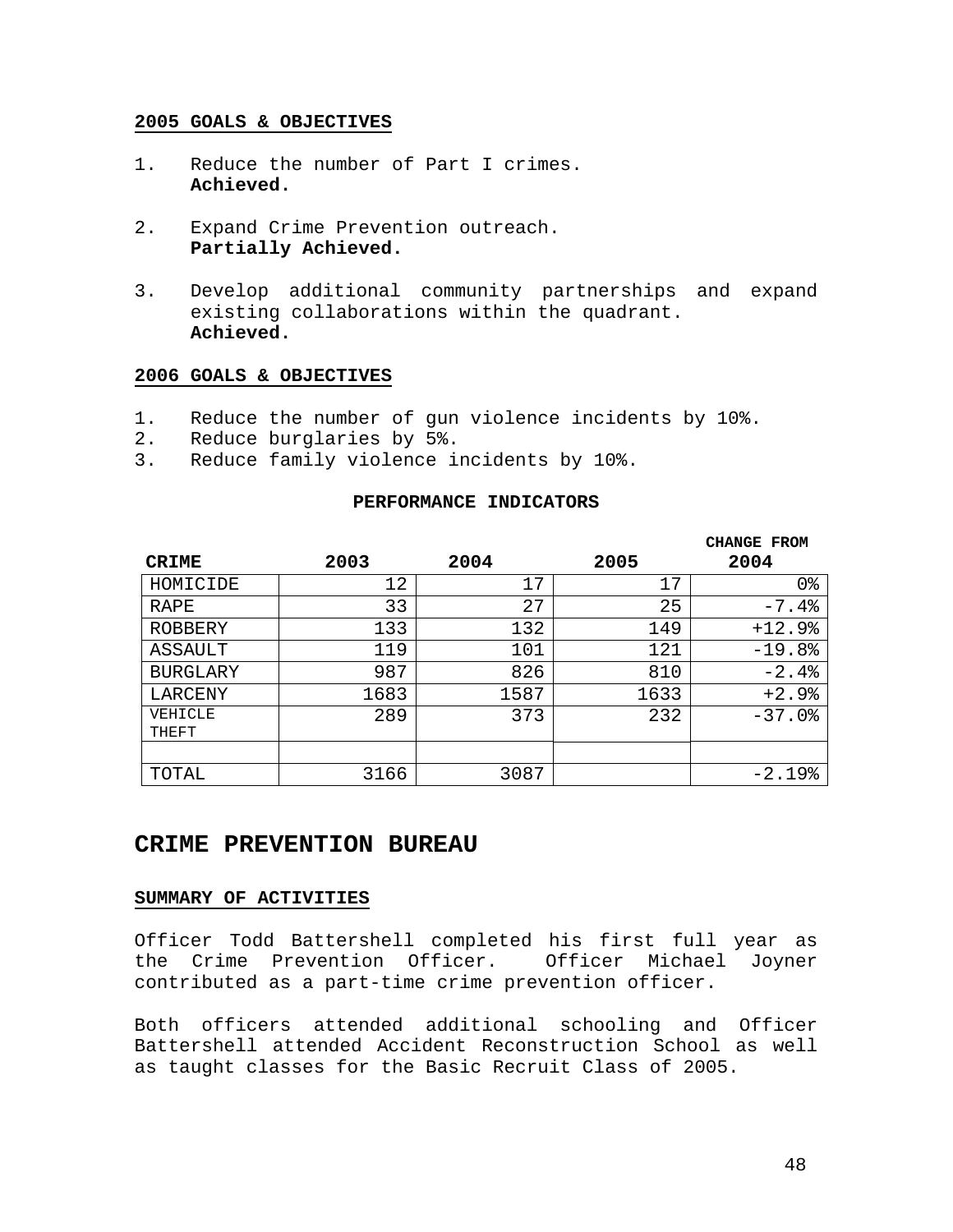During 2005, Officer Battershell and Officer Joyner conducted 54 crime prevention seminars and classes. Officer Battershell conducted 20 residential and 25 business CPTED (Crime Prevention Through Environmental Design) evaluations.

In partnership with the Anti-Graffiti Network, Off. Battershell trained the "Greenway Rangers" for the Parks Department; acted as liaison with the Better Business Bureau in regard to scams; and remained active with Concerned Citizens Watch.

#### **2005 GOALS & OBJECTIVES**

- 1. Publish weekly crime tips in the media. **Not Achieved.**
- 2. Update the FWPD web site to have links to the Better Business Bureau and to enable citizens to download various forms that we use. **Achieved. (Continuing)**
- 3. Secure schooling for Officer Todd Battershell. **Achieved.**
- 4. Add a generic "Neighborhood Newsletter" to all desktop computers for Neighborhood Liaison Officers to use when welcoming a new neighborhood president or recently annexed area. **Achieved.**
- 5. Solidify SAFENET program using new digital cameras that are being issued to line officers and taking fingerprints by R.S.V.P. (retired senior volunteers) to add patients to the Spillman system. **Not Achieved.**

- 1. Secure additional schooling for Officer Battershell.
- 2. Secure donations or paint and supplies for the Anti-Graffiti Network.
- 3. Continue updating Department web site to downloadable forms.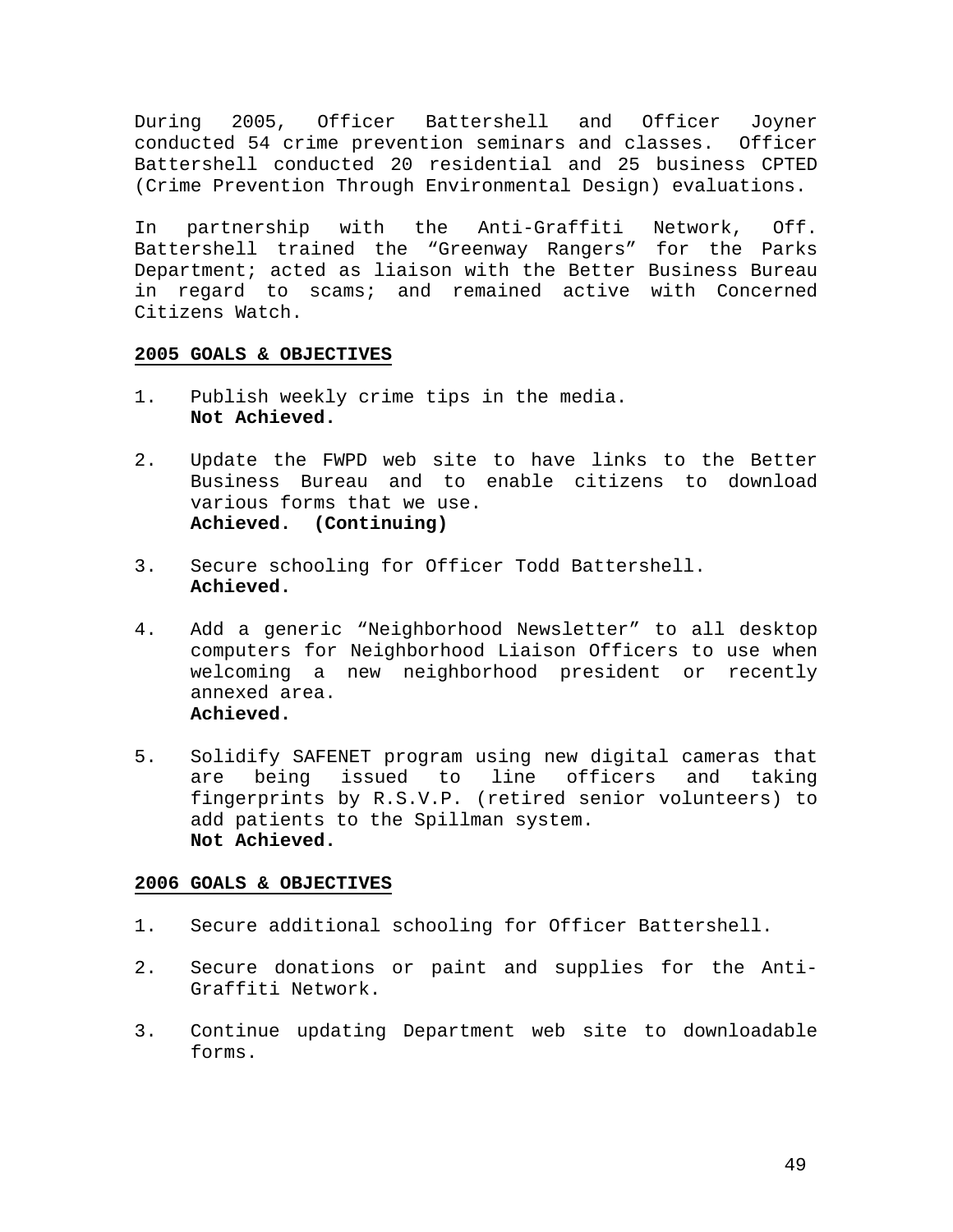- 4. Consult, approach, and/or submit proposals for CPTEDrelated ordinances to the City Council.
- 5. Install Crime Stoppers tip lines in all Fort Wayne Community Schools.

## **SCHOOL CHILD SAFETY EDUCATION**

#### **SUMMARY OF ACTIVITIES**

The purpose of the Safety Education Bureau is to maintain a positive relationship with a diverse community population through safety education workshops, distribution of literature and presentations.

The objective is to plan, implement and educate students, parents and the community about issues of self-protection, pedestrian rules and danger recognition.

#### **PERFORMANCE INDICATORS**

| ACTIVITY               | CLASSES | NUMBER OF<br>CHILDREN | NUMBER OF<br>ADULTS |
|------------------------|---------|-----------------------|---------------------|
| Pedestrian Safety      | 233     | 4412                  | 1436                |
| Stranger Safety        | 238     | 5130                  | 413                 |
| Gun Safety             | 200     | 3536                  | 357                 |
| Bike Safety            | 8       | 847                   | 56                  |
| Summer Clubhouse Camps |         | 1426                  | 118                 |

- 1. Establish a partnership with an outside business organization(s). **Achieved.**
- 2. Foster a community-based initiative. **Partially Achieved.**
- 3. Make contact with outside police agencies. **Achieved.**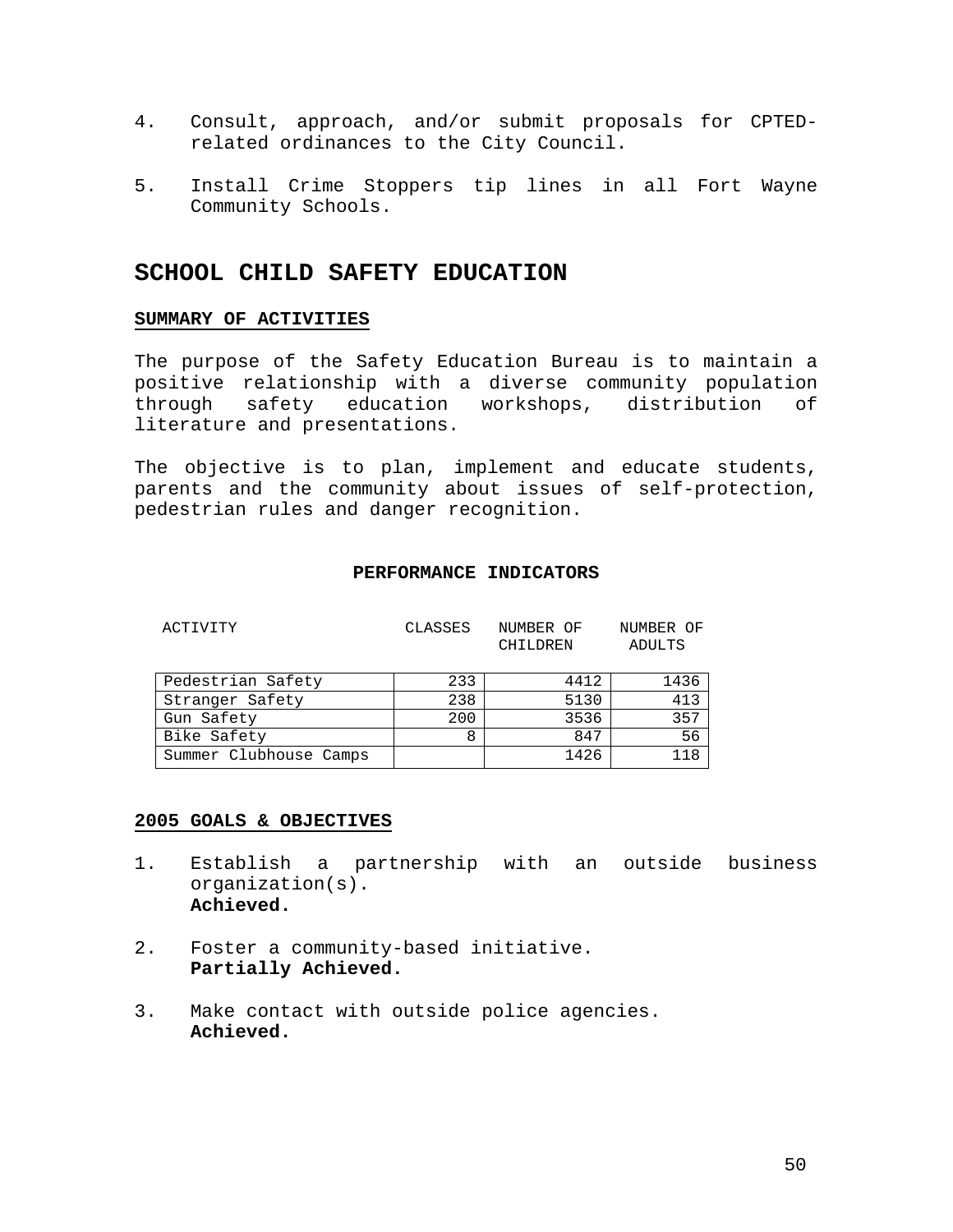- 4. Integrate the safety programs curriculum with the Social Studies/Health curriculum in some elementary schools at the primary level. **Not Achieved.**
- 5. Implement summer program for Day Care agencies for school age children. **Achieved.**
- 6. Design a Safety Education Poster Contest. **Achieved.**

- 1. Continue to establish a partnership with outside business organizations.
- 2. Continue to foster community-based initiatives.
- 3. Implement summer outreach program.

# INFORMATION SYSTEMS

## **COMMUNICATIONS CENTER [911]**

#### **SUMMARY OF ACTIVITIES**

The Communications Center receives emergency 911 calls, as well as non-emergency calls which are then directed to the appropriate department by Call Takers and Dispatchers.

Six employees were sent to a week-long seminar on dealing with high profile, high stress incidents, which was very beneficial. Four employees attended a Critical Incident Stress Management training session. During the year, 11 inservice training sessions were presented; all in an effort to improve employee effectiveness and morale.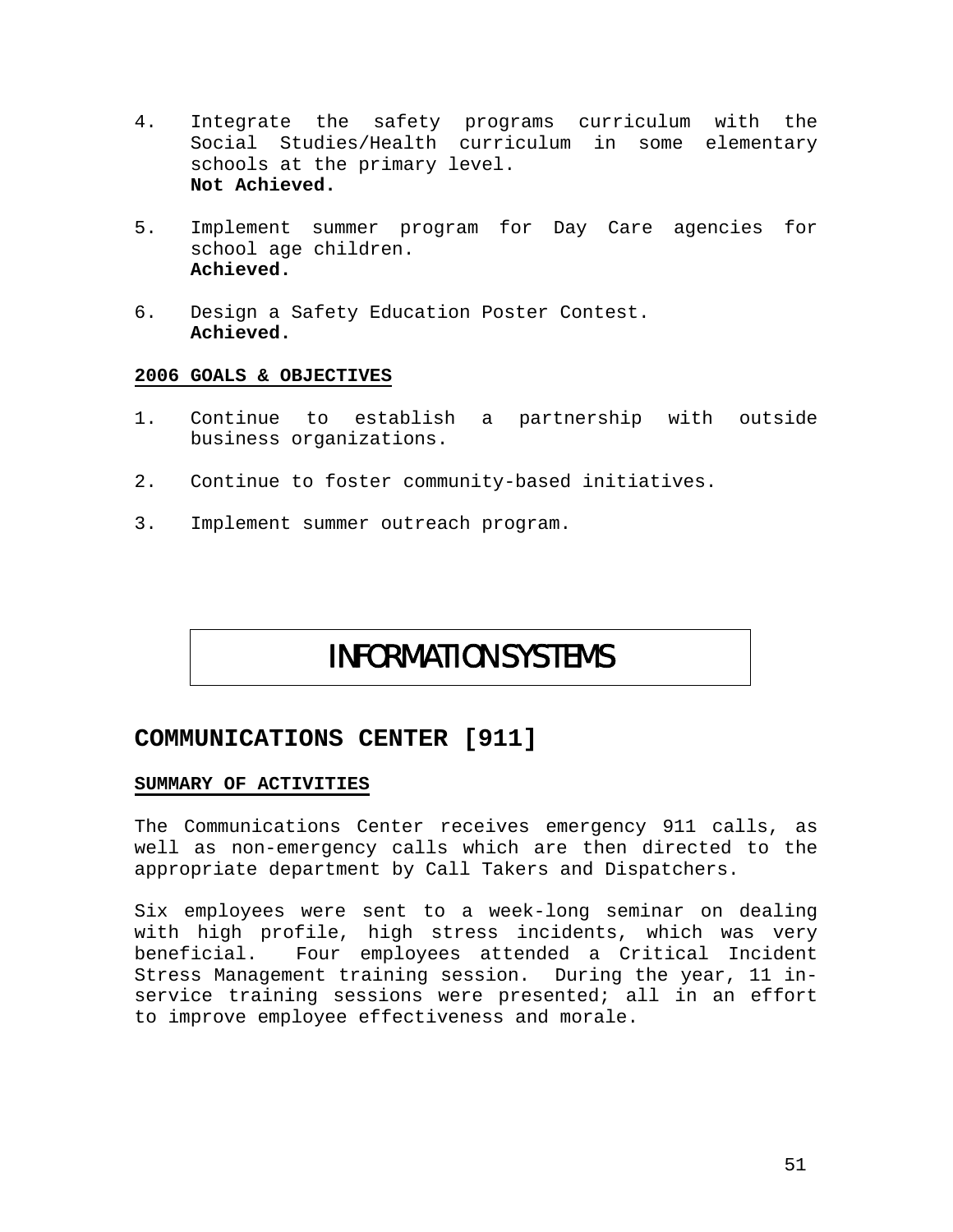#### **PERFORMANCE INDICATORS**

#### **2004 2005**

| TOTAL | 588, | 158  |
|-------|------|------|
| CALLS | 400  | 546. |

#### **2005 GOALS & OBJECTIVES**

- 1. Improve efficiency and effectiveness. **Achieved.**
- 2. One hundred percent accuracy in every transaction handled. **Nearly Achieved. (97%)**
- 3. Require all employees to be accountable for their work. **Achieved.**
- 4. Constant review of budget to insure every dollar is spent wisely. **Achieved.**
- 5. Investigate the possibility of combining City and County Communications Centers. **Ongoing.**

## **RADIO SHOP**

#### **SUMMARY OF ACTIVITIES**

The Shop is responsible for installing and maintaining all equipment in public service vehicles owned by the City. In 2005, the Radio Shop generated \$241,335 in invoices to other departments – \$11,000 more than 2004. Due to its size, the Police Department is the largest customer.

Fiber optic cable was installed within the City-Country Building replacing 30 year old copper wire.

Commencing July 1, the Radio Shop began handling all service for the Indiana University-Purdue University Police Department, as well as the helicopters for Parkview Hospital.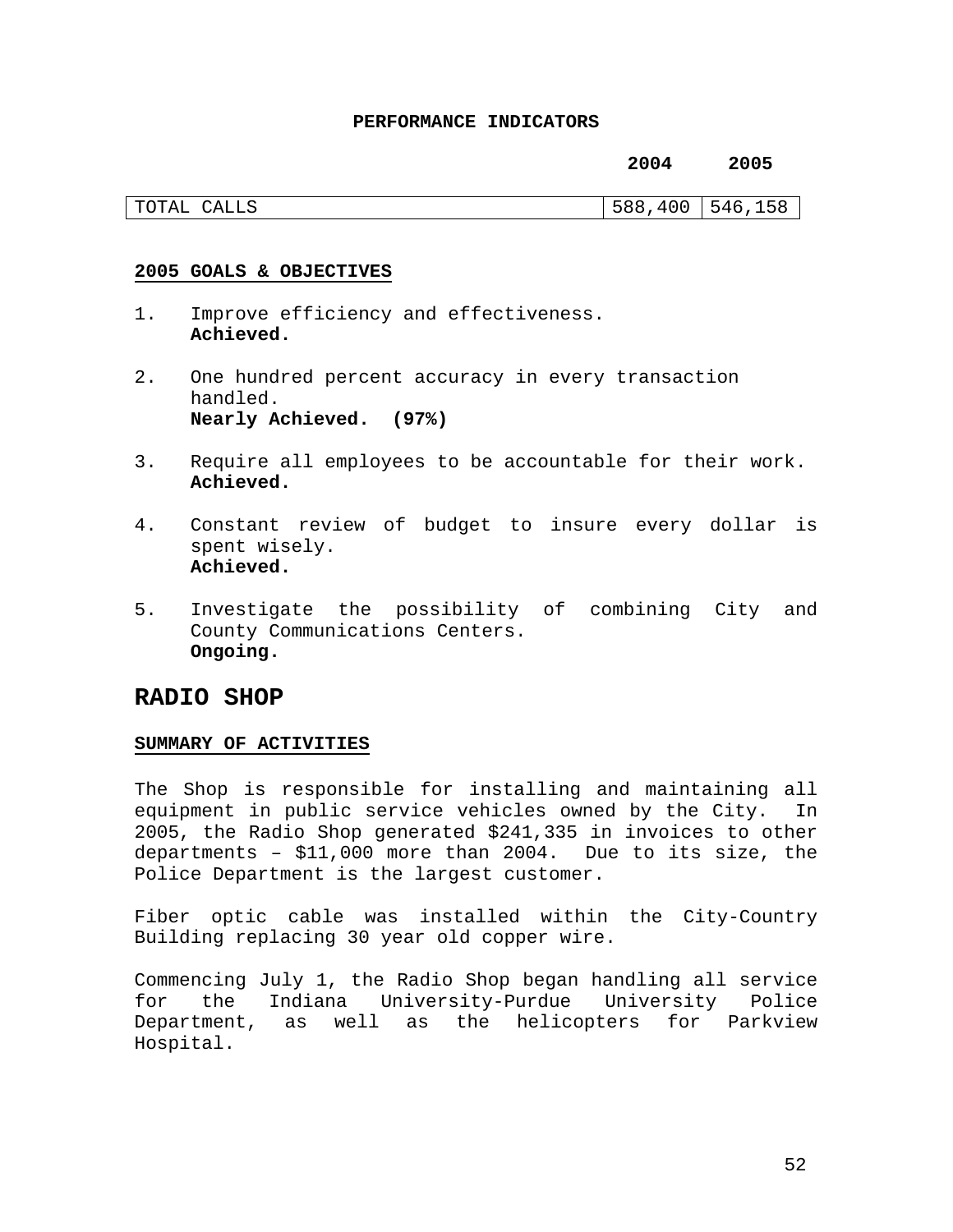- 1. Completely take over all of the 800 MHz radio system backbone maintenance. **Achieved.**
- 2. Revitalize the Digitize Box Alarm System. **Achieved.**
- 3. Provide maintenance on all of the uninterruptible power supply systems related to the 800 MHz radio system. **Achieved.**
- 4. Improve on-call responses by the Radio Shop. **Achieved. (Purchase of mobile van/shop)**
- 5. Installation of a new county-wide paging system. **Partially Achieved. (Ongoing)**

#### **2006 GOALS & OBJECTIVES**

- 1. Switch to UHF county-wide paging system.
- 2. Install new dispatch radio position for training.
- 3. Install new Radio Shop call van.
- 4. Train on new fiber optic systems.
- 5. Install I/O equipment.

## **RECORDS BUREAU [BUREAU OF IDENTIFICATION]**

#### **SUMMARY OF ACTIVITIES**

The Bureau's responsibilities include services to the public, as well as Department officers and other police agencies in the form of accident reports, gun permits, incident reports and fingerprinting.

This year the employees boxed and catalogued all files for storage and the Bolt Imaging system provided easier access for scanning and indexing records.

A Quality Assurance position was created to increase the efficiency of the Department and audio and video equipment was installed to provide security and protect the employees.

Employees participated in the completion of a Standard Operating Procedure Manual.